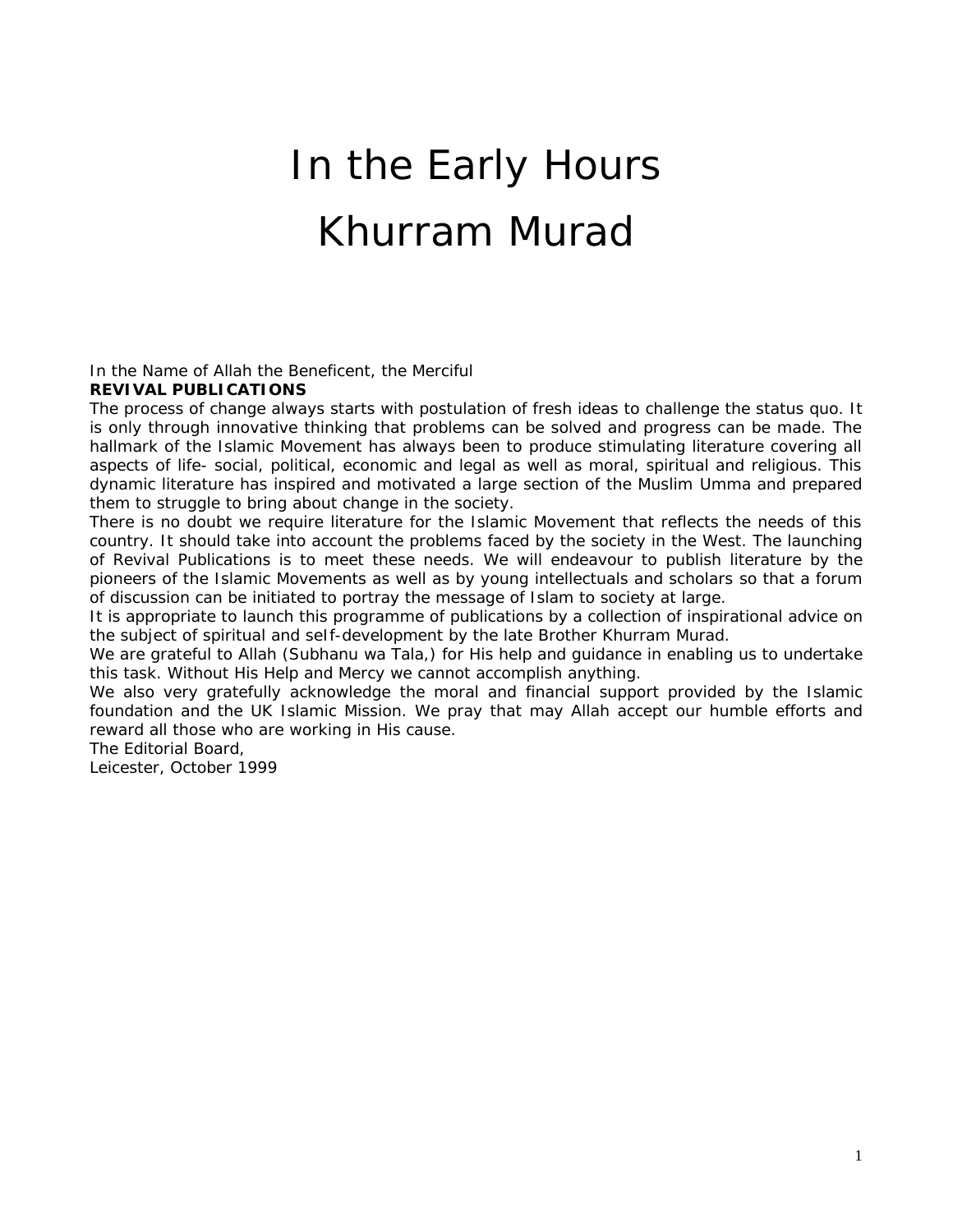THE title of this book, *In the Early Hours*, has been carefully and specifically chosen to highlight that precious but often neglected time during the night that Allah is closest and most receptive to His servants. The Messenger of God said:

Our Lord descends each night to the nearest Heaven when only the last third of the night remains, and says: `Is anyone praying that I may answer him? Is anyone seeking forgiveness, that I may forgive him? Is anyone asking, that I may give to him?', and this continues until dawn. (*Tirmidhi*.)

The later part of each night is the most conducive period for reflection and self development. It is the occasion with the most potential for the heart to be present, alert and free of worldly concerns as the Quran declares: *Lo! The vigil of the night is [a time] when impression is more keen and speech more certain.* [al-Muzzammil 73:6.]

This book is a collection of inspirational advice by a dear and beloved teacher, *Ustadh* Khurram Murad on the subject of spiritual and self development. In it he sets out the goal of the Believer- the single-minded desire to seek the good pleasure of Allah and Paradise. He then outlines the methods and instruments which must be used in the attainment of that ultimate goal.

These spiritual exhortations that follow were originally delivered in those early hours of Summer 1993 just after *Salat al-Fajr* as part of a course entitled *Self Development for Islamic Workers* at The Islamic Foundation, Leicester. That course represented one of many similar courses *Ustadh* Khurram conducted for young Muslims, both male and female. He recognised that it was in the young generation's eagerness, strength and enthusiasm that the future of the Muslim *Umma* lay.

Each of the seven sections in this book represents one *Nasiha* or Advice. Each *Nasiha* was delivered in a presentation of approximately 45 minutes. This time allotment was not, of course, sufficient for *Ustadh* Khurram to discuss the subjects in detail. I have therefore drawn material from several of his other speeches and works for `thoroughness', coherence and to provide clarity on the topics discussed. I have also

added Quran and hadith references wherever I felt they were relevant and added to the richness of the text. Only Allah knows how close I have come to making clear the Message of the Quran and the *Sunna* as expressed by *Ustadh* Khurram.

Let me emphasise that this book merely represents an introduction to spiritual and self development. I hope that each of the topics exposed here will lead you to further study so that you can continue to grow and progress along the path of attaining closeness to Allah, our Lord and Master. A selection of suggested readings is given at the end of this text to assist in further study.

The task of preparing this text has certainly been a challenge for me, but one, which I have enjoyed and benefited from immensely. I am grateful to Muhammad Abdul Aziz, Alyasa Abdullah, Asim Abdullah, Sharifa Abdullah, Fazeela Mollick, Wajid Mollick, Hashim Mohammed and Lucy Bushill-Matthews who all read the manuscript and offered valuable comments and advice during the initial phase of this text's preparation. My deepest appreciation, however, goes to Abdul Wahid Hamid, whose literary skills, advice and motivation were instrumental in finalising this work Ultimately, though, any mistakes this book contains are my own - may Allah forgive me and have mercy on me. Whatever good is derived from it, all praise is due to Him, for without His help and guidance, nothing is possible.

I would like to end with a *dua* or supplication of the Prophet which epitomises the sole objective of this work and our goal in life:

O Allah, You change hearts, so change our hearts to be obedient to You. (*Muslim*.)

Riza Mohammed Leicester, October 1999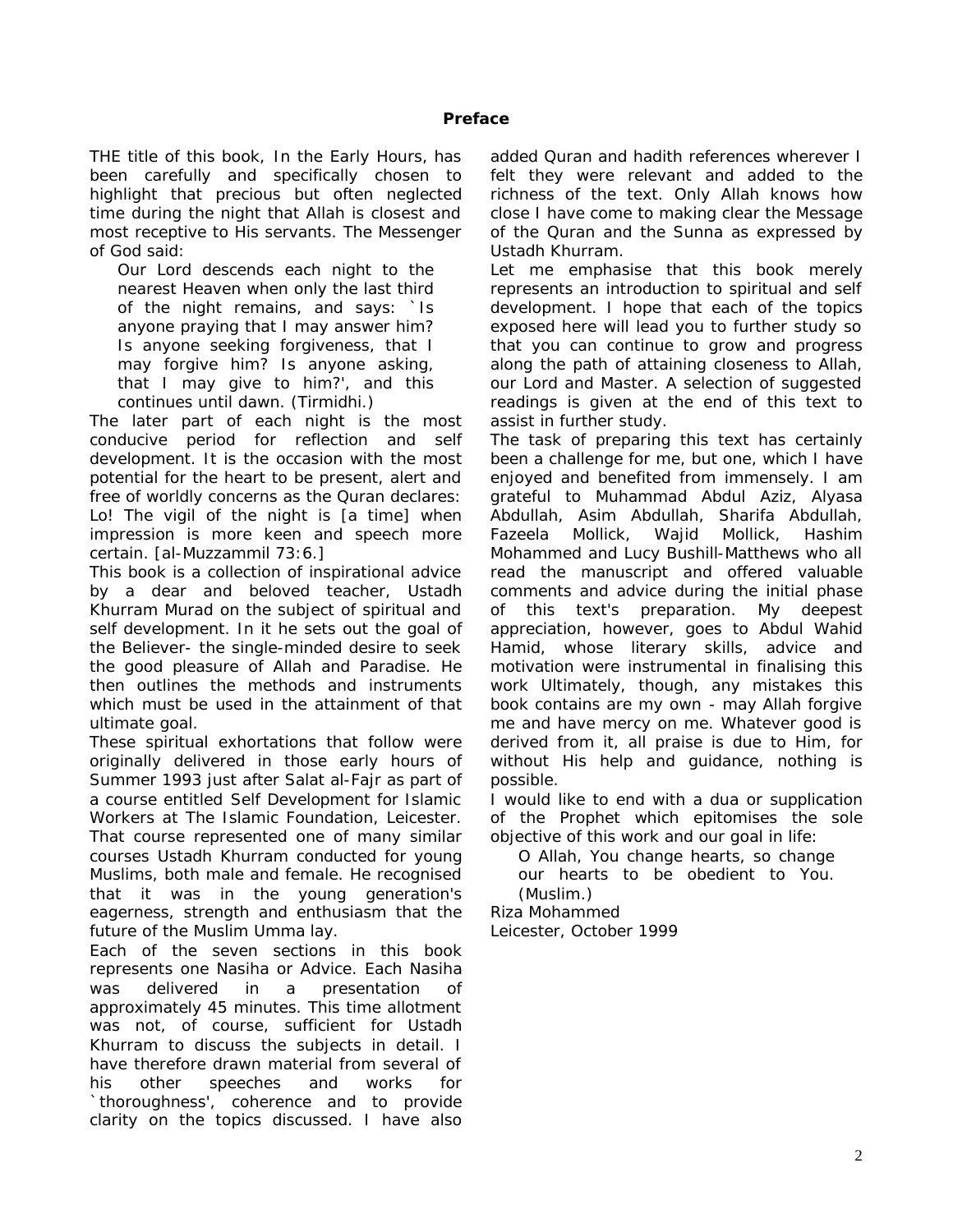THE path to God is only illuminated when a person recognises the central place of God in his life and strives to develop his self accordingly. The Messenger of God said:

If someone wants to know what position he enjoys in the eyes of God, he has only to look at what place he gives to God (in his heart and life. (Hakim)

The term nearest in meaning to self development in the Quranic vocabulary is tazkiya. Tazkiya means purification and refers to the cleansing of the human self from all that is unwholesome, undesirable and unwelcome. It also refers to the nurturing and strengthening of all the qualities within the human self that are essential for growth and development, for blossoming and flowering.

# THE GOAL IN LIFE

Success and happiness in this world and the Hereafter depend on tazkiya, the purification and nurturing of our personality. The Quran states that true success is only reserved for those who seek to purify themselves:

Successful indeed is the one who purifies his whole self [ash-Shams 91:9]

Our personality comprises not only the physical body but also the mind and the heart, feelings and attitudes, character and behaviour. Proper nurturing and development of these elements of the personality will achieve desirable goals. When goals are desirable, the process of aspiring to, working towards and achieving them also become desirable. This is part of human nature. It is critical, therefore, that we recognise and understand the true nature of our ultimate goal in life.

For the Believer, the most coveted goal in life is to seek the good pleasure of Allah and Janna or Paradise. Our Creator has set this goal for us: And surely Paradise - it is the goal [an-Naziat 79: 41]; Indeed the Next abode - it is truly the life! [al-Ankabut 29: 64]; The companions of Paradise - they are the

triumphant ones [al-Hashr 59: 20].

Know, however, that attaining the pleasure of Allah takes precedence over seeking Janna but the two are closely connected. Paradise can only be attained through seeking Allah's pleasure, and when Allah's pleasure is gained, we will indeed be granted Paradise. Reflect upon the following two verses in the Quran:

And there is a kind of person who would willingly give up personal interests, seeking Allah's pleasure; and God is Most Compassionate towards His servants.[al-Baqara 2: 207.]

Indeed Allah has purchased from the Believers their lives and their possessions, promising them Paradise, in return. [at-Tawba 9: 111.]

The alternative to attaining Paradise in the Hereafter is to be placed in Jahannam or Hellfire and to receive its punishments. The Quran states: But in the life to come: [it is either] severe suffering, or God's forgiveness and His goodly acceptance. [al-Hadid 57: 20.] What is it that makes a person deserving of such a suffering? The answer is to be found in the second part of the same verse: for the life of this world is nothing but an enjoyment of self-delusion [al-Hadid 57: 20.] Jahannam therefore, is for those who seek as their ultimate goal in life, not the pleasure of Allah or Paradise, but the enjoyment of worldly gains.

The pursuit of worldly gain is but a mirage. All worldly gains are left behind when you die. All that is on earth is bound to perish while Allah and His good favour will remain forever. It is for this reason that the Queen advises:

Vie with one another in seeking to attain to your Sustainer's forgiveness; and to a Paradise as vast as the heavens and the earth, which has been readied for those who have attained to faith in God and His messengers: such is the bounty of Allah which He grants unto whomever He wills -for Allah is limitless in His great bounty. [al-Hadid 57: 21.]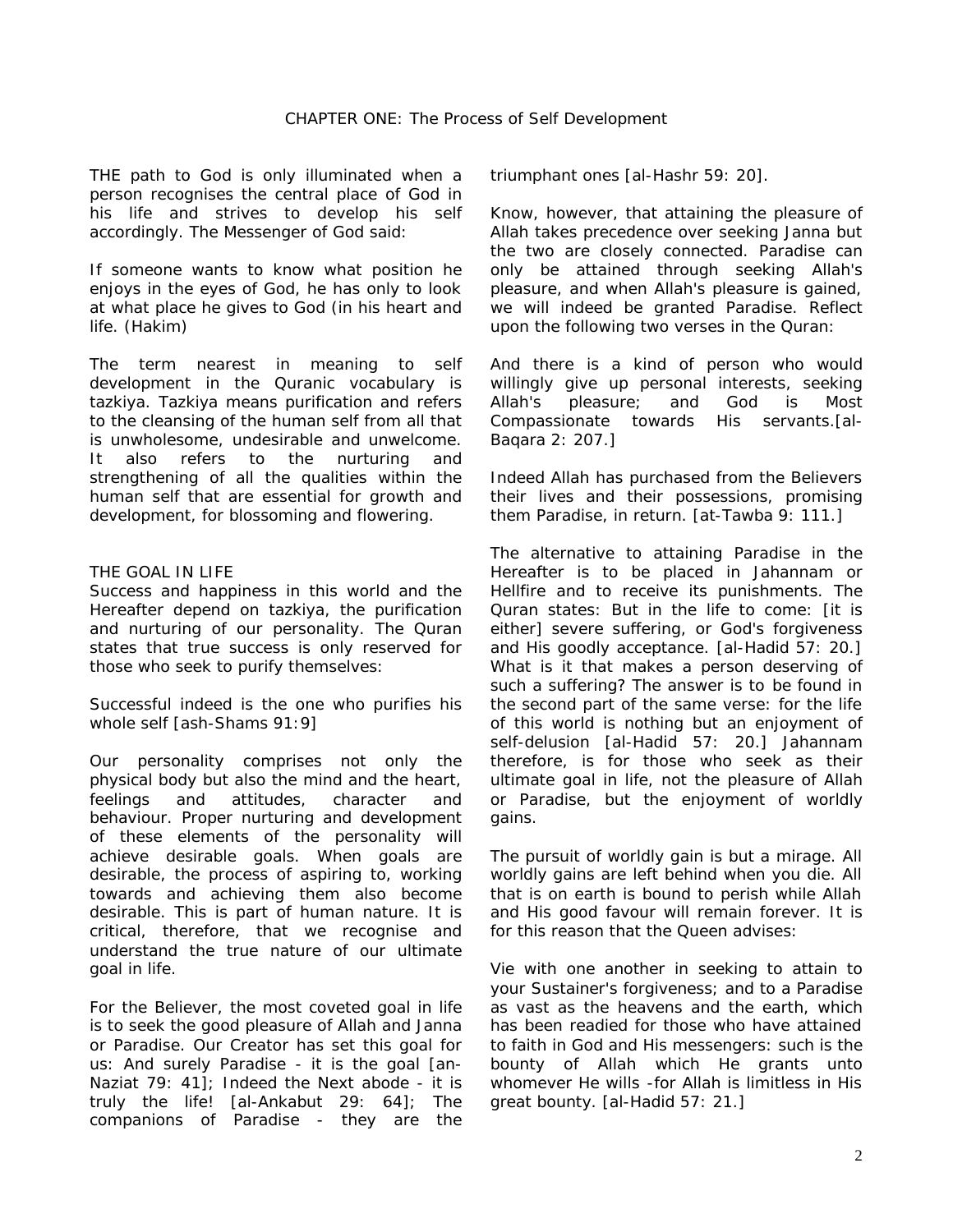All your efforts in this world should therefore be focused only on seeking Paradise. It is the Promise of the Almighty that:

You will only be rewarded fully for all your good deeds on the Day of Resurrection, and [on that Day] whoever will be drawn away from Hellfire, and admitted into Paradise, will indeed have triumphed [Ali Imran 3:185.]

# THE FIRST STEP TO PARADISE

The first step in self development, then, is to concentrate single-mindedly on Paradise. Indeed, the one who is unsure of his destiny in life, torn between this world and the Next, like one standing with his feet in two separate boats - will be thrown off balance. Many of the difficulties that we face are due to this lack of commitment and inability to focus on the real and ultimate goal. If you can keep your focus on Janna, then everything else will be possible.

The selection of the ultimate goal of Paradise must be made consciously and may involve an absolute break with the past. To choose this new goal as the ultimate goal in one's life is in fact to choose a new life, to begin a new journey. Embark on this new journey by refreshing your wudu (ablution) and offering two rakas (units) of Salat or Prayer reminding yourself of all the punishment of Hellfire you have just resolved to avoid at all costs and all the rewards of Paradise that you will strive to achieve. Remind yourself also of the important stations and landmarks on the journey; imagine death as near; imagine the moment when the Angel of Death will declare, `your time is over, now you must follow me'; imagine that moment when you will be made to stand in the presence of Allah, Most High, so that the final judgment of life may be passed on you and imagine the consequences of that judgment. When you have completed the two rakas then resolve once more that all efforts will be directed towards achieving Paradise, beseech Allah and pray with humility:

O Allah, I ask for Your mercy and whatever brings me closer to it, in word and deed.

O Allah, I ask for a faith that will never vanish, a blessing that will never diminish, a pleasure that will never abate, and the most elevated position in Paradise distinguished by the

companionship of Your Messenger, Muhammad.

While improvement in your habits and actions is a life-long process, the desire to achieve it can thus be sparked in a moment. This desire will provide the momentum for attaining your goal - the good pleasure of Allah and Paradise.

# YOUR MISSION

Having taken the fast step and resolved to attain Paradise, you may ask yourself, what does Allah require from me in order for me to succeed?

What Allah requires of you, in Quranic vocabulary, is for you to be a mumin and mujahid. A mumin is one who is true and firm in his faith in God. A mujahid is one who strives his utmost, with all the means at his disposal, to gain God's pleasure. If you are a mumin and a mujahid, Allah, the Most Exalted in Power and yet the Most Compassionate, will assist you to rise to higher stations both in this world and in the Hereafter. Allah has promised this to those who possess the qualities of iman or faith and the active resolve for jihad or struggle. The Quran states:

The Believers are only those who have attained to fart, in God and His Messenger and have left all doubt behind and who strive bard m God's cause with their possessions and their lives: it a they, they who are true to their word. [al-Hujurat 49:15]

You now have a mission: to become a mumin and mujahid. As you embark upon this mission you may come to feel that your knowledge of Islam is somewhat limited or perhaps that you are unable to attain those heights of submission and purification that you desire or others expect of you. This is only natural. You must not, however, allow these feelings of personal shortcomings to undermine your efforts to practise Islam. Remember that Islam is a state of becoming not a state of being. Each day you must strive to improve and better yourself - and you will improve.

Tazkiya or this new programme for selfimprovement that you now find yourself in, is a process that unfolds itself step by step. You cannot expect to change all at once. This is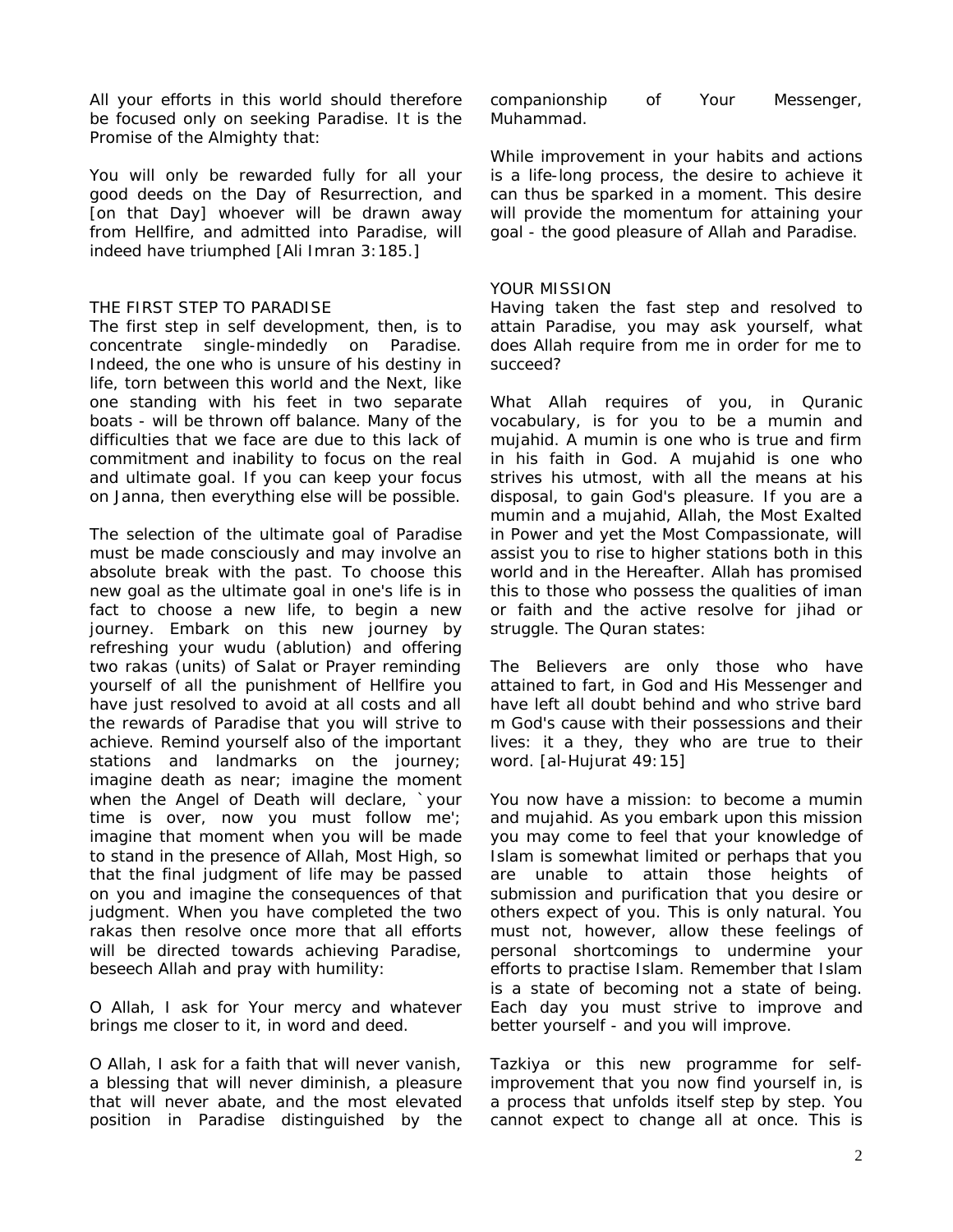against the laws of nature. The Prophet was always aware of this when he was dealing with his Companions. Whenever someone embraced Islam, the Prophet would not ask that person to do everything immediately. Instead, he would teach and expect that person to start fulfilling his obligations only as much as he could bear at a time. This gradual process of change is also clearly reflected in the manner in which the Quran was revealed over a period of 23 years. In all your efforts towards becoming a better Believer, you must bear in mind this principle of gradualism, otherwise you may try to attain the impossible, and when you do not achieve it, you may become frustrated.

At this stage, what matters most is that your bargain with Allah, iman, remains sound and firm. This definition of iman is perhaps a little different from the definition you usually hear. It is, however, a definition that we find in the Quran [at-Tawba 9: 111]. Furthermore, attainment of such iman, allows you to be counted among the true and sincere servants in the eyes of your Lord. The Quran states:

Behold, God has bought of the Believers their lives and their possessions, promising them Paradise in return, they fight in God's cause, and slay, and are slain: a promise which in truth He has willed upon Himself in the Tawra, and the Injil, and the Quran. And who could be more faithful to his covenant than God? [at-Tawba 9: 111]

Once you have committed yourself to Allah, all that you have must be spent in His way. This is the ideal. Ideals, however, are always difficult to achieve - and this you must understand and accept. Ideals are always to be pursued; if they are easily and always achievable, they can hardly remain as ideals. Keeping to your side of the bargain then, is an ideal that you must always seek to maintain. It is this seeking and this striving to spend all that we have in the way of Allah that is known as jihad and alternatively, in this instance, as tazkiya.

# PREREQUISITES OF TAZKIYA

As you proceed on your journey along the new path, in quest of the ultimate goal of Paradise, you will encounter difficulties and hardships. These may often seem insurmountable. Overcoming them may be made easier by a good early grasp of the prerequisites of tazkiya. These are as follows:

# 1. Tazkiya -Your Personal Responsibility

You must accept that tazkiya is a highly personal process and that it demands taking personal responsibility for carrying it forward. You can only see the results of tazkiya through your own realisation, your own personal efforts and your own exertions. No one else can perform tazkiya for you. No organisation, no leader and no teacher can replace your own responsibility. God says: And no bearer of burdens shall be made to bear another's burden; and if one weighed down by his load calls upon [another] to help bear carry it nothing thereof may be carried [by that other], even if it be one's near of kin. [al-Fatir;5:18 ] This sense of personal responsibility is basic to the whole purpose and approach of Islam. Ultimately, we are judged individually for discharging our own responsibilities. If someone else fulfils your obligations, then it should be he that is rewarded, not you. To be rewarded you must do what is expected of you by Allah by yourself:

Whoever strives hard in God's cause does so only for his own good: for, verily, God does not stand in need of anything in all the worlds! And as for those who attain to faith and do righteous deeds, We shall most certainly efface their bad deeds, and shall most certainly reward them in accordance with the best that they ever did. [al-Ankabut 29: 6-7.]

Some people allow themselves to be dictated by others. The Quran states that the weak will say on the Day of judgment that they were coerced into following the dictates of others, but that Allah will reply that the excuse is not legitimate for the decision to deviate from the Straight Path was their own. [Qaf 50: 26-28]. Even Shaytan will stand up on the Day of Judgment saying: 'I invited you and you responded to me, so don't blame me, blame yourselves.' [Ibrahim 14: 22] Ultimately, then, the blame and the reward will be yours, because the responsibility was yours:

On that Day all people will come forward, cut off from one another, to be shown their deeds. And so, he who shall have done an atom's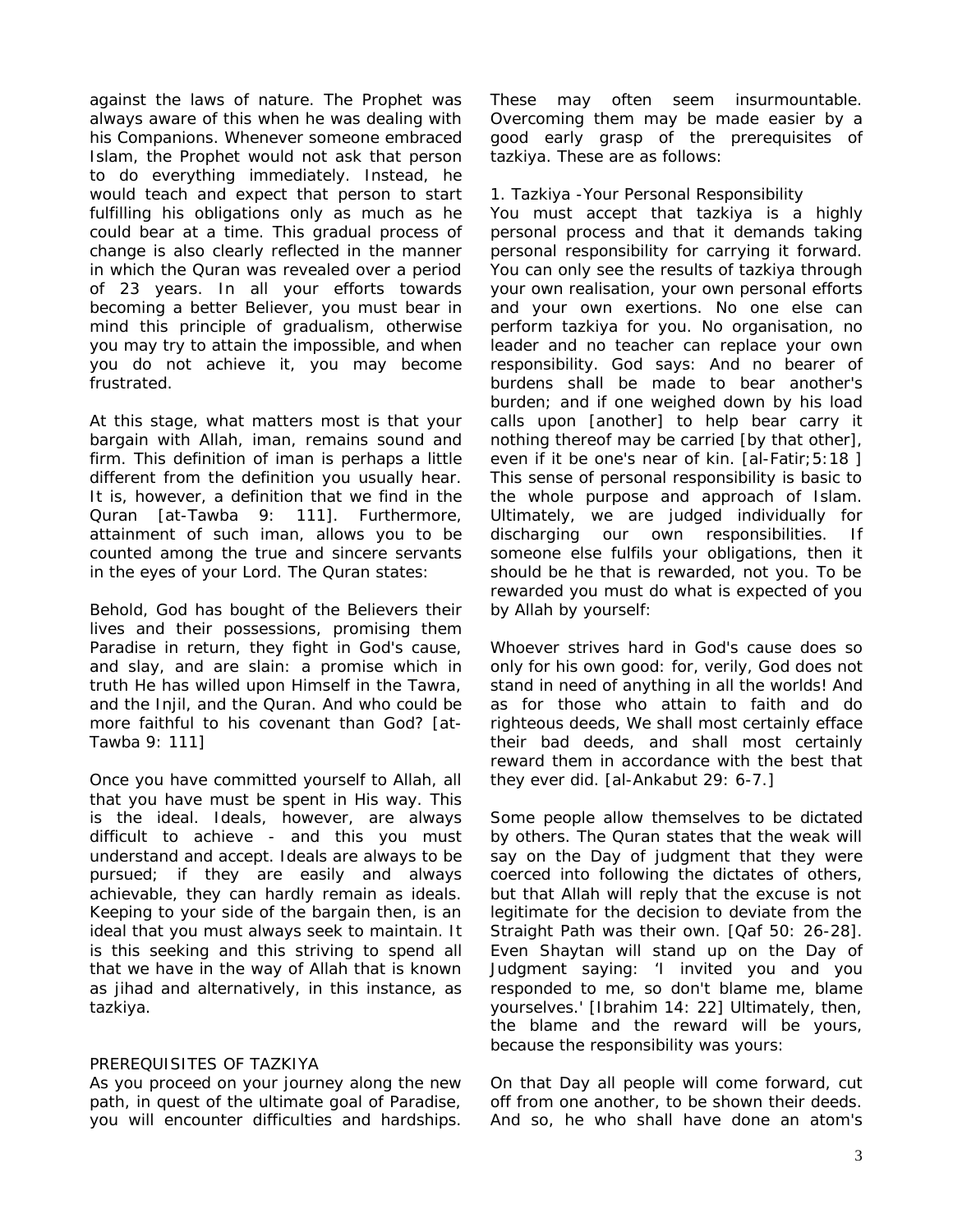weight of good, shall behold it; and he who shall have done an atom's weight of evil, shall behold it. [az-Zalzala 99: 6-8.]

Taking charge of your own affairs may certainly seem a daunting task, but one which you will accomplish with distinction if you appreciate and take advantage of the tremendous human potential that Allah has blessed you with. Allah says in the Quran:

Verily, We created man in the best conformation, and thereafter We reduced him to the lowest of the low - excepting only such as attain to faith and do good works: and theirs shall be a reward unending! [at Tin 95: 4-6.]

Tazkiya does not consist simply of ideas, but of life, behaviour and conduct. The key to success, according to the Quran, lies in having true faith. To inculcate true faith you must start by acquiring a sound knowledge of Islam through a dedicated study of the Quran and Sunna. You must then translate your knowledge into practice. For this to occur, you need to have firm resolve and determination. This, in turn, will produce amal salih or righteous conduct.

To aid you in your task, you must seek the company of those who are also striving to please Allah. They will encourage you towards righteousness and correct you when you deviate from the true Path. Your company also includes your mental and psychological company- the ideas you entertain, the ambitions you nurture, the sensitivities and sensibilities you develop and the books you read. All of these represent a form of company because they are your companions in solitude.

# 2. Genuine Effort

In order to succeed, you must have a deep desire to make a genuine effort to fulfill your obligations as a Muslim:

But as for those who strive hard in Our cause - We shall most certainly guide them onto paths that lead unto Us: for, behold God is indeed with the doers of good. [al-Ankabut 29: 69.]

With desire, of course, come actions. But know that it is not solely the results of your

endeavours that count; what matters most is that you made your best effort. This is a very important point to appreciate because without genuine effort nothing can happen. Those who think that Prayer alone can work miracles are not living in a realistic world. Prayers are part of the effort, but Prayers are not the whole answer. If you pray, `Allah! Guide me and make me good', it is not going to bring you any benefit unless you are also determined to become good and make an effort towards becoming good. Once you have done the latter two things, then, of course, Prayer will be a source of baraka or Divine grace that will further inspire and strengthen your efforts. The initial desire and the ensuing effort to do and become good, is part of the continuing process of self development, a process that may begin at any point in life that you choose and continue till your last breath:

O you who have attained to faith! Be conscious of Allah with all the consciousness that is due to Him, and do not allow, death to overtake you until you have surrendered yourselves unto Him. [Ali Imran 3: 102.]

There will never be a point when you will be able to say that you are now a perfect person or that you have achieved your full potential. If at any point you feel so, then be sure that is the starting point of your downfall, On the other hand, you may find that the greater your desire to fulfill your obligations as a Muslim, the more you feel beset or plagued by frustration, despondency and despair in your heart and mind. All of us, whether young or old, have experienced these diseases, and often just give up. What we should try to remember at such times is that it is the intention and effort that matters, not the result. This effort must be a continuing process:

Be not, then, faint of heart, and grieve not: for you are bound to rise high if you are believers. [Ali Imran 3: 139]

# 3. Sustaining Willpower

To achieve the ultimate goal in life requires a sustained determination to do so, a willpower that is forever responsive and strong. In Quranic terminology this is called irada. Irada is basic to all our efforts. Without willing to do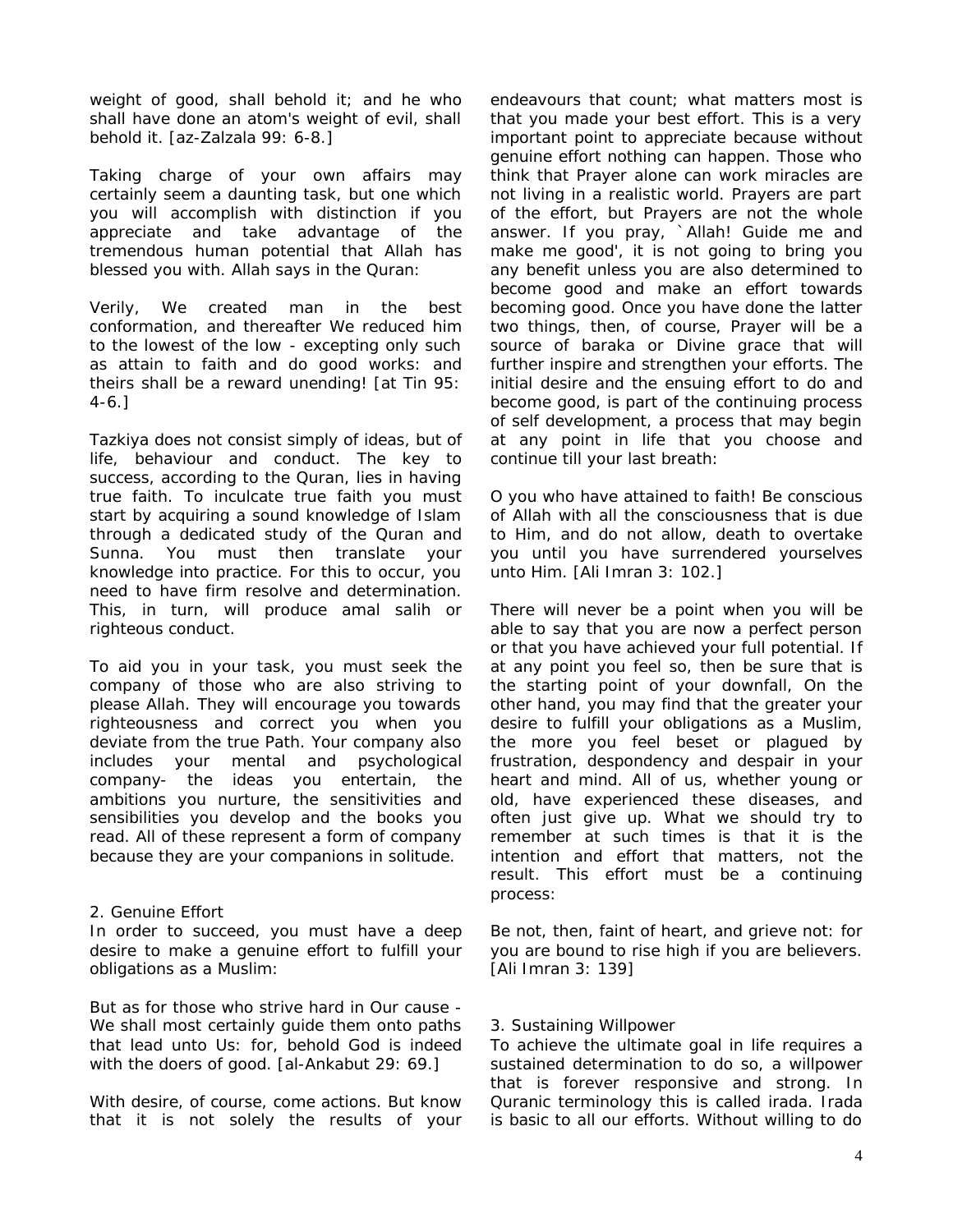something you cannot do anything.

Irada is very different from desire. You always hear people reflecting upon unfulfilled aspirations. One of the main reasons why aspirations and dreams remain unfulfilled is that they are no more than desires which faded to assume the status of irada.

The Quran explains that one of the basic weaknesses in human nature which impedes self development is the weakness of will. While narrating the story of Adam, Allah informs:

And, indeed, long ago We made Our covenant with Adam; but he forgot and We found no firmness of purpose in him. [Ta Ha 20:115]

Irada requires strength and consistency and is indeed the antithesis of doubt, hesitation or lethargy. Once irada is firmly in place, then you must have no doubts and you must not hesitate.

Now, what purpose should irada serve? The Quran makes it clear that this will power must be a firm resolve to seek the pleasure of Allah because this is the part of the bargain that you must deliver:

And whoever desires [arada] the Life to Come, and strive for it as it ought to be striven for, and are [true] Believers withal-they are the ones whose striving finds favour [with God]. [al-Isra 17: 19]

# 4. Reliance on Allah

Self-confidence is borne from the Believer's intimate knowledge and understanding that Allah is ever ready to assist those who strive and struggle in His way. Self-confidence comes from depending upon Allah and knowing that He is there to help you, protect you and shower His mercies upon you:

So he who gives [in charity] and fears [Allah] and [in all sincerity] testifies to the best- We will indeed make smooth for him the path to Bliss. [al-Layl 92: 5-7.]

Self-confidence also emanates from knowing that Allah in His infinite mercy has equipped you with all that you require to undertake the tasks set before you. It is not characteristic of the One that is Most Just and Most Merciful to prepare you for a duel without equipping you with the necessary tools.

Self-confidence is thus borne of total reliance and trust in Allah. It is knowing that at every step of your journey Allah is there assisting you. If you constantly hold yourself back believing that you are weak and incapable and blame your incompetence on minor inadequacies, then you are bound to fail. You must never allow yourself to believe or feel that Allah has treated you unfairly or that He has placed upon you a burden you cannot shoulder for on no soul does Allah place a burden greater than it can bear. [al-Baqara 2:286.]

Likewise, hope is central to your efforts and your success. You must sincerely hope and believe that everything you do to earn the pleasure of Allah will lead you to fulfillment. A superiority complex negates the task of self development. An inferiority complex is derived from a lack of confidence in Allah and oneself. You should never allow yourself to believe that you cannot fulfill your obligations nor should you despair of the mercy of Allah. Confidence, hope and determination are all important ingredients for your success:

Those unto whom men said: Lo! the people have gathered against you, therefore fear them. But it only increased them in faith and they cried.. Allah is sufficient for us! Most Excellent is He in Whom we trust! [Ali Imran 3: 173-174]

You must be wary, however, of the kind of self-confidence that causes a person to proclaim himself self-sufficient. Modern concepts of self sufficiency are indeed an evil form of shirk or polytheism. To ascribe selfsufficiency to one's self is to assume for oneself an attribute reserved only for Allah. For the Muslim, self-confidence is wholly dependent upon the trust one places in Allah; it is not an arrogant proclamation of complete independence from Allah. Allah alone is self-Sufficient. All else is reliant upon Him for existence.

#### 5. The Best Use of Time

Time is not money or gold; it is life and it is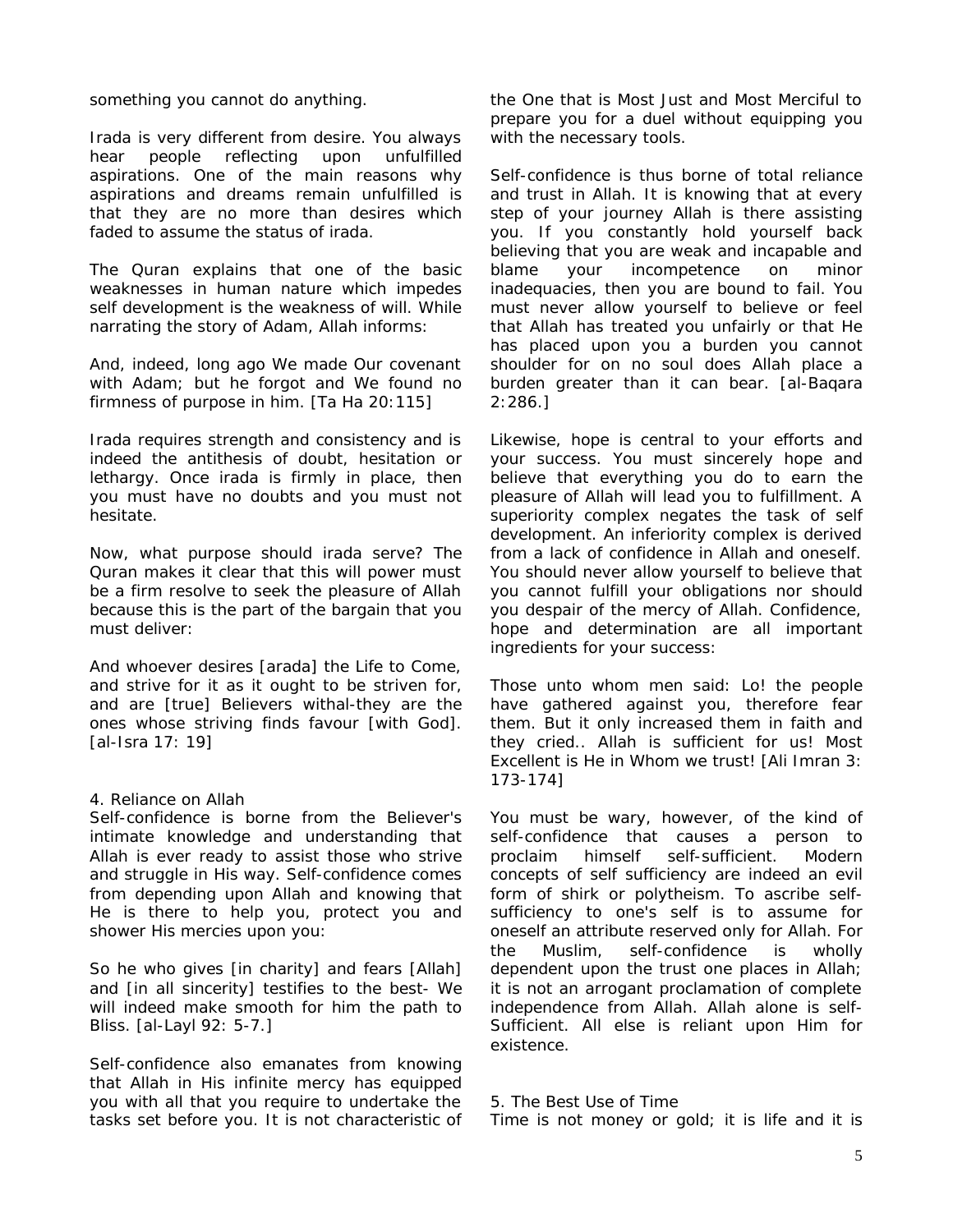limited. You must begin to appreciate every moment of your life and always strive to make the best use of it. With all the demands of worldly life on your time, you will yet need to find time for self-development and maximise its potential. The better route towards selfdevelopment is, of course, to integrate all your efforts into a structured daily life. Imam al-Ghazali, may God have mercy on him, in his great work, Ihya Ulum ad Din, gives the following advice:

You should structure your time, arrange your regular devotions and assign to each function a set period of time during which it is given first priority but which it does not overstep. For if you abandon yourself to neglect and purposelessness, as cattle do, and just do anything that may occur to you at any time it happens to occur to you, most of your time will be wasted. Your time is your life, and your life is your capital; it is the basis of your transactions [with God], and the means to attain to everlasting felicity, in the proximity of God the Exalted. Each of your breaths is a priceless jewel, and when it passes away it never returns.

Remember also that `the deeds most loved by Allah [are those] done regularly, even if they are few.' (Bukhari, Muslim.) While you must always strive to make the best use of your time, you must always aim for excellence in everything you undertake, whether at school, at home, at work or at play. Indeed, the Prophet has said, `Verily Allah has prescribed ihsan (proficiency and excellence) in all things. (Muslim.)

# 6. Tazkiya -All-embracing Process.

Islam does not subscribe to the type of asceticism where we purify our hearts and yet remain immersed in political, economic or social corruption. Tazkiya must encompass our entire life - the privacy of our thoughts as well as their social manifestations in our daily life. Everything must be in conformity with Allah's will.

This will of God also requires you to seek and maintain a delicate balance between the various obligations that demand your attention; between your obligations to Allah, your obligations towards others and your

obligations towards yourself The Prophet advised us against extremism of any kind. It is reported that he said to Abdullah ibn Amr:

`Have I heard right that you fast everyday and stand in prayer all night?' Abdullah replied, `Yes, O Messenger of God.' The Prophet said, `Do not do that. Fast, as well as eat and drink. Stand in prayer, as well as sleep. For your body has a right upon you, your eyes have a right upon you, your wife has a right upon you, and your guest has a right upon you.' (Bukhari, Muslim.)

Unless you approach tazkiya as an allembracing process, you will find that your life is compartmentalized, certain parts impeding the development of others. This can only result in a life of disharmony and unhappiness. Approached as a comprehensive and allembracing process, however, you will find that each part of your life will complement some other part. This should, God willing, make your struggle on the path to God and Janna, easier and full of grace.

As you struggle to make headway on the path to God, always remember that you have an excellent example before you. This is the example of the Prophet Muhammad, may God bless him and grant him peace. Often we would like to emulate our sports heroes, our parents, our teachers, our friends or others who attract our attention. For your spiritual development, however, the most beautiful example is that of the Prophet. Allah says in the Quran:

You have, indeed, in the Messenger of God an excellent exemplar, whoever places his hopes in God and the Final Days and who remembers Allah much. [al-Ahzab 33: 21]

# BLESSINGS AND BENEFITS

The decision to purify and develop yourself requires that you clearly define the path and consider the ways and means to achieve Paradise. This whole process will not only purify your heart, but also affect your entire life and the will of Allah will become so much easier for you to follow. Following the Divine Will is, of course, tazkiya itself, Soon, all your efforts will be directed towards the ultimate goal - the pleasure of Allah and Paradise.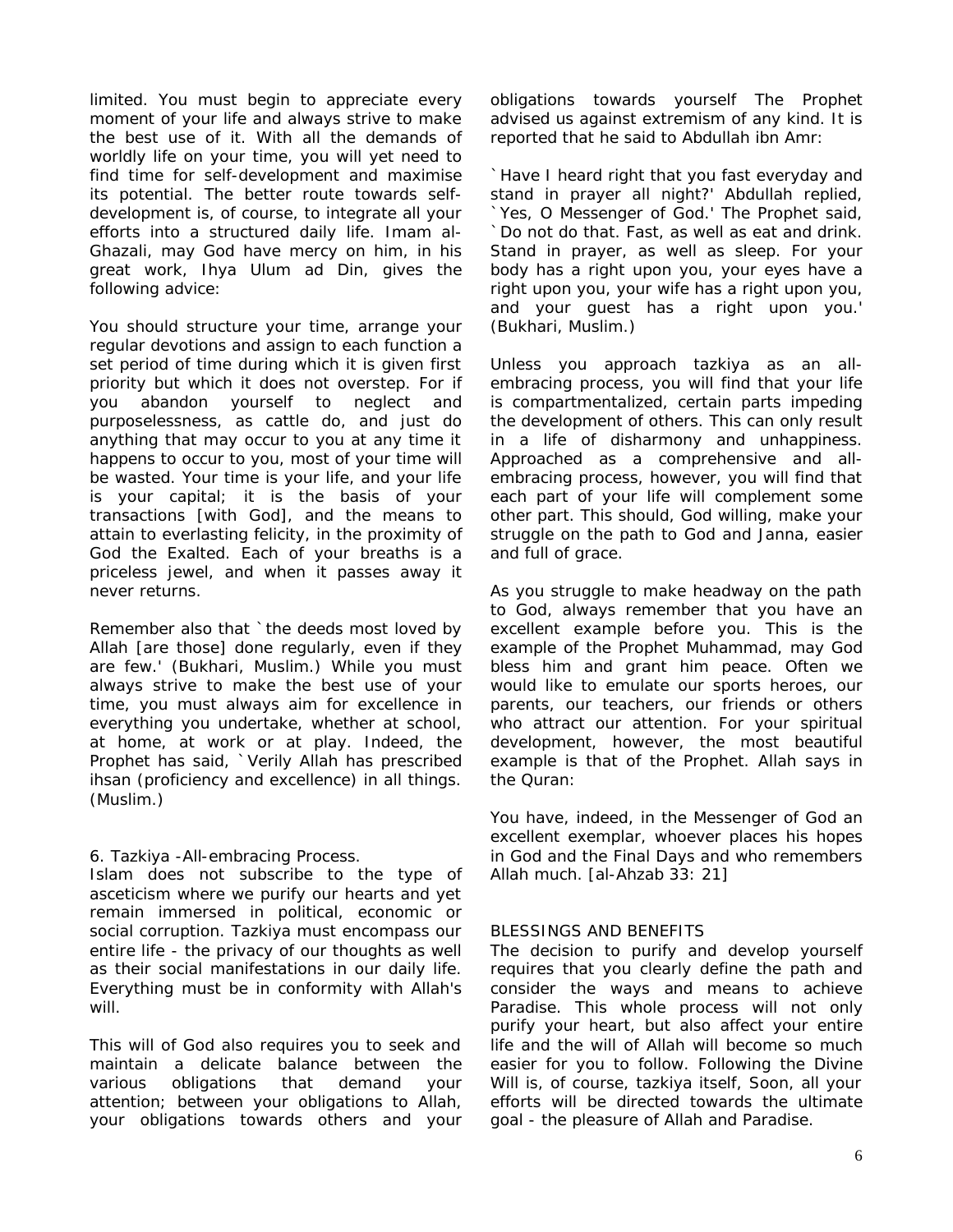Know that every sin can be effaced through forgiveness, and forgiveness is a sure way to Paradise. As you strive to better yourself, then, simultaneously and continuously pray for forgiveness for all your shortcomings. God says: And whoever repents and believes and works righteous deeds, God changes evil deeds into good ones, and God is Ever-Forgiving, Merciful. [al-Furqan 25:70]

It is a misconception to believe that simply by setting up Paradise as the ultimate goal, one can get there without any further effort. It is also a misconception that Paradise can solely be achieved by concentrating only on certain aspects of life, the `religious and the spiritual'. The very fact that Paradise is the ultimate objective means that tazkiya must be pursued in all aspects of life, and in life as a whole. Consider, for example, the following:

- Is not honesty a means to enter Paradise?

- Will not a sense of responsibility enable me to enter Paradise?

- Will not striving to fulfill the needs of fellow human beings make me deserve Paradise?

- Will not abstaining from vain talk and aimless actions, bring me closer to Paradise?

- Is not consciousness of the best use of my time a key to Paradise?

- Will not keeping promises and offering Salat on time, which are distinguishing traits of the righteous, put me on the highway to Paradise? - Must not all of the above be sought to attain Paradise?

Every effort that is legitimate and is aimed at attaining Paradise is also an integral part of the process of tazkiya

Insha Allah (God-willing), if you take heed of all the prerequisites, blessings and benefits of tazkiya, you will surely find the right environment, the true companionship and brotherhood and the most appropriate training programmes to make the task of self development easier and more rewarding.

So give the good news to My servants who listen to the word [of God], then follow the beauty in it. Such are they whom God has guided And such are they who are endowed with understanding. [az-Zumar 39: 17-18.]

#### SUMMARY

The most comprehensive goal for a Muslim is the single-minded desire to attain Paradise. This desire to seek Paradise is a life-long process which can be sparked in a momentand this desire will provide the means and the momentum to reach the goal.

Your model for self-development is that of the Prophet Muhammad. In your quest for Paradise, you must personally take charge of your responsibilities, develop the willpower to perform and make a genuine effort to fulfill your obligations, ensure that you make the best use of your time and adopt a balanced approach to life.

Remember that every effort that is legitimate and is aimed at attaining Paradise is also an integral part of the process of tazkiya and that every sin can be effaced through forgiveness and that forgiveness is the sure way to Paradise. And as for the one who fears to stand before his Lord and who restrains himself from base desires, the Garden is surely the abode. [an-Naziat 79: 40-41]

May Allah enable us to be among those who purify themselves for it is God Who causes whomever He wills to grow in purity; and none shall be wronged by as much as a hair's breath [an-Nisa 4: 49]. Were it not for God's favour upon you and His grace, not one of you would ever have remained pure. For it is God who causes whomever He wills to grow in purity: for God is all-Hearing all-Knowing [an-Nur 24: 21.]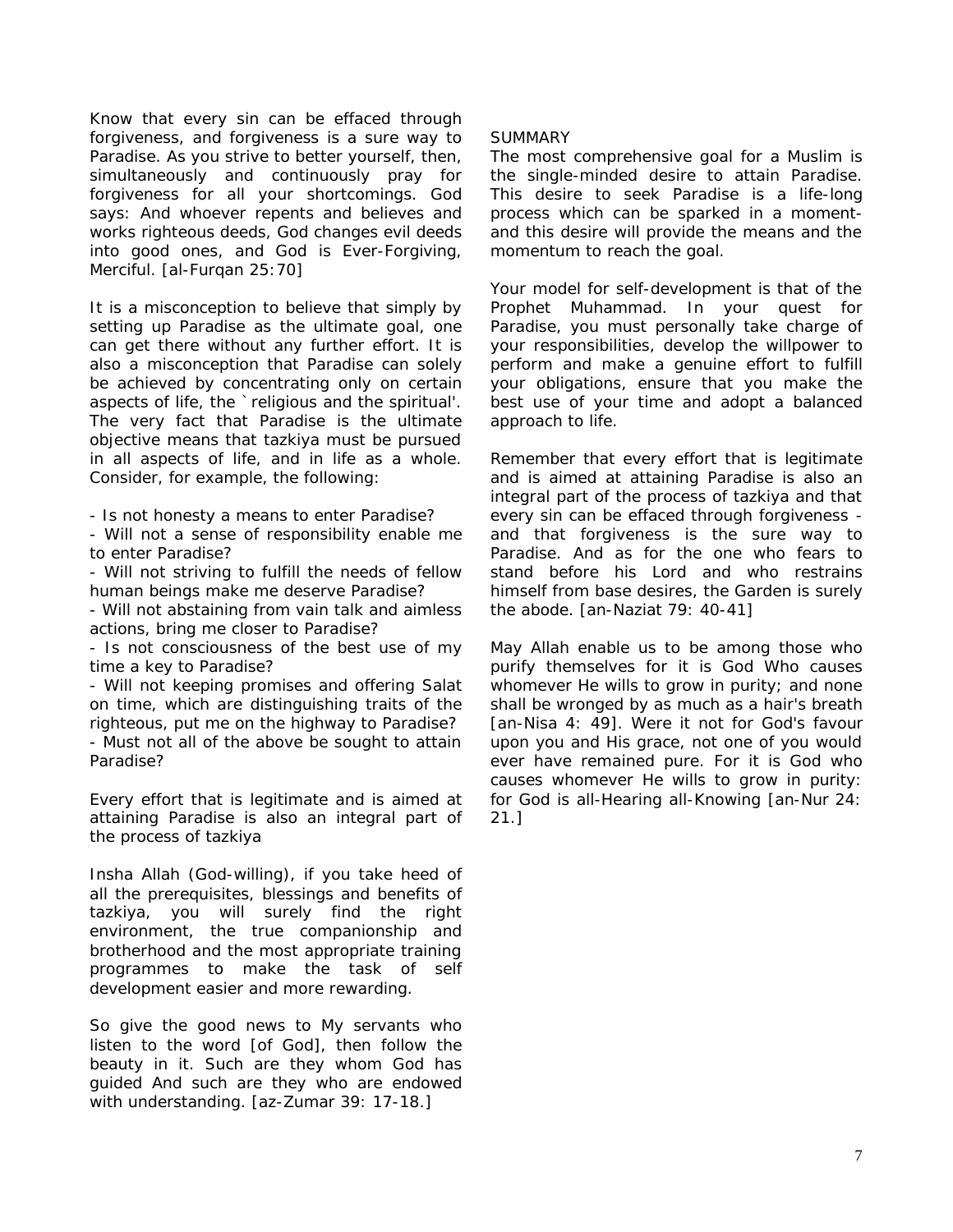#### CHAPTER THREE: Relating to Allah

EACH day in our Salat, we repeatedly make one humble request to Allah, our Creator and Sustainer: `Guide us the Straight Way.' (al-Fatiha 1:4) It is only by seeking and staying on the Straight Way, that we can ever hope to attain true salvation and success. What then must we do to ensure that Allah accepts and grants our Prayer? The Quran explains: Whosoever holds on to Allah, he has already been guided onto a Straight Way. [Al-Imran 3:101]

#### CHARACTERISTICS OF `HOLDING ONTO ALLAH'

What exactly is itisam billah or `holding onto Allah'? How do we develop a close attachment to and a close relationship with Allah? Let us explore the answers to these questions by reflecting upon the characteristics needed to `hold onto Allah' and thus be among those who are shown the Sirat al-Mustaqim or the Straight Way.

#### 1. Thankfulness to Allah

The first characteristic is being ever grateful and thankful to Allah for everything that you possess including your wealth, health, status, intellectual abilities and life. You should recognise that your very existence and your continuing sustenance are dependent on Allah. Whatever praise is due, therefore, it is due to Him alone, for nobody has the power or the resources to give you anything except by His will. His bounties and blessings are countless. Allah says:

Is, then, He who creates comparable to any that cannot create? Will you not, then, take heed? For should you try to count Allah's blessings, you could never compute them. Allah is, indeed, All forgiving, All compassionate; and Allah knows all that you keep secret as well as all that you bring into the open. [an-Nahl 16:17-19]

It is for this reason that Allah commanded the Prophet Ibrahim to say: It is He who has created me, and so it is He who guides me; it is He who gives me to eat and drink, and whenever I am sick it is He who heals me; and

it is He who makes me die and then will bring me to life. And upon Him, l pin my hope that He would forgive my sins on the Day of Judgment. [ash-Shuara 26:77-82.]

In many places in the Quran, Allah compares the terms shukr and kufr. [al-Baqara 2:152, Luqman 31: 12]. Iman implies shukr or gratefulness as opposed to kufr or ungratefulness. A kafir or unbeliever is ungrateful to the Being who has given him everything, whereas a mumin or Believer is one who is ever thankful for all that Allah has given him, for he recognises that his Lord is Merciful and Loving. [Hud 11:90.]

Iman, therefore, requires due praise and thanks to Allah. If you are ungrateful, Allah is unaffected. If you become grateful, then you have taken the first step towards becoming a true Believer. It is for this reason that the Prophet exhorted us to `love Allah as we benefit from His grace'. (Tirmidhi.)

In every moment and in every situation we see our Creator and Sustainer actively involved. He has not retired from this world. He is on His throne creating, distributing and administering everything. He governs and sustains all in the Universe. Not even a leaf can fall without His knowledge, His permission and His command. The Quran declares:

He knows all that enters the earth and all that emerges therefrom, and that which comes down from the sky and all that ascends therein; and He is with you wherever you may be. [al-Hadid 57: 4.]

Everything that happens to us - even events that we may consider to be personal afflictions or natural disasters-'are from Him. So even in times of calamity and distress, there will be some good for us, provided we respond appropriately. The Prophet said:

How wonderful is the case of a Believer! There is good for him in whatever happens to him and none, apart from him, enjoys this blessing. If he receives some bounty, he is grateful to Allah and this bounty brings good to him. And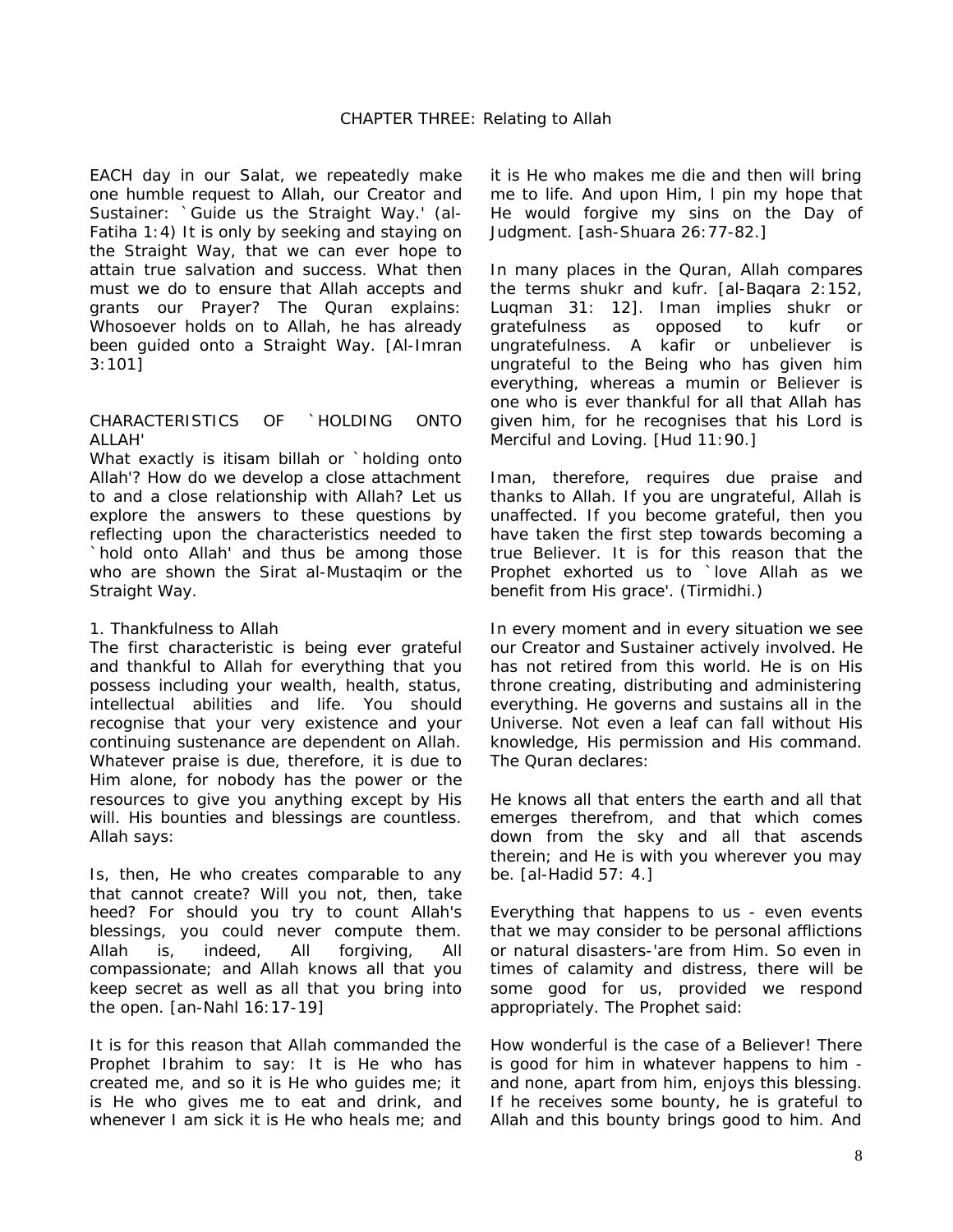if some adversity befalls him, he is patient, and this affliction, too, brings good to him. (Muslim.)

Look again at the Quran, you will see that the very first introduction to Allah is ar-Rahman ar-Rahim. [al-Fatiha 1:1.] Allah Himself is saying that He is the Most Merciful, He is the Most Compassionate. He shows and gives mercy to all, even those who continue to be ungrateful and rebellious towards Him: Indeed God is the possessor of bounty for all people but most people do not give thanks. [al-Baqara 2: 243.]

Reflect upon your own life and you will find innumerable occasions when Allah's `hand' has been holding you and helping you. So often, we subconsciously use the expression `thank God for this and that', without realising the full implications of our words. The Quran even reminded the Prophet Muhammad, peace be upon him, that in his early life, Allah's `hand' was holding him and guiding him:

Did He not find you an orphan and gave you shelter [and care]? And He found you wandering and He gave you guidance. And He found you in need and made you independent. Therefore, treat not the orphan with harshness, nor repulse him who asks. [ad-Duha 93: 6-10.]

This exhortation is not only for the Prophet but for all people. From the moment that we open our eyes in this world until the moment our souls leave our bodies, and even beyond, Allah's mercy, compassion and protection remain with us. Continuously remind yourself then that your entire existence is dependent on Him. He is your Lord and Sustainer. He is nourishing and sustaining all that exists. From morning until evening, your tongue must be moist with continuous praise of Allah. In return, Allah has promised increased rahma or mercy for you: If you are grateful, I will surely give you more and more. [Ibrahim 14:7]

This is the cornerstone of your faith and the Islamic way of life. If you learn this first lesson, you will begin the process of `holding onto Allah'. And whoever is grateful, he is only grateful for the benefit of his own self. [Luqman 31:12] for surely if it was not for the grace of God on you and His mercy, you would have been among the losers. [al-Baqara 2:64].

# 2. Worshipping Allah

Out of that sense of receiving everything from Allah, comes another important character trait of those who `hold onto Allah' exclusive worship of Allah. The Quran states that true taqwa cannot be attained until all your actions in life are done exclusively to earn the pleasure of Allah:

O mankind, worship your Lord alone, who has created you and those before you, so that you may attain taqwa or righteousness. [al-Baqara 2:21]

You must ensure that your qalb or heart submits totally and wholeheartedly to the Creator. Allah says: O you who believe! Enter into Islam wholeheartedly, without reservation. [al-Baqara 2: 208.] The only [true] way in the sight of Allah is Islam [submission to the will of God]. [Ali Imran 3: 85.]

Your qalb cannot be compartmentalised. You cannot dedicate one piece of it to Allah and another to some other god, like wealth, status, career, spouse and so on.

There is a beautiful verse in the Quran which throws light on the absurdity of such a situation. It tells about some of the mushrikin or idol worshippers who sacrifice animals and then say that one part of the animal is for Allah and another is for their idols. The verse then states quite clearly that whatever is assigned to Allah is also, in reality, assigned to the idols, for Allah does not accept something divided between Him and others. He is One, indivisible and wants the human being to be undivided in service to Him. So long as our heart lies in a hundred places, so long as our eyes are set in a hundred directions, so long as we have many loyalties, we shall never be able to achieve that condition of 'holding onto Allah'.

Why should we allow divided loyalties to capture parts of our heart? Nothing in this world is going to be of use to us when we breathe our last, however hard we may have striven for it and however valuable it may seem to us. We must recognise that the prizes we seek are not the worldly possessions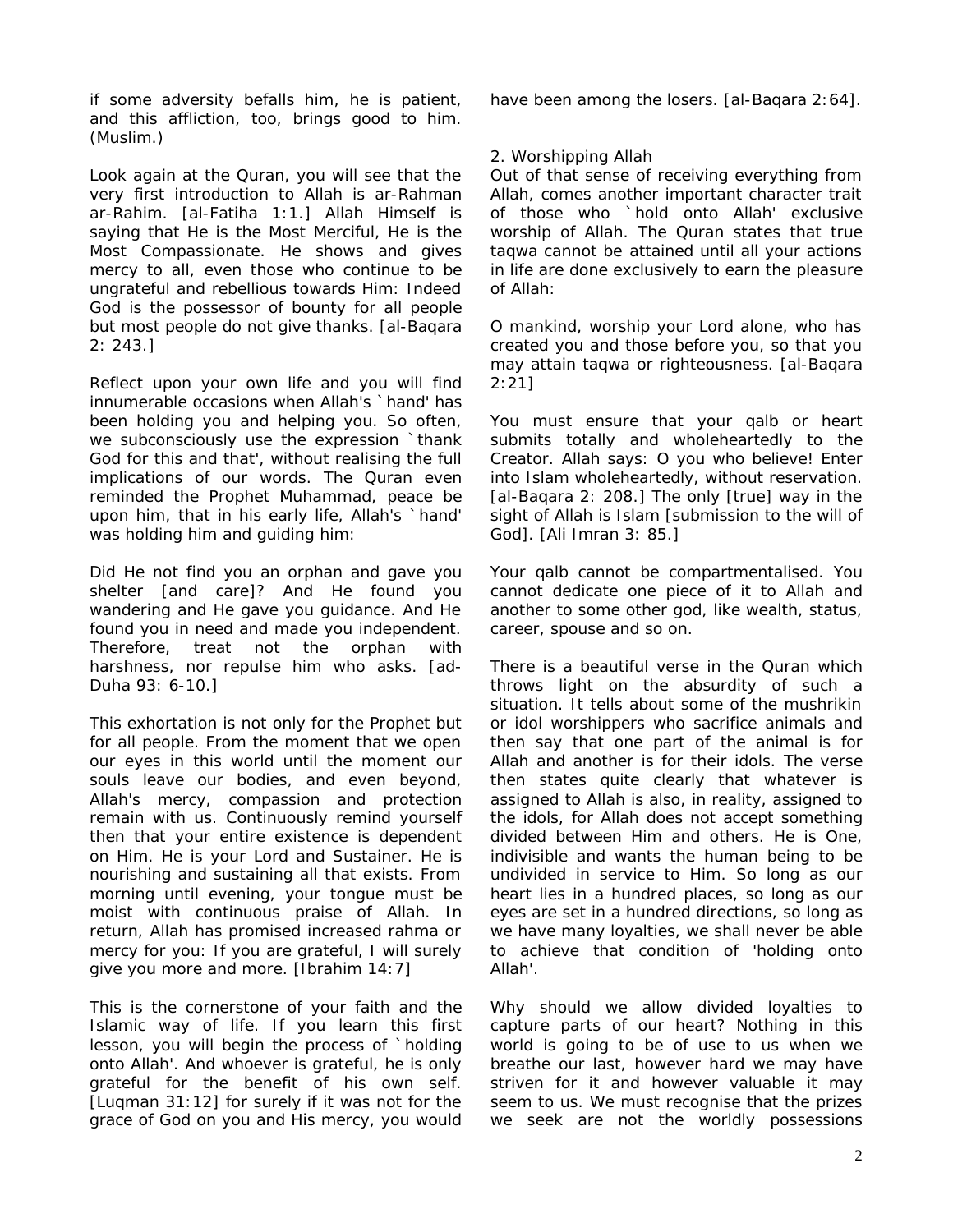received from human beings like ourselves. It is only our Creator who can put a real value on our striving and bestow on us a real reward. Shall I tell you of a business that will deliver you from a tormenting punishment? [as-Saff 61:10] This 'business' amounts to you committing your whole undivided being to Allah alone, and selling yourself in order to earn His pleasure.

# Sincerity in Worship

What does it mean to do everything fi sabilillah, for the sake of Allah, which should be the crux and substance of our lives? People are in the habit of classifying life's activities into those which are mundane and those which are religious. Remember, though, only those things done for the sake of Allah are the 'religious' things. Everything that is done for other than Allah however 'religious' it may seem - is a worldly act. If a person prays ostentatiously, it is a worldly act; if he fasts to expose his spirituality it is a worldly act; but if he earns thousands of pounds to support his family and to spend for the cause of Islam, seeking only Allah's pleasure, it is a highly spiritual act. The Prophet reminded us:

Many people fast but gain nothing from their fasting except hunger and thirst; and many people pray all night but gain nothing from their night Prayers except sleeplessness. (Darimi.)

What is of most importance to us is not the outward form of our actions. Although we perform all our duties and conform to all the protocols, it is the sincerity of purpose and intention behind our actions that really matters. The Prophet Muhammad, upon whom be peace, emphatically stated: 'Actions are judged only by intentions and everyone shall have what he intended.' (Bukhari, Muslim.)

Remember that purpose and intention are like the soul of a body or the inner capability of a seed. Many seeds look alike, but as they begin to grow and bear fruit, their differences become manifest. The purer and higher the motive, the greater the value and yield of your efforts. For all your daily actions, remind yourself of the motives behind your deeds. This may be the best way to ensure the purity and exclusiveness of purpose and intention.

#### 3. Love of Allah

The next character trait of those who 'hold onto Allah' is that they love Allah. The Quran says that those who have iman, love Allah more than anything else. [al-Baqara 2:165.] It does not say that one must love only Allah. Love is a blessing given to us by Allah and is manifested in many aspects of life. In Islam, however, it must be foremost for Allah, our Creator and Sustainer.

What is love? Perhaps it cannot be defined in terms which adequately reflect its nature and importance in a person's life. It is not possible to define it by a formula in a manner we define a scientific fact. But still each one of us knows what love is and can tell from our own experience the powerful force that it is. It is the overpowering force in life. It captivates you, it grips you, it moves you and you are prepared to do anything for the sake of it. Once love is there, what you do is not something which has to be imposed upon you, because you need imposition only for the things you do not love. Iman is something which must penetrate deep into your heart and generate love for Allah and His Prophet more than anything else. Unless this happens, you cannot experience the real iman.

To develop this love for Allah does not require us to retire to or seclude ourselves in a monastery. This love makes us do our duty to Allah while we are out in the street, at home or in the office. With this love, we live as servants of Allah everywhere, willingly making every sacrifice required of us. In fact, it propels us to share actively in the service of Allah's other creatures. True love of Allah makes us care for people and their needs.

Whether or not you have that love is something for you to examine closely. If you love someone, one of your most intense desires will be to get closer to that person. In Islam, you have a way in which you can get closer to Allah and talk to Him and that way is through Salat. The Prophet said that when a person performs Salat, he actually comes nearer to Allah and talks to Him. If you look at how you pray five times a day, you will have a barometer in your hand to find out how much you love Allah.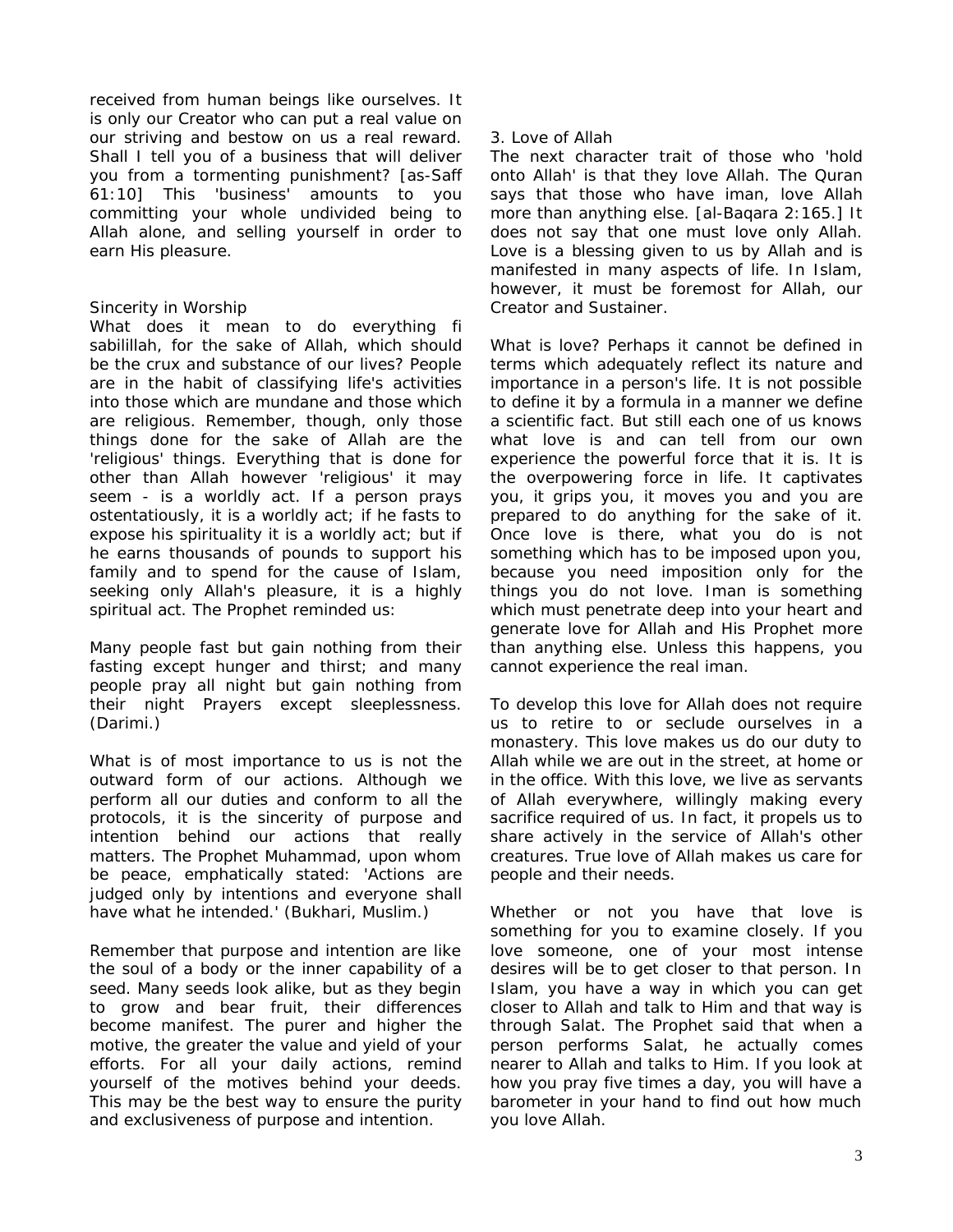Once you are praying to Him, you are in front of Him, you are near to Him, you are talking to Him, you are responding to Him in gratitude and you are asking for His forgiveness. Prayer is not just a ritual in which you go through certain postures. The soul has to surrender itself exclusively to Allah and love Him. This love is like a seed which, as it grows, envelops the entire personality.

#### Ihsan - The Essence of Worship

To entice us to remember Him and to love Him even more, Allah has used the beautiful words in the Quran: Wajh Allah or the Face of Allah. He says:

All that is on earth will perish, but the Face of your Lord will abide forever - Full of Majesty, Bounty and Honour. [ar-Rahman 55:26-27]

Everything on this earth will perish except the `Face' of your Lord. His is the `Face' you must desire. The expression `Face of Allah' does not, of course, mean that Allah has a face like ours. But, again, if you love someone, you desire to look upon his face all the time, you always want to be in his company and you will make all the necessary sacrifices to earn his pleasure. So, when the Quran uses the expression `Face of Allah' it is really to make us conscious that Allah is looking at us and we should do the things which will please Him and abstain from things which will displease Him. Thus, when the Prophet was questioned about the true meaning of ihsan, he replied:

Ihsan is that you worship and serve Allah as though you are seeing Him; for even though you do not see Him, He surely sees you. (Bukhari, Muslim.)

If you continuously remind yourself that Allah is looking at you when you are praying, when you are studying, when you are doing your job, when you are with your family and friends, when you are involved in dawa - then you are well on your way to attaining ihsan, the most excellent form of worship. Ihsan takes us to the highest station of nearness to Allah. This is what gives real worth to everything we do and makes our actions acceptable in the eyes of our Creator and Sustainer.

# 4. Becoming Hanif

Those who `hold onto Allah' must also strive to become hanif Literally translated, it refers to one who is inclined or one who cuts himself away from everything that is false and belongs only to Allah. The term is used in the Quran in ten places, six times with reference to the Prophet Ibrahim, on whom be peace, and the rest for any one who is sincere and sound in faith. The term connotes sincerity, uprightness and single-mindedness in one's dedication and commitment to Allah.

A. The model of Ibrahim

The example of a hanif is beautifully expressed in the life of Prophet Ibrahim, on whom be peace. Let us ponder upon two of his outstanding qualities.

# B. Love for Allah

Ibrahim loved Allah. He forsook all loyalties and obedience to any object other than Allah. He said: 'I have turned my face [my entire being] to Him who is the Creator of the heavens and earth, having turned away from all else.' [al-Anam 6: 79.]

He brought his entire life and being under Allah's rule, ensuring that he worshipped Him with heart and body. Ibrahim understood that Allah must rule everywhere: in homes as well as in hearts, in manners as well as in minds, in public life as in private. For him, the decision to surrender was personal and free. A ceaseless striving towards that end became the substance of his life so much so that Allah endowed him with the worthy title, Khalil Allah or Friend of God. [an-Nisa 4: 125] With utmost devotion and concentration, Ibrahim supplicated:

My Prayer and all my acts of worship, my living and my dying are for Allah alone, the Lord of all the worlds. He has no associate: Thus I have been commanded and I am foremost among those who surrender themselves unto Him. [al-Anam 6:162].

# C. Complete trust in Allah

Ibrahim was tried and tested in every, conceivable way. Whenever His Lord called upon him to surrender, he would readily respond: `I surrender to the Lord of all the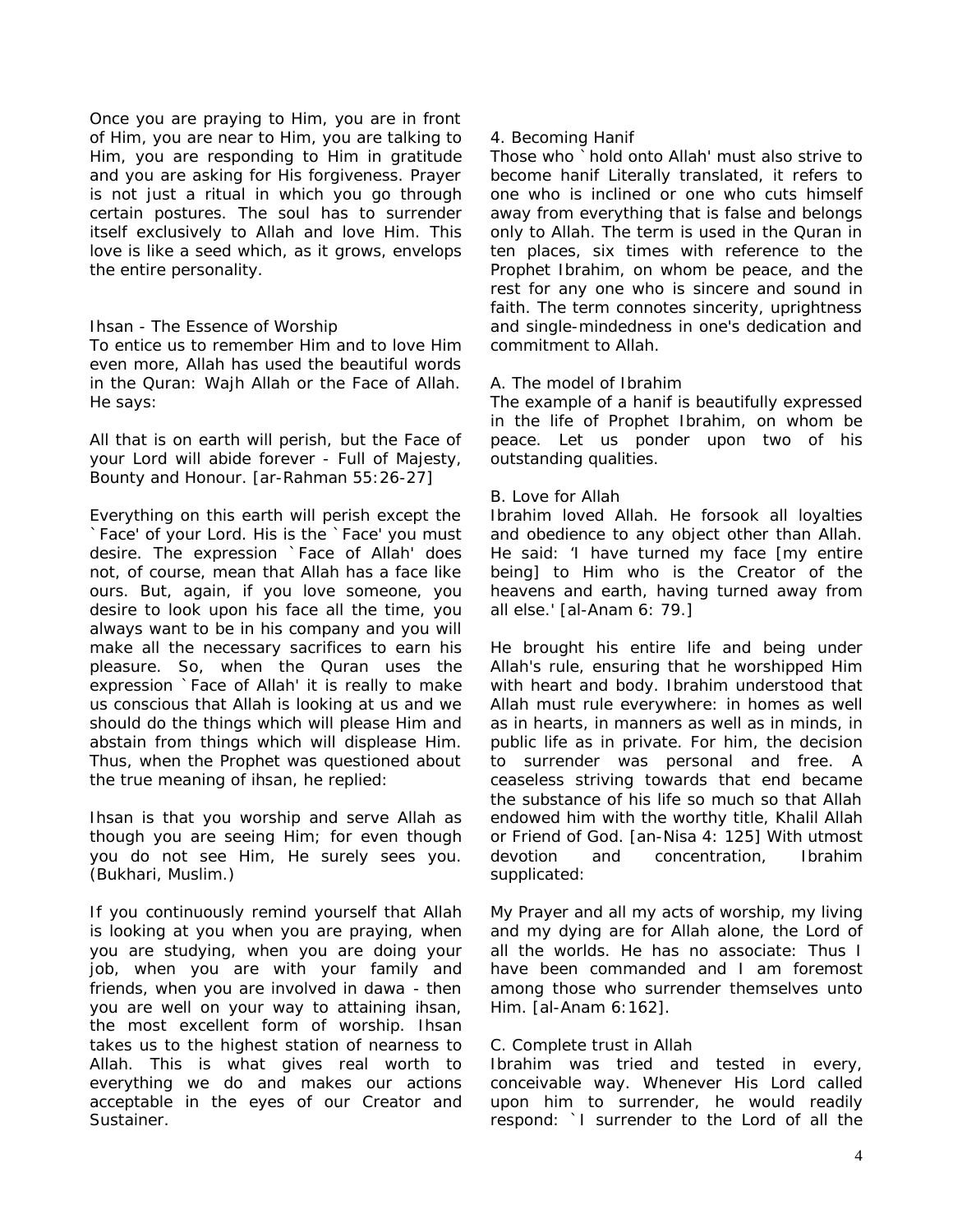worlds.' [al-Baqara 2:131] `If you want me to go into the fire and be burnt alive, 1 am ready for that! If you want me to leave my home, I am ready for that! If you want me to take my son and wife and put them in a place where there is no shelter, no food and no one to protect them, I am ready for that! And if you want me to make the supreme sacrifice and put a knife to the throat of that which I love best, my son, I am ready for that!'

It is following his footsteps that millions of people go to the Baytullah, the House of Allah, during the Hajj echoing the words of Ibrahim:

Here I am, O Lord, here I am! Here I am; no partner hast Thou; here 1 am! Surely to Thee is all Praise, all Goodness and all Sovereignty; No partner has Thou!

Labbayk! Allahumma Labbayk! I am here! O Allah I am at Your command! I am always at your command! I am always ready to surrender! I am always ready to sacrifice!

Ibrahim accepted Allah as the only Lord and the only source of guidance. He had absolute conviction in the commandments of Allah. He was prepared to surrender and sacrifice everything at a moment's notice without any hesitation whatsoever. His tawakkul or trust in Allah was absolute. His example is reminiscent of the verse in the Quran: If anyone puts his trust in Allah, sufficient is [Allah] for him. [at-Talaq 65:3]

To become true servants of Allah, we must continuously echo and abide by the words of the Quran: Hasbunallah wa nimal Wakil [Allah is sufficient for us and He is the best Provider] [Al-Imran 3:173] in every circumstance of our lives.

To become a hanif, as exemplified in the life of the Prophet Ibrahim, on whom be peace, you must love Allah as he did, everything in life must be done to please Allah and you must trust and rely on Allah completely:

To each is a goal to which Allah turns him: So strive together as in a race towards all that is good. [al-Baqara 2:148.]

5. Jihad- Striving in the Path of Allah

The next characteristic of `holding onto Allah' is to strive with all the means at your disposal to make the Word of Allah supreme within your heart and in the hearts of those around you. You must therefore bring all of mankind to Allah by witnessing to His guidance, so that you be witnesses unto mankind and The Messenger be witness unto you. [al-Baqara 2:143.]

In the Sira, we note that when the first ray of Divine Revelation reached Muhammad in Hira [al-Alaq 96: 1-5], the command of 'Igra' or Read was impregnated with world-shaking forces. He trembled. The second Revelation made things clear: Arise and warn! And your Sustainer's greatness glorify! [al-Muddaththir 74:2-3.] The Prophet Muhammad, may God bless him and grant him peace, then took up his task with a single-minded dedication and encountered stiff opposition. The call to let Allah be the Greatest implied that all false claimants - and every claimant is false - to greatness, to unlimited power, authority and lordship to obedience, loyalty and servitude from Allah's creatures, must be challenged and dethroned. It is not difficult to see that this requires hijra, supreme sacrifices in `giving up' everything one loves and fighting with all that one possesses for the sake of that love of Allah which must be greater than all else. Allah says:

And strive hard in God's cause with all the striving that is due to Him. It is He who has elected you [to carry His Message] and has laid no hardship on you in [anything that pertains to] religion [and make you follow] the need of your father Ibrahim. [al-Hajj 22: 78]

The Believers are only those who [truly] believe in Allah and His Messenger, and then they doubt not; and who struggle hard with their wealth and their lives in the way of Allah; it is they who are the truthful ones. [al-Hujurat 49:15.]

A life of jihad necessarily requires important qualities: knowledge of and devotion to the Quran, iman or deep and strong faith, sabr or resolve and steadfastness. Read the Quran and you will find every promise of success here and in the Hereafter conditional upon these qualities.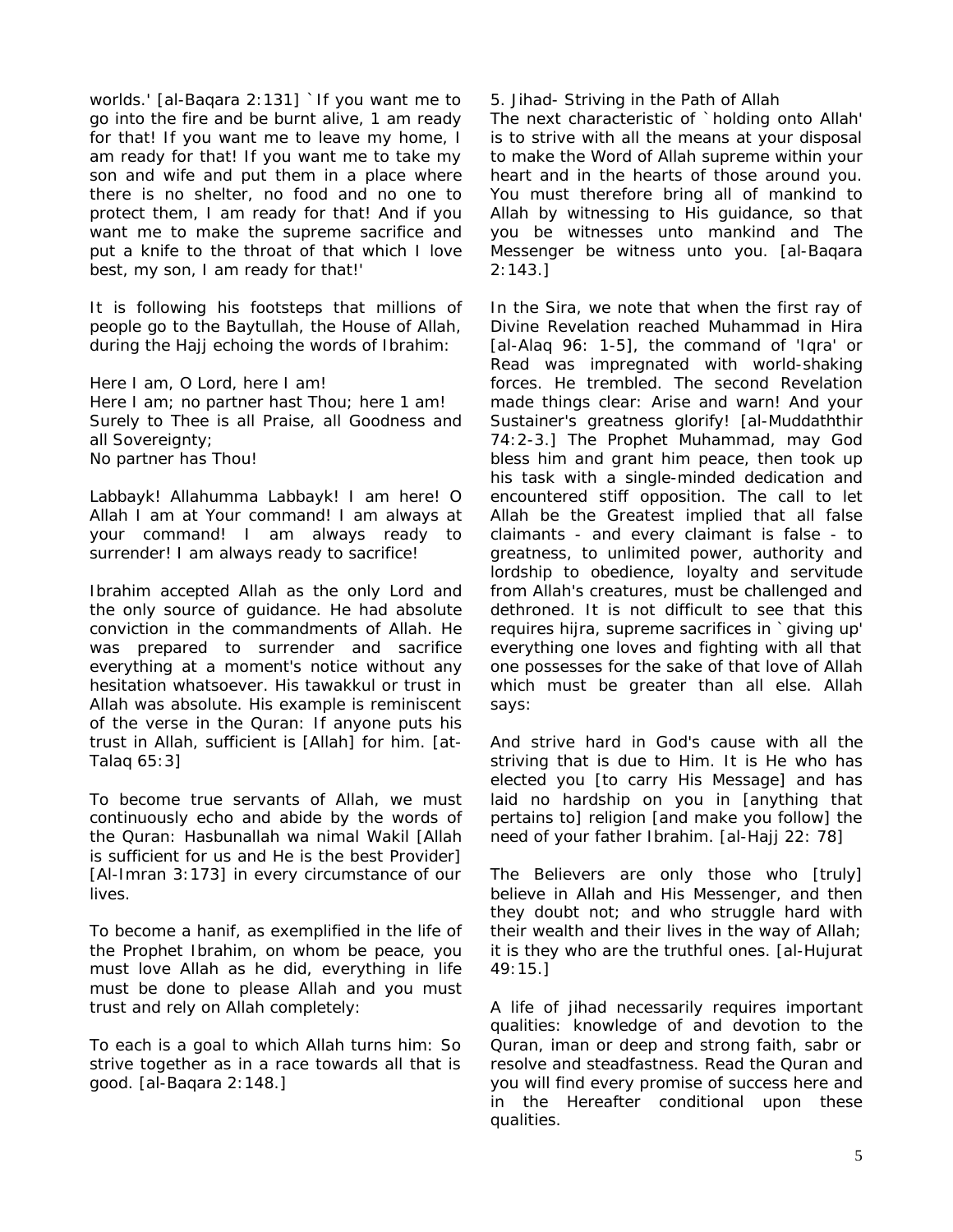#### A. Acquiring knowledge

In order to fulfill your mission in life as the khalifa or ambassador of Allah in the establishment of His way of life, you need to arm yourself with ilm or knowledge of Islam. The Prophet Muhammad has said: 'Whoever Allah wishes good for, He bestows upon him a deep understanding of the Din.' (Bukhari, Muslim.) The Quran also exhalts those who possess useful knowledge and use it as an instrument to develop their closeness to Allah: Are those who know equal to those who do not? Only those with insight can keep it in mind [az-Zumar 39:9]. God will exalt those who believe among you and those who have knowledge to high ranks [al-Mujadala 58:11]. Of all His servants only those who know fear God. [al-Fatir 35:28]. The Prophet also said that there are countless rewards both in this world and the Next for one who seeks to educate and purify himself:

If one travels in search of knowledge, Allah will make him travel to Paradise. The angels, being highly pleased with him, spread their wings over the seeker of knowledge. Everything in the heavens and on earth, even the fish in the depths of water, seek forgiveness for a scholar. And the superiority of a learned man over one engaged in ritual worship is like that of a full moon over the rest of the stars. (Ahmad)

Consider the following guidelines as you set out on the path to educate yourself.

- Seek to have a sound understanding of the Quran and Sunna. May Allah bless the renowned Islamic scholar al-Muhallab, who advised his children: Acquire knowledge before you become leaders so that leadership does not keep you preoccupied from acquiring knowledge. [ Fathi Yakan, Problems of the Dawa and the Daiya, IIFSO, Kuwait, 1984. p. 71.]

- Try to improve your reading, writing and oratory skills.

- Be well versed in the issues of the day by reading current newspapers, magazines and journals.

- Strive to have a good understanding of

contemporary issues and problems affecting society.

- Strive also to understand the problems of the Muslims in such depth as to develop your own solutions in the light of the Quran and Sunna.

- Develop a personal library even if it is a small one and most of all cherish your Islamic books.

# B. Practicing what you preach

`Real' iman, once lodged in the heart and embedded at the centre of life, must flourish into a mighty tree of righteous deeds. True iman which resides in hearts, shapes lives, and finds acceptance with Allah is always differentiated in the Quran from outward, `legal' islam.

The Bedouins say, `We believe.' Say: you do not believe, rather say, We have surrendered; for [true] faith has not yet entered their hearts. [al-Hujurat 49:15.]

Similarly, mere verbal professions of faith, which are contradicted by actions, are rejected.

O Messenger, let not those grieve you who vie with one another in [the cause of] kufr from among those who say `We believe' with their mouths, but their hearts believe not. [al-Maida 5:41]

Even Believers are often called upon `to believe', that is, to attain true faith: O Believers, believe in Allah and His Messenger, and the Book He sent down before. [an-Nisa 4:136.] Or, Believe in Allah and His Messenger, and spend out of that in which we have made you vicegerents. [al-Hadid 57: 7.]

The connection between iman and actions is clearly manifest in the way both are almost always linked together: al-ladhina amanu wa amilus-salihat [those who believe and do righteous deeds].

The bond between true faith and ritual worship on the one hand, and a life lived totally in worship, which leads to justice and compassion in society on the other, is firmly established in many places in the Quran: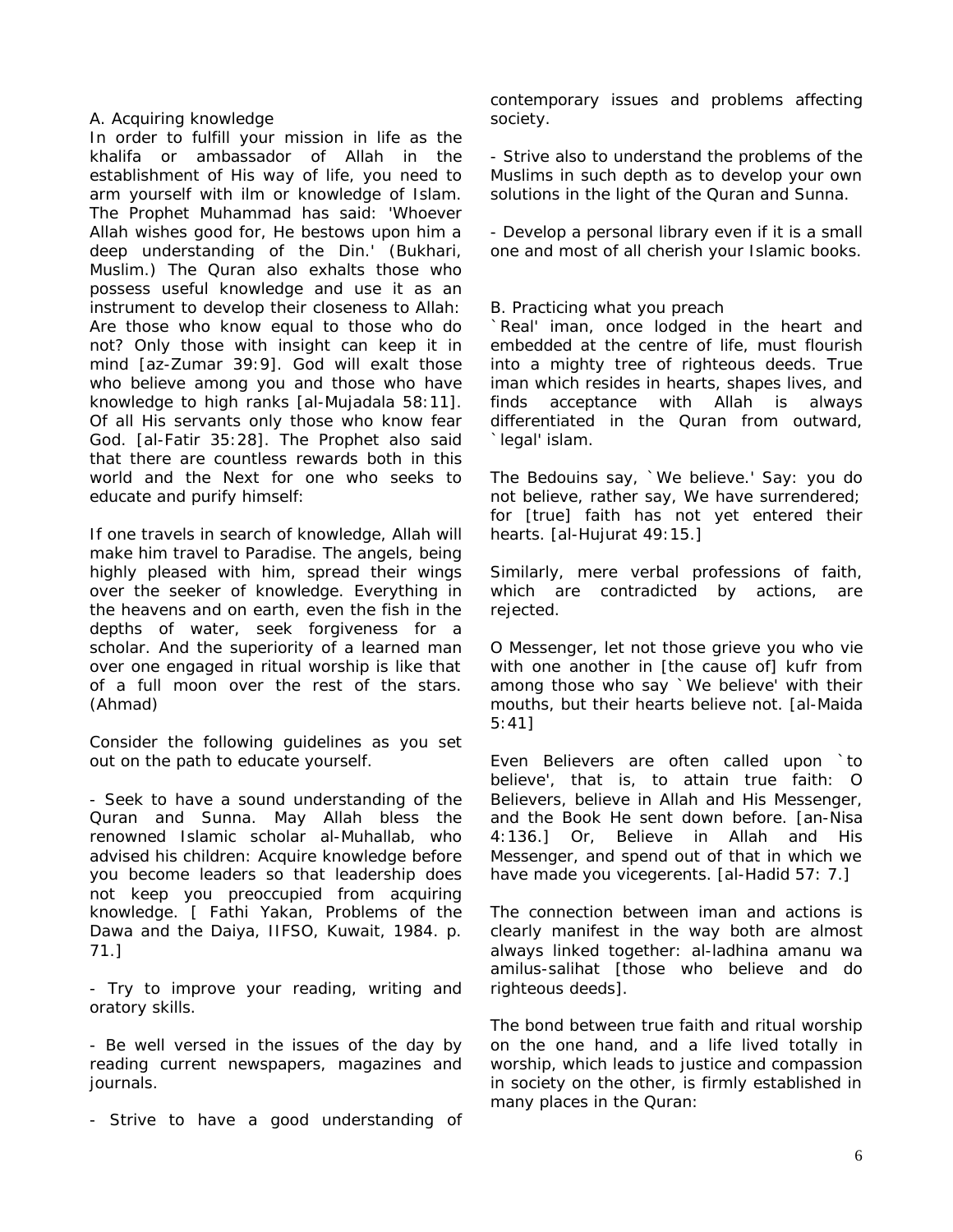Have you seen him who denies Judgment? That is the one who repulses the orphan and urges not the feeding of the needy. Woe to those that pray and are unmindful of their Prayer, those who want to be seen, and who refuse small kindnesses. [al-Maun 107:1-5]

When we examine the body of hadith literature, we will also, immediately realise how the Prophet links a wide range of values and actions with iman in a very clear and defined manner. Just look at some of them:

No one among you believes until all his desires follow what I have brought. (Sharh al-Sunna)

What lies between a man and kufr is the abandonment of Prayer. (Muslim.)

While one fornicates he is not a Believer, while one steals he is not a Believer, while one drinks he is not a Believer, while one takes plunder which makes men look at him he is not a Believer, and while one defrauds he is not a Believer. (Bukhari, Muslim.)

Flesh which has grown out of the unlawful earnings will not enter Paradise, for Hell is more fitting for all flesh which has grown out of the unlawful. (Ahmad)

Finally, remember that as a daiya or caller to Islam you need to set an excellent example and you need to practice what you preach. Those who do not follow their own advice have been strongly condemned by Allah. Keep close to you the following verses of the Quran:

O you who believe! Why do you say that which you do not do? Grievously hateful is it in the sight of Allah that you should say what you do not do. [as-Saff 61:2-3.]

Do you enjoin righteousness upon mankind while you yourselves forget [to practice it]? And you are readers of the Scripture/ Have you then no sense? [al-Baqara 2: 44.]

#### C. Developing patience and perseverance

There will be many obstacles and hardships that may prevent you from fulfilling your obligations to Allah and you therefore need to develop sabr or patience and perseverance. The Quran states: So [O Believers] endure hardship with beautiful endurance. [al-Ma'arij 70: 5] So, patience is beautiful. [Yusuf 12:84] And God is with those who patiently persevere. [al-Anfal 8: 66.]

Know that life is filled with tests and trials. Allah reminds us in the Quran:

Do men think that they will be left alone on saying, `We believe; and that they will not be tested? We did test those before them and Allah will certainly know those who are true from those who are false. [al-Ankabut 29:2-3.]

The best of people therefore are those who bear their tests and trials with fortitude and optimism and who see in every difficulty an opportunity to turn to Allah in remembrance and prayer. Remind yourself constantly that Allah shall make ease after hardship [at-Talaq 65: 7], and that on no soul does He place a burden greater than it can bear [al-Araf 7: 42]. Remember that He has all the power. He gives everything. No harm can come to Him, and no benefit can come to Him. Everything that is happening in life is because of Him and comes from Him for no power is there save with Allah, the Most High, the Great.

#### IMPEDIMENTS IN `HOLDING ONTO ALLAH'

There are some character traits that you must take care to rid yourself of as you strive to `hold onto Allah'.

#### 1. Pride

One such evil and impediment is kibr or pride. This represents the antithesis of humility and is a devastating moral ailment. The efforts which we make for tazkiya, it is hoped, will make us successful. But if one is successful, the greatest cancer that can eat everything away, is kibr. The Messenger of Allah said:

`No one will he admitted into Paradise who has even a tiny grain of pride in his heart.' A man asked him: But what if someone likes to

dress well and put on good sandals?'

He replied: `Truly Allah is beautiful, and He loves beauty. Pride is to disdain the truth, and to belittle and despise other people.' (Muslim.)

The day you feel that you have attained something special is the day of your spiritual death. Thus, the entire effort which you make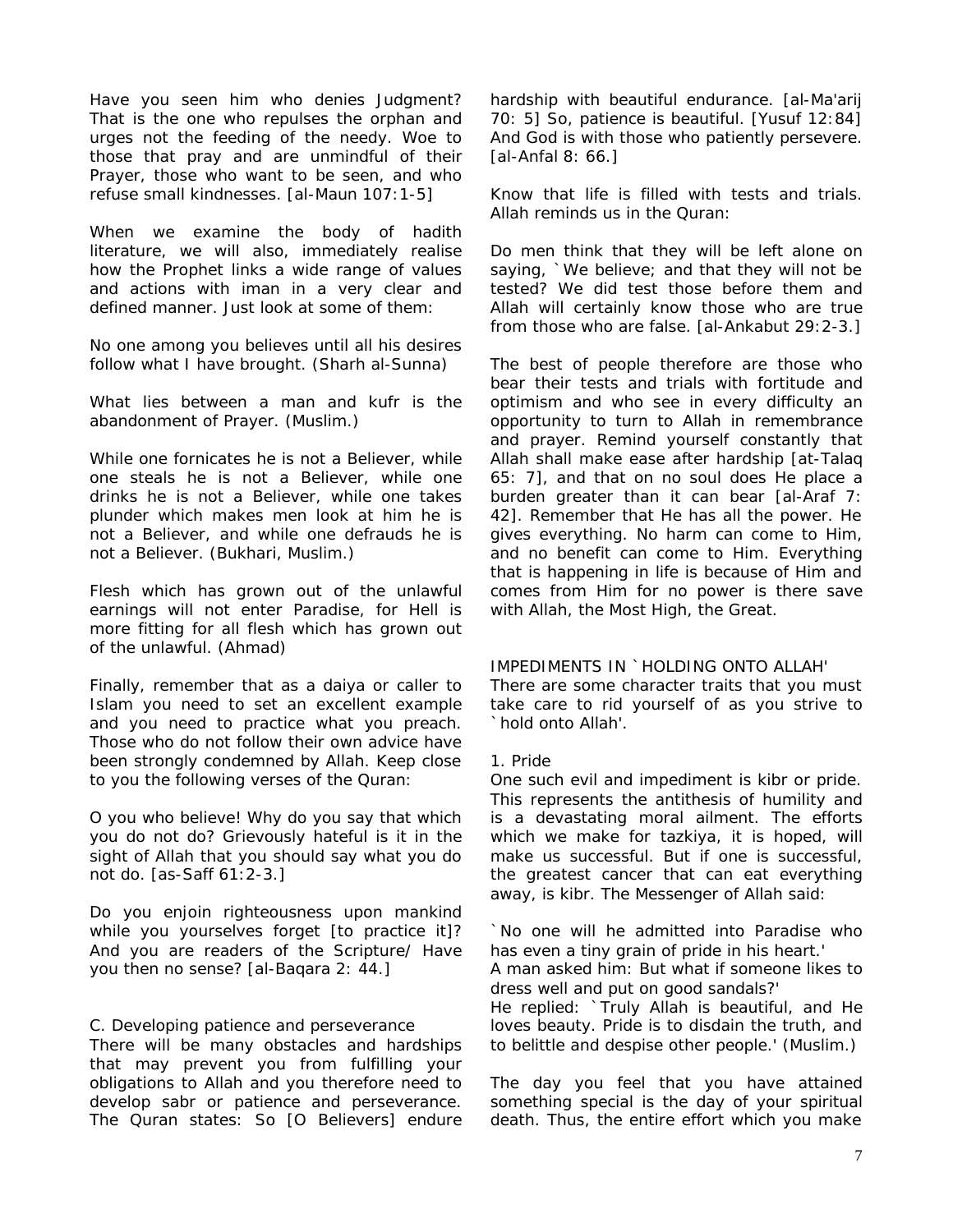should continue to be permeated with humility. Always remember that whatever you have achieved is by the grace of Allah, not through your own efforts.

Secondly, know that the ideal for you to emulate is the uswa of the Prophet. His example is so high and exalted: And you [Muhammad] stand on an exalted standard of character. [al-Qalam 68:4.] One of the reasons the `ideal' standard is so high, is to ensure that we always strive to better ourselves. If the ideal is easily reachable, then once a person has attained it, he will feel content, and contentment will set him off on a downward slide. Because our ideal is high, we are always in a state of aspiration. We are perpetually in a state of effort, striving and spiritual development. Should kibr arise in this state, it can only be an act of Shaytan, who is there just to test whatever one has achieved in the field of knowledge or action. Kibr will destroy whatever you have achieved, so protect yourself against it. Remember that it comes in very attractive, very concealed and very deceptive channels and forms. So, be ever vigilant.

The characteristics of a Believer whose heart is free of pride and filled with ikhlas and humility are described in a hadith qudsi. Allah Most High has said:

Truly, of those devoted to Me, the one I most favour is a believer who is of meagre means and much given to Prayer, who has been particular in the worship of his Lord and has obeyed Him inwardly, who was obscure among people and not pointed out, and whose sustenance was just sufficient to provide for him yet he bore this patiently.

Then he [i.e. the Prophet] rapped with his hand and said: Death will have come early to him, his mourners will have been few, his estate scant. (Tirmidhi.)

You should thus strive to become like one who doggedly keeps on working for the cause of Allah. You may not necessarily read details of him in newspaper columns, nor does he appear on television screens, nor does he win applause by making beautiful speeches in large gatherings and commendations for writing good pieces. He is not plagued by doubts. He does not waver in the face of defeat and failure. He does not calculate the chances of success but he knows very well that the only chance of success for him is to do his duty, and do it to the best of his ability. He is the backbone of the Islamic work and the Muslim Umma.

# 2. Hypocrisy

Another evil that destroys all that the Believer has achieved, or is trying to achieve, is nifaq. Nifaq entails hypocrisy, showing off, and pretending to have what one does not possess. The Prophet condemned this in the strongest terms. He said:

Whoever prays to show off, he is [a sort of] idolater, for he makes a god beside Allah; whoever fasts to show off, he also makes a god beside Allah; and whoever gives charity to show off; he too makes a god beside Allah. (Ahmad.)

He also said:

Three characteristics are the signs of a hypocrite, even if he fasts, performs the Prayer and claims that he is a Muslim: when he speaks, he lies; when he makes a promise, he breaks it; and when he is trusted, he betrays his trust. (Bukhari, Muslim.)

Hypocrisy serves only to cloud your consciousness of Allah. It is a moral ailment which eats away one's character as a moth eats away cloth. Nifaq is the opposite of ikhlas whereas ikhlas is the most essential ingredient of faith and good deeds. You should therefore assess your motives and actions frequently.

3. Pessimism

A third danger is that of qunut or pessimism. You must try to rid yourself of qunut, the feeling of hopelessness and pessimism. Allah calls qunut an act of kufr or disbelief and rejection: He says: who despairs of the mercy of his Lord, those who go astray? [al-Hijr 15: 56.]

If you have tried and failed a hundred times, your efforts would still have won incalculable gains. The feeling of disappointment and pessimism and of losing heart should never occur. The promise of Allah is true and will come to pass: And those who strive in Our way We will certainly guide them to Our paths. [at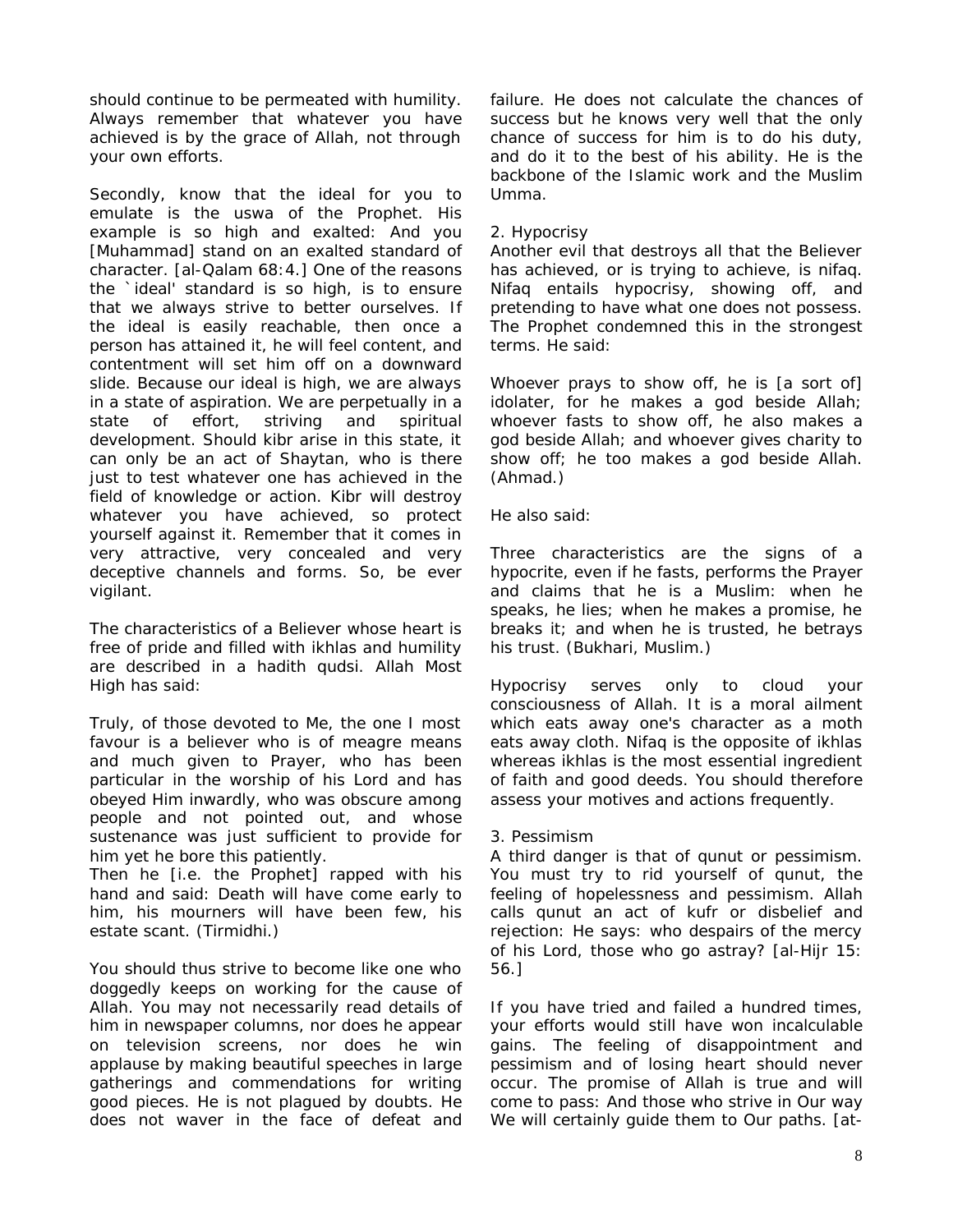Ankabut 29:69.] Always adopt a hopeful and positive outlook. Be an eternal optimist.

# 4. Uncontrollable Anger

A fourth danger is that of uncontrollable anger. Once you begin to truly `hold onto Allah' you will find that life becomes pleasant and easy. To work for the cause of Islam becomes a joy. Inter-personal disputes, family problems and organisational problems will be resolved amicably. Most problems which persist in affecting our social relationships and organisations are due to lack of sincerity and lack of exclusiveness for Allah.

If you begin to do everything for Him, there is no need to be angry if somebody insults you since he or she cannot harm you at all. Only Allah's displeasure can harm you. Remember the words of Allah:

Never let your enmity for anyone lead you into the sin of deviating from justice. Always be just: that is closest to being God-fearing [al-Maida 5:8.]

Why should you become angry? Uncontrollable anger and unnecessary rudeness and disputes that take place are counter productive especially when you are working in a jama'a, hand-in-hand with your fellow Muslim brother and sister for the cause of Islam. Remember that we are working only to seek the pleasure of Allah. Do not ruin your good deeds by corrupting your heart with kibr and letting your nafs or selfish desires get the better of you. Identifying a practical method of controlling anger, the Prophet advised:

When one of you gets angry while he is standing, he should sit down. Then the anger [will] leave him, and if not, then he should lie down. (Ahmad, Tirmidhi.)

The Prophet also used to make dua constantly in order to avoid negative emotions and behaviour:

O Allah. Purify my heart from hypocrisy and my actions from ostentation. (Bukhari.)

O Allah, Sustain me with Your love and the love of one who loves You, and the love of that which will draw me near to Your love, and make Your love more dear to me than cool water. (Bukhari,)

There are many more Prayers and supplications of the Prophet for similar things. They are food for the soul, food for the qalb and a source of sustenance for living this worldly life, for doing business. for studying, for working, for bringing up children and for dawn. Remember, if we do things for worldly objects, these objects will perish and our own actions will also perish.

The parable of those who reject their Lord is that their works are as ashes on which the wind blows furiously on a tempestuous day. No power have they over what they have earned. That is the straying far, far [from the goal]. [Ibrahim 14: 18]

#### 5. Abuse of the Tongue

A fifth danger is abuse of the tongue. We should be careful how we use our tongue for its misuse is the fastest way to Hellfire. Lying, slandering, backbiting and obscenity should never be part of our speech. We should be exceedingly careful with what we say about others. The Prophet said:

None of my Companions should tell me anything about anyone, for I like to meet [any one] of you with a clean heart. (Abu Dawud.)

Janna has been promised for those who are careful with their speech. The Prophet said:

Whoever can promise me that he will be virtuous with what is between his lips, and what is between his thighs; I promise that he will go to the Garden. (Muslim.)

The key to control of the tongue is to infuse our conversations with remembrance of Allah. The Prophet said in this regard:

Do not talk for long without remembering Allah, for talking much without remembering Allah is hardness of the heart. The most distant among man from Allah is one with a hardened heart. (Tirmidhi.)

# 6. Lustful Sexual Passions

The sixth and last impediment I wish to highlight is that of lustful sexual passions. Sex is a powerful driving force that Allah has blessed us with. In the Quran, Allah praises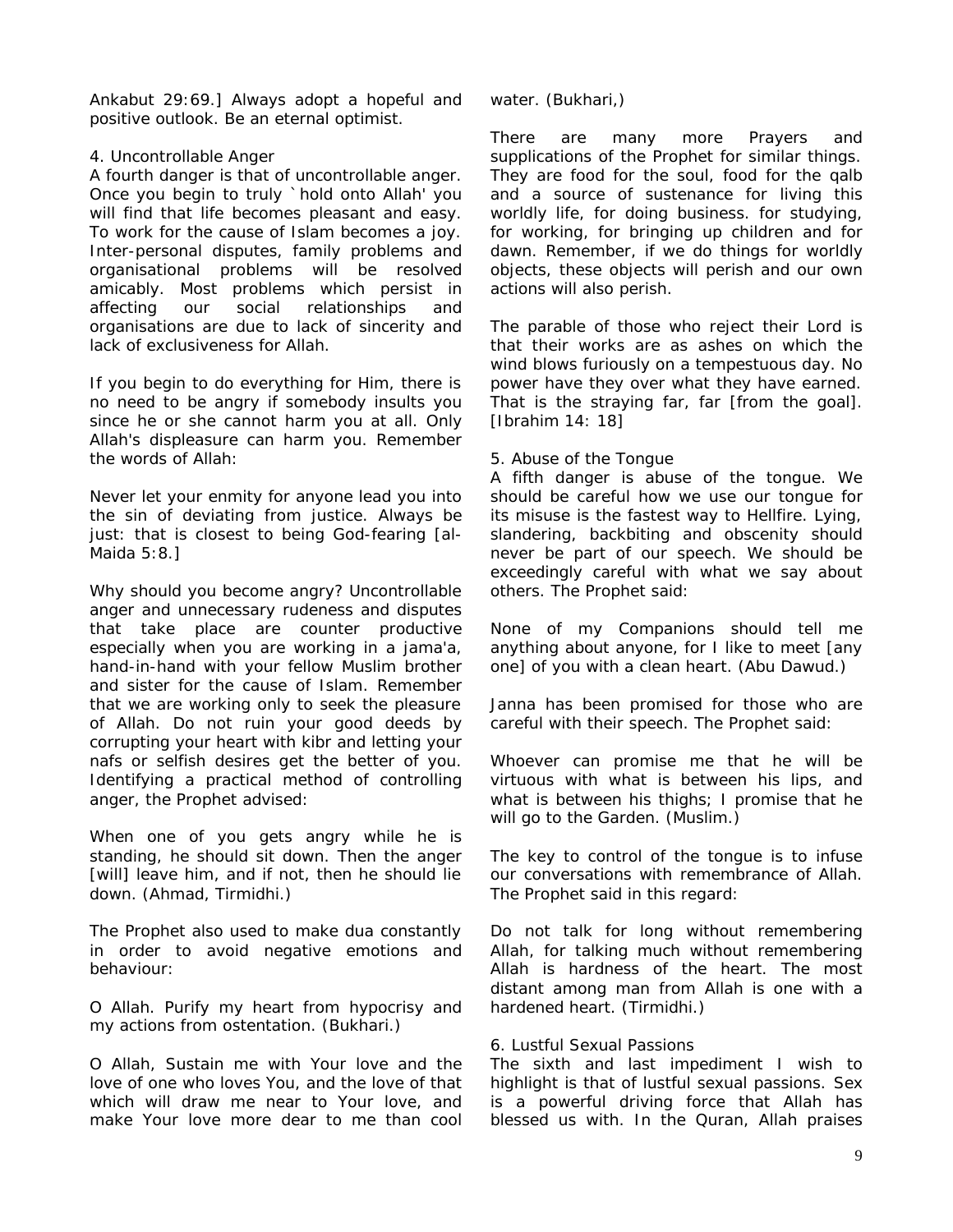men who guard their sex organs [an-Nur 24: 30], and women who guard their sex organs [an-Nur 24: 31]. Despite great temptations, true Believers are able to control their sexual desires and in the process preserve their chastity.

The abuse of one's sexual organs leading to either fornication or adultery (zina) is described in the Quran as a great abomination:

Do not come near zina for it is a foulness and an evil way. [al-Isra 17: 32]

The verse warns against approaching any avenue which excites passions, opens ways for illicit relations between a man and woman, and promotes indecency and obscenity. For this reason we are advised by Allah and His Prophet to observe the following regulations:

- We should seek to get married if we are in a position to do so. The Prophet said: 'O young men! Those of you who can support a wife should marry, for it keeps you from looking at women and preserves your chastity.' (Bukhari.) If you are unable to get married, you should fast regularly for this will assist in controlling your sexual desires. The Prophet said: `O young men! You should marry. Whosoever cannot marry should fast, for fasting will lessen his desire'. (Bukhari.)

- We should strive to control all the parts of our body not just our genitals from zina or fornication. The Prophet said: `Every son of Adam has his share of fornication. The eyes fornicate and do so by looking. The hands fornicate and do so by touching. The feet fornicate and do so by walking [to an immoral act or place]. The mouth fornicates and does so by kissing. And the heart forms thoughts and wishes which the genitals confirm or deny.' (Bukhari and Muslim.) Thus the Prophet used to make dua continuously: `I seek refuge in Thee from the evil which may be in my ears, my eyes, my heart and my semen'. (Abu Dawud.)

- We should avoid looking at members of the opposite sex with desire. The Prophet considered lustful looks as the 'zina of the eye', according to his saying: 'The eyes also commit zina and their zina is the lustful look' (Bukhari). He also said: 'A gaze is a poisoned

arrow from Shaytan. Whoever abstains from it in fear of God shall receive from film an increase in faith, the sweetness of which he will feel in his heart.' (Musnad of Ibn Hanbal.)

- We should avoid looking at the awra or private parts of others. The Prophet forbade looking at the aura of another, whether of the same or the opposite sex, and whether with or without desire. He said: 'A man should not look at the awra of another man, nor a woman of a woman, nor should a man go under one cloth with another man, nor a woman with another woman. (Muslim.)

- We should observe the rule of khalwa. Khalwa or privacy denotes a man and woman being alone in a place in which there is no fear of intrusion by anyone else, so that an opportunity exists for sexual intimacy. Islam prohibits khalwa between a man and a woman who are outside the degree of mahram relationship. The reason for this is not a lack of trust but rather to protect ourselves from sexual temptation arising when we are alone with a member of the opposite sex. The Prophet said: `Whoever believes in God and the Last Day must never be in privacy with a woman without there being a mahram with her, for otherwise Shaytan will be the third present [with them].' (Ahmad.)

# SUMMARY

The Quran has laid down certain guidelines for staying on the Straight Way. The first is to `hold on to Allah' and life's journey will be easy.

`Holding onto Allah' means that you must be grateful to Him for everything, worship only Him, love Him more than anything else, strive to become a hanif, and make jihad only for Him.

Likewise, be aware of the following impediments in `holding onto Allah': pride, hypocrisy, pessimism, uncontrollable anger, abuse of the tongue and lustful sexual passions.

May Allah guide us to the Straight Way for He guides whom He wills to the Straight Way. [Yunus 10:25.]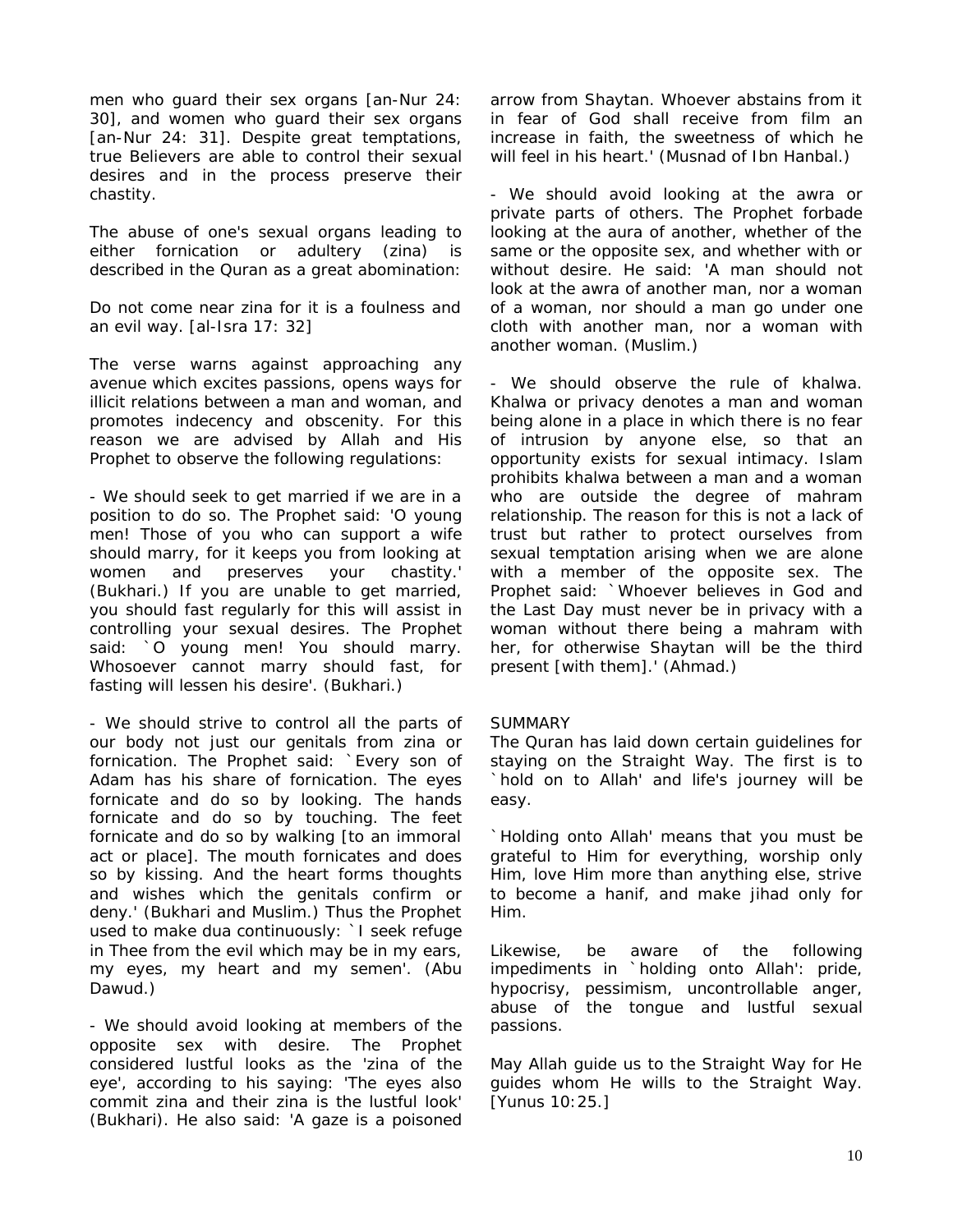THE Quran's major claim upon us is to put its teachings into practice for Allah demands the whole of our lives:

O you who have attained to faith! Surrender yourselves wholly unto God, and follow not Shaytan's footsteps, far, verily, he is your open foe. [al-Baqara 2: 208.]

The only way to live by the Quran is to live life as the Prophet Muhammad, may God bless him and grant him peace, lived it, for his life was the Quran in practice. His example is the surest guide to its meaning and Message. If you want to `see' the Quran then look at the Prophet's life. For, as Sayyida Aisha said, 'his conduct was nothing but the Quran.' (Muslim.)

The best way to understand the Quran and follow its Message is to learn what the Prophet said, spend hours and hours in his company, follow his footsteps and cast yourself in the mould that he left behind.

The Quran provides the essential framework for human life. But the Prophet and his Sunna provide us with the details of that framework. The manner in which that structure is to be given shape in actuality, the method to be adopted in order to live by Divine guidance, and the wisdom that enables one to rise to all occasions and live through all situations in accordance with Allah's guidance.

If you desire to know what type of person the Quran wants you to be and what type of society the Quran wants you to create, you only need to look at the Prophet's life history.

Knowing, however, is not enough. We require inner strength to follow the Quranic teachings. We need to have the real flavour of faith inside our hearts. This strength comes out of the love that a Believer must have for Allah and His Messenger. Anas, may Allah be pleased with him, reported that the Prophet said:

There are three types of people who will experience the sweetness of faith: he to whom Allah and His Messenger are dearer than all else; he who loves a human being for Allah's sake alone; and he who has as great abhorrence of returning to unbelief after Allah has rescued him from it as he has of being cast into hell. (Bukhari, Muslim.)

This love is not merely the profession of faith. It is a love that supersedes all other types of love and a love that makes faith penetrate into the heart. It is through this love for God and His Messenger that one tastes the real sweetness of faith. The way to that love and the symbol of that love lies in following the footsteps of the Prophet who was commanded by Allah to say:

If you love Allah, follow me; Allah will love you and forgive you your sins. For Allah is Oft-Forgiving, most Merciful. [Ali Imran 3:31]

# THE POSITION OF THE SUNNA IN A BELIEVER'S LIFE

By the time the Prophet, peace be on him, departed this world, there were thousands of people whose lives mirrored his life. He left behind a society whose every aspect carried his stamp. His guidance, his teachings, his actions and his sayings not only fashioned that society during his time, but also continued to influence it after he had died. He created a new society and led the creation of a new civilisation and culture out of the teachings of the Quran. This he did in accordance with the task given to him by Allah Himself.

O Messenger! Convey all that has been sent to you from your Lord. If you did not you would not have delivered His Message. [al-Maida 5: 67]

# THE PROPHETS MISSION

Muhammad, upon whom be peace, was not simply a `Messenger' who brought a Message'. His responsibility and his task went beyond merely conveying the word of Allah to mankind. He was assigned the duty of teaching the Book, the Law, and the Wisdom to people, purifying them and making them develop into the human beings that the Quran desired them to be.

In many places in the Quran, these duties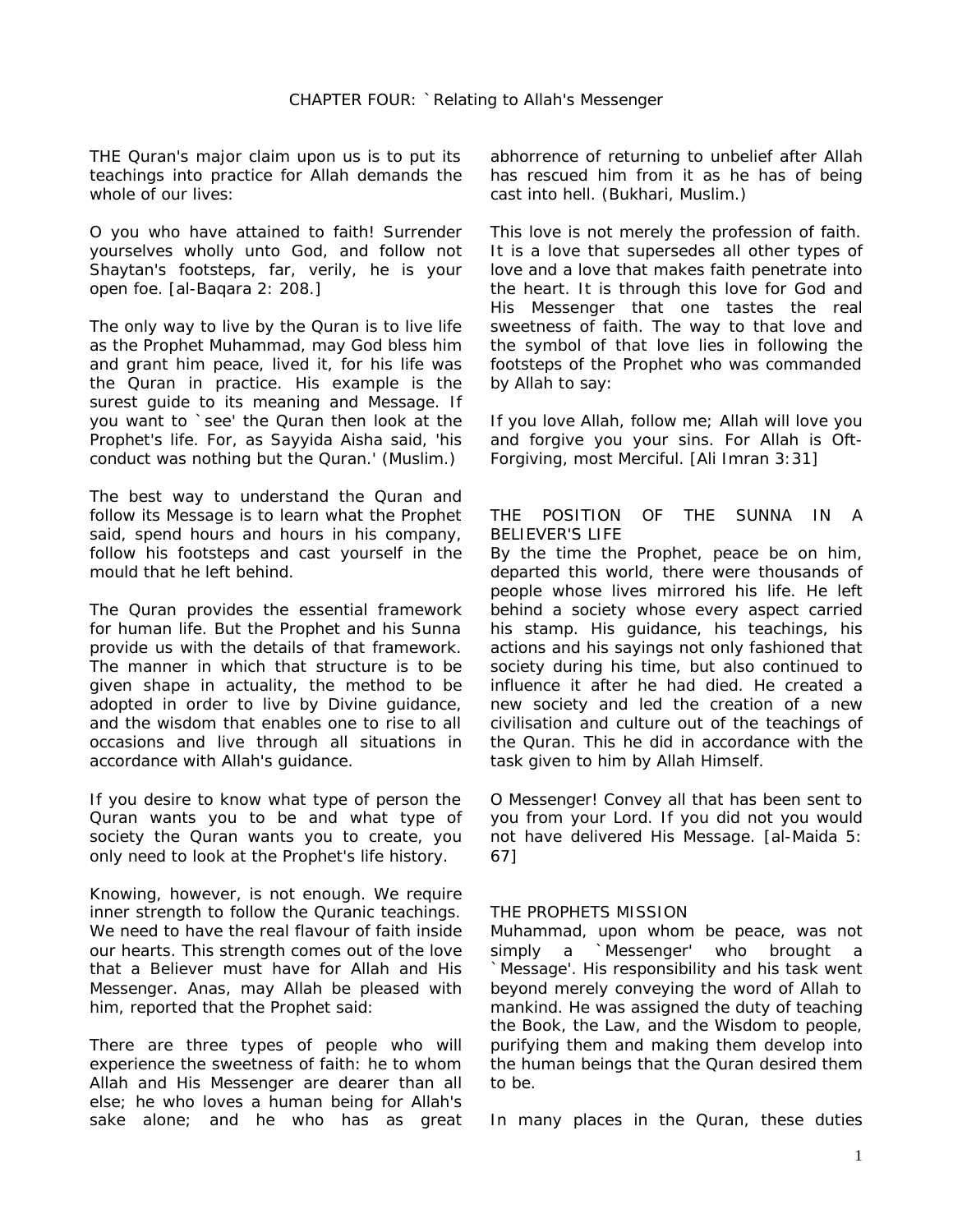have been explicitly mentioned. In the very first part of Sura al-Baqara, Prophet Ibrahim, on whom be peace, prayed for a new Messenger:

Our Lord! Raise up in the midst of our offspring a Messenger from among them who shall recite to them Your verses and instruct them in the Book and in Wisdom and purify their lives. Verily, You are Mighty, Wise. [al-Baqara 2:129]

In the above verse, four duties of the Prophet are mentioned:

- to convey the Message of the Quran to people;

- to instruct them in the Scripture which means the `code of law' for human life;

- to teach them wisdom, through which life can make its journey in the light of the Quranic teachings;

- to vain them in self-purification

His mission, therefore, was not merely to convey the Quran. He was designated to explain it and provide the guidance for day-today situations as the movement he led progressed from one stage to another.

In other places in the Quran, [ See Quran: 33: 4-5; 5: 67; 2: 151; 48: 28; 9: 33; 61: 9; 7: 157.] Allah has described his mission and duty as:

- Indhar (warning)
- Tabshir (bringing glad tidings)
- Dawa (inviting and calling)
- Tabligh (communicating)
- Tadhkir (reminding)
- Talim (teaching)
- Tilawa (conveying and propagating)

- Amr bil-maruf wa nahi anil munkar (enjoining and promoting what is good and right and forbidding and eradicating what is bad and

wrong)

- Iqama (establishing the Din or way of life)
- Qist (establishing justice)
- Izhar (making Divine guidance prevail)
- Shahada (witnessing)

All these expressions pertain to the same mission, though from different perspectives and with different emphases.

The Prophet was also given the authority to make things permissible and to make things prohibited: Adopt what the Messenger gives you and refrain from what he prohibits you. [al-Hashr 59: 7.] And he had this authority from none other than Allah.

It was to accomplish these duties assigned to him that the Prophet Muhammad spent his whole life in changing people's behaviour and establishing a new society. The Quran accords him a unique position which no one else can ever have. Whoever obeys the Messenger, indeed, he has obeyed Allah. [an-Nisa 4: 80.] Those who gave their hands in pledge to you, indeed they gave their hands in pledge to Allah. [al-Fath 48: 10.]

Once the Prophet has given his decision and his judgment, no believing man or woman has any right to question, doubt, disobey, or harbour any feeling of disapproval. They must submit totally and willingly to him.

It is not fitting for a Believer, man or woman, when a matter has been decided by Allah and His Messenger, to have any option about their decision. If any disobeys Allah, and His Messenger, he is, indeed, on a clearly wrong path. [al-Alazab 33: 36]

In the life of the Prophet, according to the Quran, lies the most beautiful and the most perfect example to follow:

You have, indeed, in the Messenger of Allah an excellent exemplar, for whoever hopes for Allah and the Last Day and remembers Allah much. [al-Ahzab 33: 21.]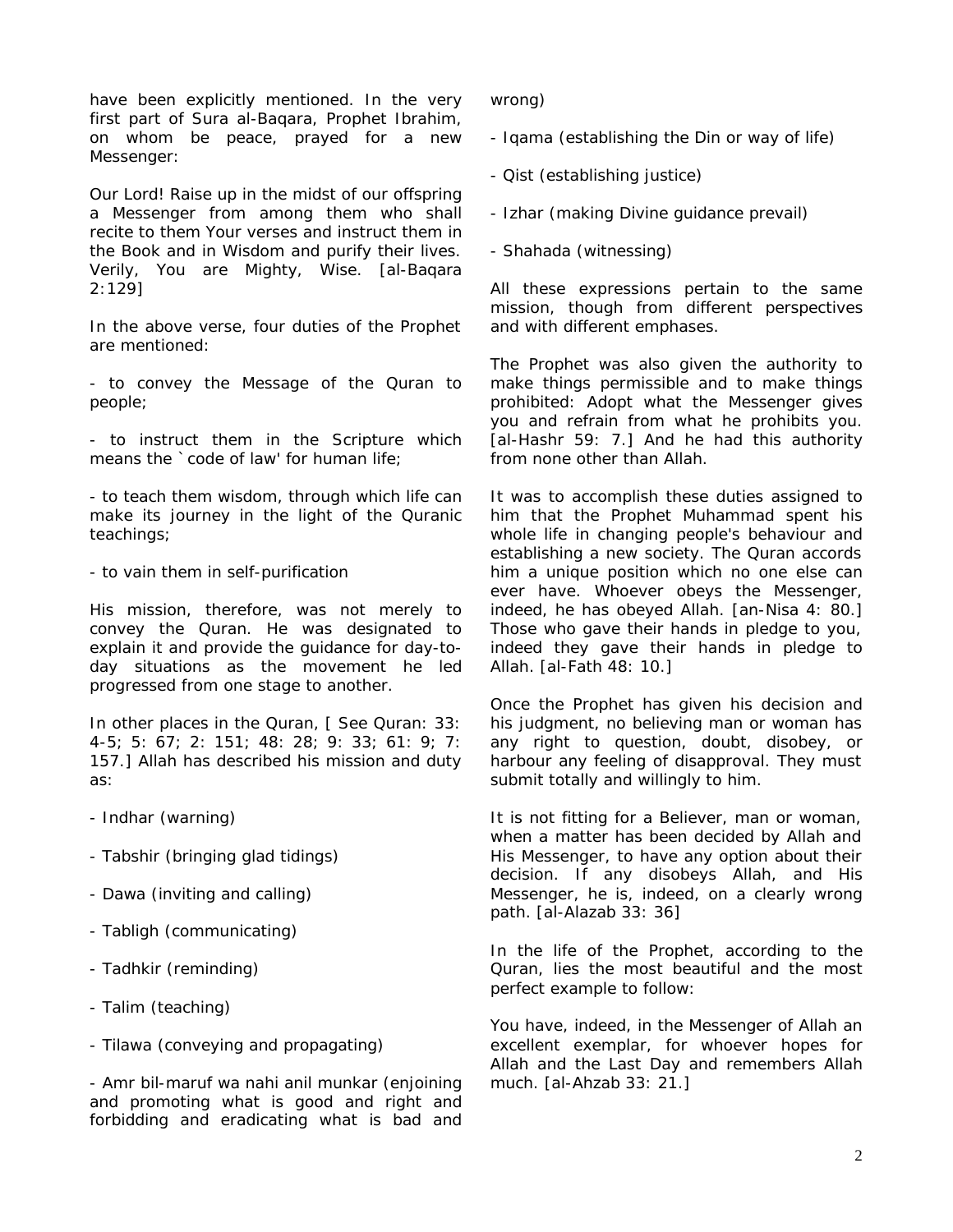#### GUIDELINES IN STUDYING THE SUNNA

One may ask where can the Sunna be found for there are so many books and traditions circulated. What the Prophet has left behind however, is not merely a record of what be did or what he said. He left behind him living human beings and a living society. It is through these living human beings and through this society that one can find the Sunna. The degree of homogeneity, conformity, and consistency that you find in this Umma, even after 1,400 years, are because of this Sunna.

You may walk into any masjid from Indonesia to Washington and you will find the rites and rituals of the formal acts of worship and the language of Prayer almost identical. You may walk into any Muslim home and you will find every Muslim eating with his right hand. Why? Because that is the Sunna left behind by the Prophet.

These examples may seem trivial but my purpose in citing them is to point out that even on the minutest of details, uniformity exists in the Muslim Umma and this is due to the Sunna. If the Sunna is given up as a source of guidance and if the Quran is separated from the Sunna, then this Muslim society that has existed for over fourteen hundred years, through many periods of severe strains and tests and tribulations, would disintegrate. It would then be relatively easy for foreign cultures and societies to assimilate it. What gives Muslim society and Muslim communities a distinct identity and colour of their own is the pattern left behind by the Prophet.

# THE SUNNA IN THE CONTEXT OF WESTERN **SOCIETY**

Muslims in Western societies live in a culture which is `alien' in its spirit. To live in this type of culture is your own choice and your own decision. In many instances, you have no other option for the West is your home. Unfortunately, the same can be said for people living in Muslim countries since Western culture is slowly weaving its way and replacing genuine Islamic culture in these countries also.

To survive and prosper in western society requires great courage to stand up for your beliefs and ideals. You need to have a clear appreciation of the true nature of Islamic culture. The true spirit of Islamic culture lies in an understanding that the 'real' realities of life are all beyond the perception of physical senses. The beginning of Sura al-Baqara states that its guidance is for: Those who believe in al-ghayb [what lies beyond the perception of physical senses). [al-Baetara 2:4]

So all that is 'real'-Allah, His Angels, Prophethood, the Day of Judgment, Heaven and Hell - are all beyond any measure of physical testing. They all lie beyond human capability to see them, to smell them, to measure them, or to find their real situation.

Western culture as it exists and as it has spread now throughout the world, in this 'global village', has perpetuated the view that, only that which can be materially measured or found out is 'real'. Whatever cannot be measured has no value. Therefore, both Islamic and western cultures are diametrically opposed.

Once you have chosen to live in a 'Western type' society, the only source of light for you is the Messenger of Allah. He was also faced with an almost similar situation. As he came down from the cave of Hira, after his experience of receiving the light of Divine guidance, be reentered a culture and society which were quite 'alien' to his Message. His Message began by linking the whole of life to the name of Allah. That was the starting point. All knowledge, all culture, all civilisation and all human action must be centred on one pivot and that is the name of Allah. This was a totally strange Message for the society in which he had to operate. So, we need to look at the Prophet's Sunna in the context of operating in an `alien' society and see how we can practise a genuine Islamic culture.

# THE REAL MEANING OF THE TERM SUNNA

The technical definition of Sunna is all that the Prophet did, said, or approved. When the term Sunna is used, our minds are diverted immediately to the manners and morals which we are so careful to observe, while dressing and eating, walking and praying.

I have no intention of belittling the importance of these relatively minor acts that he left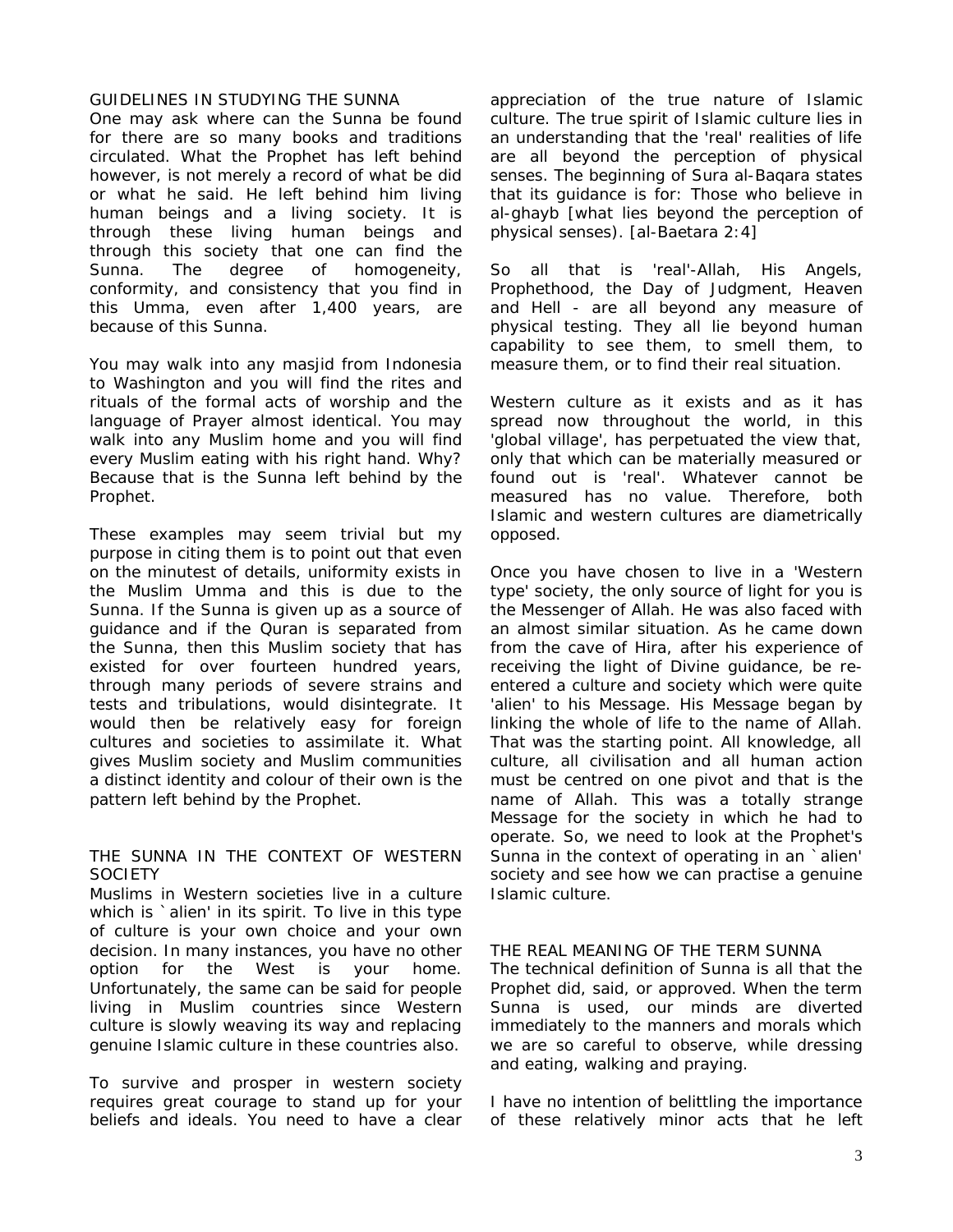behind. It reminds me of a beautiful incident from his life. A man and his son came to meet the Prophet. As he came out of his house, the buttons of his shirt were open. Both of them shook his hand and went away. That was the only occasion in their lives when they came face to face with the Prophet. But, for their entire lives they always kept the buttons of their shirts open - not because it was obligatory, but once you fall in love with someone, each and every action that he does, and each and every thing that he says, becomes dear to the heart. It has to be followed.

If, however, you consider the technical definition of Sunna, and if you look at the life of the Prophet from the moment he received revelation in the cave of Hira till he breathed his last in Madina, what is it that stands out as his most dominant concern and his main activity? The most outstanding feature of his life was that every moment was spent in dawa, in inviting his fellow human beings to live in submission to their Creator. He lived

every moment of his life in purifying individuals and making them grow in their love and submission to Allah. Every moment of his life, he talked about and carried out his mission. In the streets of Makka, in the valley of Taif, on the battlegrounds of Badr and Hunayn, and to the totality of affairs of Madina - dawa was his essential concern. That was his essential Sunna.

# YOUR MISSION

Dawa is the first and most important duty for Muslims today. In your daily affairs, it is the Sunna that must be uppermost in your mind and heart. It must make the greatest claim on your time and wealth.

Secondly, while living in an 'alien' culture, you have to preserve your Islamic identity - not only through rational arguments, but through emotional, cultural, and civilisational symbols. It is only the Sunna that can provide these emotional and civilisational symbols through which you will not only preserve your identity but strengthen and advance it.

Thirdly, it is the youth who must claim your major attention for that is also the Sunna of the Prophet. They were the people who had the energies and capabilities to carry the burden of his mission.

Fourthly, in a society where so many misgivings about Islam prevail, where Islam has been misrepresented and distorted so widely, your conduct must be a living example of that mercy to mankind, just as the Prophet was rahmatun lil-alamin a mercy to the worlds.

We sent you not but as a mercy for all the worlds. [al-Anbiva 21: 107.]

The Prophet Muhammad was such a model of mercy that he declared that removing an obstacle from another's path leads one into Paradise; to quench the thirst of a dog entitles one to enter Paradise; and to tie a cat until he dies makes one deserve Hell-fire. Such was the mercy of his uswa, his living example. You will only be able to invite people to Islam if you follow his example.

# **SUMMARY**

We must recognise the unique position that the Prophet must occupy in our lives as a focus of our love and obedience and as an ideal we must follow.

Our biggest challenge is to fulfill our role as ambassadors of the last Ambassador of Allah to mankind for all times. By our words and deeds, by our example of integrity and compassion, we must make our neighbours understand who Muhammad, peace be upon him, was and what his Message for mankind was.

In this process, we must be the embodiment of mercy that the Prophet was. In this way we will create a new future by making the new generation a living example of his Sunna. Then, perhaps, our presence in this world will prove a great blessing, not only for the Muslim community, but for all mankind.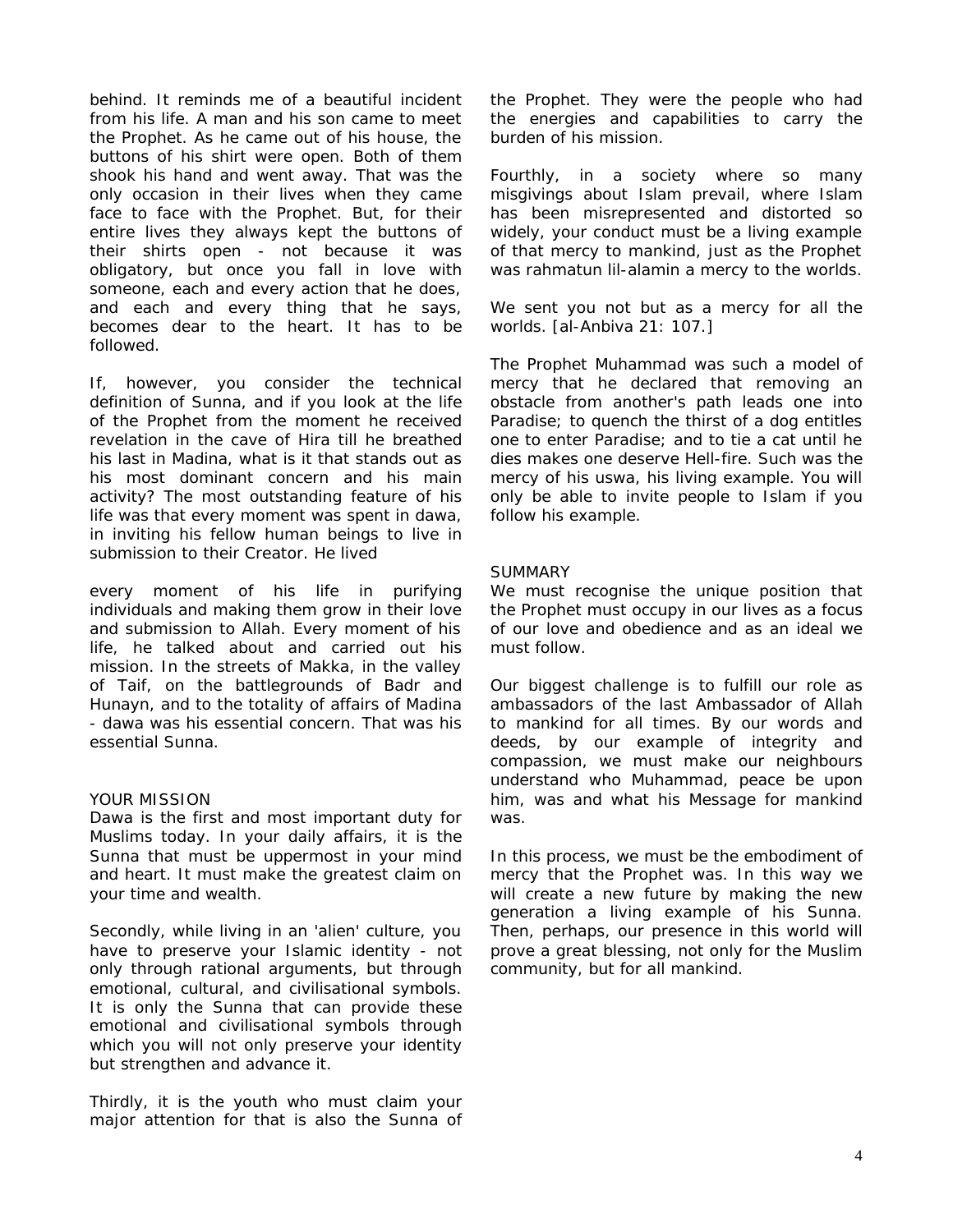WHATEVER you give or spend in the way of Allah will be returned to you in manifold increase. Allah, the most Bountiful and the most Loving, commends:

Lend unto God a goodly loan. Whatever good you shall forward on your behalf you shall find it with God, as better and richer in reward. [al-Muzzammil 73: 20.]

Be generous, therefore, for whatever you spend on yourself is only for your temporary sustenance while whatever you spend in the way of Allah is an investment in your future for which will provide everlasting sustenance. Seek to invest in others for your own benefit with whatever Allah has endowed you.

Sadaqa or charity, of course, is not compulsory. What is obligatory, however, is Zakat, a fixed percentage of your halal or lawful savings which is meant to purify your wealth by recognising that the needy has a right over a portion of it. Indeed, the very meaning of the term Zakat signifies purification. Allah says: Of their wealth take alms to purify and sanctify them. [at-Tawba 9:103.] Furthermore: He that spends his possessions [on others] so that he might grow in purity. [al-Layl 92: 18.]

Love for worldly possessions is primarily a disease of the heart while the purpose of sadaqa is to act as its antidote or cure. Sadaqa serves as a form of dhikr to remind us that all forms of wealth come from Allah and what we possess is .simply a short term loan for which we will be held accountable when our contract expires. This loan is meant to cater for our personal needs and family needs and those of the wider society.

# SPENDING ON FELLOW HUMAN BEINGS

Spending on those in need is a highly commendable form of ibada or worship. The Prophet Muhammad declared:

A generous person is close to Allah, close to Paradise, close to people, and far from Hell. However, a miserly person is far from Allah, far from Paradise, far from people, but close to Hell. Allah loves more an ignorant man who is generous than a worshipper who is miserly. (Tirmidhi.)

We should not, of course, expect any favours from those who receive our sadaqa. Neither should we expect that they will be grateful and kind to us and give something to us in return, nor should we be motivated by a desire for any other worldly reward. Concerning our attitude to giving Allah reminds us: O you who believe, make not your charity worthless by reminders of your generosity, and by causing vexation. [at-Baqara 2: 264.] Our sadaqa should be qard hasan, a loan given for the sake of Allah without expectation of profit. The Quran describes the attitude of those who give to the needy as follows:

And they feed, for the love of Allah, the indigent, the orphan, and the captive [saying], 'We feed you for the sake of Allah alone: No reward do we desire of you nor thank,. [ad-Dahr 76: 8-9.]

Their reward is sought from Allah rather than mortals. And whose gratitude and return can be greater for us than Allah's, given out of love and mercy for us?

Instead of hoping for some worldly benefit from our sadaqa, we should be grateful to those who accept our sadaqa, for they have given us an opportunity to invest our wealth in a `business venture' with Allah who has promised in return a reward `seven hundred times greater'. The parable of those who spend their wealth in the array of Allah is that of a grain, out of which grow seven ears, in every ear hundred grains. [al-Baqara 2: 261.]

Just imagine if such an investment was offered to you by a company- you would rush to put every penny you possess into it when you consider the magnitude of profit to be made. To invest in Allah's `business venture' requires the certainty of faith, which affirms that there is a `real' reward available for you to receive. Of this reward, the Quran declares: Allah has purchased of the believers their persons and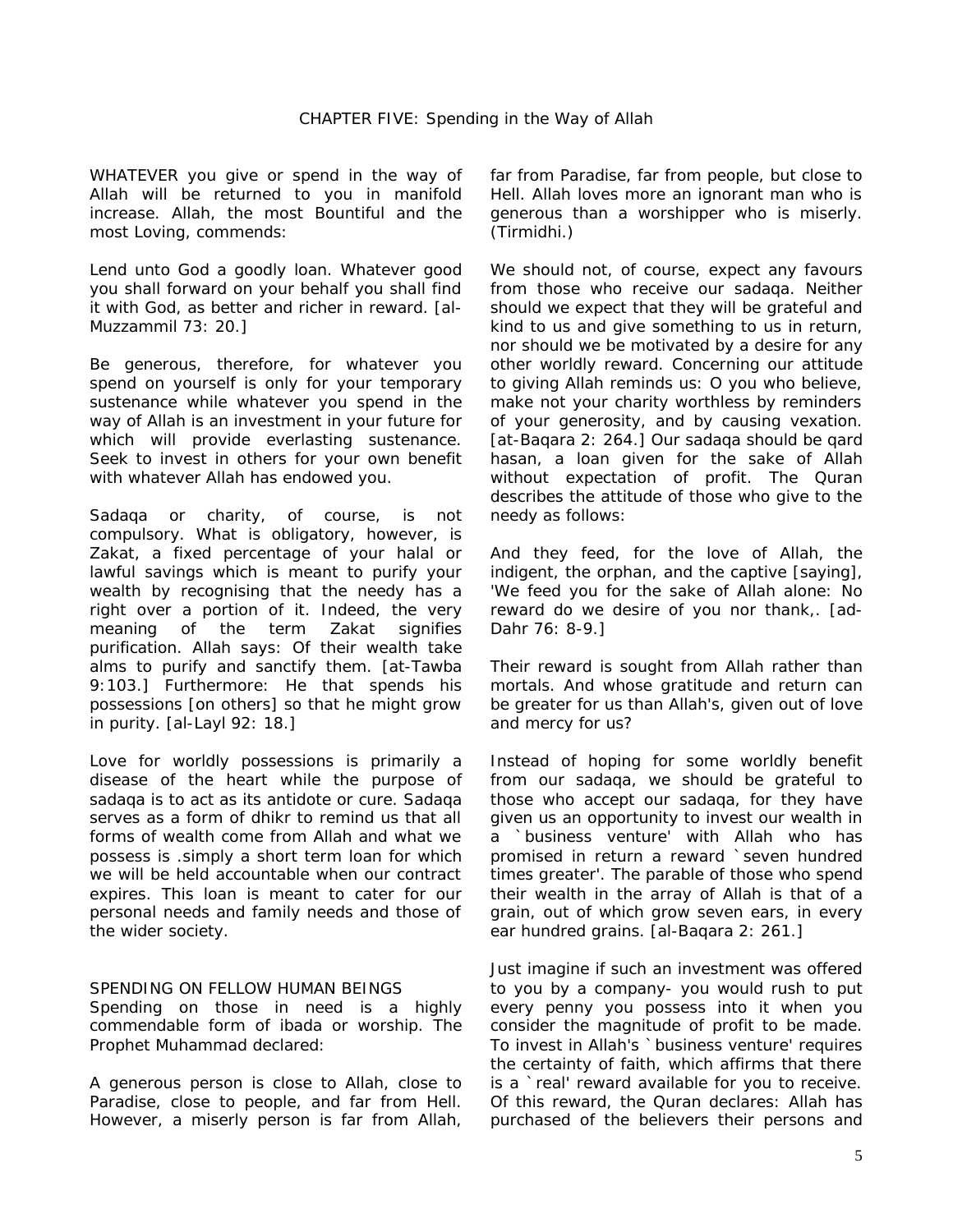their goods; for theirs [in return] is the Garden. [at Tawba 9:111.]

When a Believer attains the certainty and faith that his real reward lies in the Life to Come, his heart becomes enlarged with generosity and love for his fellow men and his giving knows no bounds. In return, Allah promises ease for him in all his efforts until he reaches eternal bliss.

Surely, your striving is to diverse ends. And for him who gives, is God-conscious and believes are the Truth -for him shall We make easy the path towards ease. But, as for him who is niggardly, behaves as if he is self-sufficient and denies the Truth-for him shall We make easy the path towards hardship. [al-Layl 92:4- 10.]

The Prophet, upon whom be peace, was the most generous person in his community. It was his unique sense of generosity and affection which captivated the hearts of the people and brought them into the fold of Islam. His example was the most important form of dawa. Imam Bukhari has recorded that the close Companion of the Prophet, Jabir, testified that he never observed the Prophet refusing anyone who requested something from him. The Prophet, upon whom be peace, has himself testified: `If I had a mountain of gold, I would not like to save any of it for more than three days, except something I put aside to pay debts' (Bukhari). The magnanimity of the blessed Prophet is the example we must strive to follow.

# SPENDING FOR THE CAUSE OF ISLAM

Spending on fellow human beings -family, relatives, the needy, the orphan, the destitute - is one aspect of infaq fi sabilillah or spending in the way of God. There is also another - that is, spending for the cause of Islam. When you spend for the cause of Islam, Allah adopts another manner of asking for it: Who is there who will give a loan to Me? [al-Hadid 57: 11.] Just imagine His generosity. It is His wealth, it belongs to Him. Even if He asks us for it without offering any reward, He will be justified in doing so but yet He is prepared to buy back His own property so that you may again reap its benefits and gain a noble reward.

Consider our attitude when we are asked to contribute for the cause of Islam. We are miserly. We will spend one-hundredth of what we spend on our homes, our children, our clothes and food for the cause of Islam. Sura al-Hadid goes on to invite those who clams to be Muslims to become true Believers and to give their lives and their possessions and belongings in the way of Allah. Finally, it invites Muslims to give a good loan to Allah which he will multiply many times and return with a noble reward:

One day we shall see the believing men and believing women with their Light running before them and on their right A glad tiding for you today, gardens underneath which rivers flow, therein to abide forever. This a the supreme triumph.

On that day hypocrites, both men and women, shall speak unto those Believers; `Wait for us. Let us have light from your light.' But they will be told: `Turn back and seek a light of your own.' And thereupon a wall will be raised between them with a gate in it. Inside it will be mercy and outside the wall will be suffering and punishment.

Those who will be outside will call out to those who -would be inside `Were we not with you?' To which the others will answer: Yes, indeed, but you allowed yourself to be tempted and you were hesitant and you were in doubt and your wishful thinking

deceived you until Allah's command came to pass. For, indeed the deceiver deceived you concerning Allah. And so, no ransom shall be accepted today from you and neither from those who disbelieved Your abode is the fire. It is your only refuge, and how evil a journey's end. '

Is it not time that the hearts of all those who have believed should feel humbled at the remembrance of Allah and of all the truth that has been given to them, lest they become like those who were granted revelation before and whose hearts have hardened with the passage of time, so that many of them have now become Iniquitous?

But, know that Allah gives life to the earth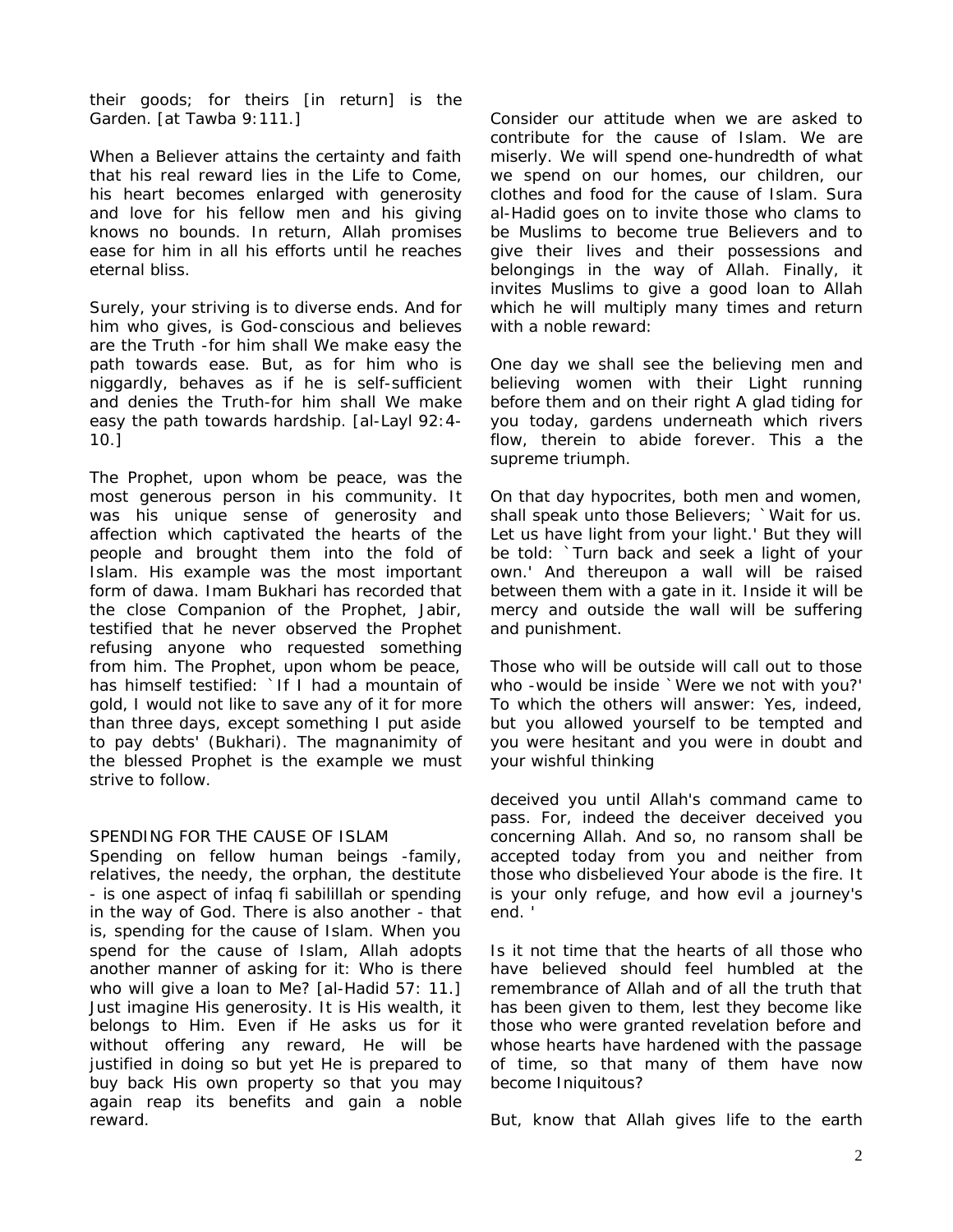after it has been lifeless! We have, indeed, made Our Messages clear unto you, so that you might use your reason.

Verily, as for men and women who accept the Truth as true, and who offer up unto Allah a goodly loan, they will be amply repaid, and shall have a noble reward [in the Life to Come]. [al-Hadid 57: 12-18]

The above verses describe a vivid and graphic scene concerning the Last Day, Yawm al-Qiyama. It concerns two groups of people, those who are true Believers and those who are shaky, hesitant and doubtful in their commitment to their faith and to our Creator.

The first verse describes the group of believing men and women. They will have a Nur or Light which will be in front of them and on their right. With that Light they will journey to their destination and they will be greeted with glad tidings of beautiful gardens in which they will live forever- that will be the highest possible achievement for which they can hope.

The first point we may note is that both men and women are mentioned in the verse separately. This means that as far as the demands and duties of this world and eligibility for the rewards in the Life to Come are concerned, there is no difference between men and women. Both men and women will possess the Light for their journey.

Then, the Quran focuses the narrative on the second group, the hypocrites and miserly ones - both men and women -who will not possess the Light. Those who were niggardly and did not believe in the promises made by Allah will cry out to the true Believers for their bounty but, it will be too late to benefit from the generosity of others. A wall will arise separating the generous ones from the miserly. The generous ones will find shelter in Allah's rahma, while the miserly ones and the hypocrites will be on the side of Allah's wrath. A dialogue will then commence between the two groups. Ibn Kathir elaborates the conversation in a very vivid manner. The miserly and the hypocrites will be saying:

`Were we not with you? Did we not go with you to the Friday Prayers? And did we not attend with you the congregations? And did we not do other things with you? Did we not fight side by side with you in the battles? So, why are you now leaving us behind?' The true Believers will reply, `Yes, indeed, you were with us. But you were with us only outwardly, with your bodies, but not with your intentions and with your commitments. And you allowed yourselves to be tempted away by these worldly things which you considered to be dearer, more valuable for you in life. You were more concerned about your families, you were more concerned about amassing wealth, you were more concerned about making life comfortable and you were more concerned about building up a good life in the world. And so, all these worldly things, once they became the medium and vehicle for taking you away from the Right Path, led you to this position. And you waited and you hesitated'.

If we reflect on the whole scene, we will find that there is mention of a gate in the wall. If we believe that all that is going to happen in the Akhira is a result of what happens today, it means that although there is a wall which separates the sincere from the insincere, and the true Believers from the hypocrites-there is always a door between the two groups that can be opened.

If, today, someone makes a decision to step inside that door it requires two things: a will and a step, and then you are inside, near the mercy of Allah. The time to walk through that door is today and not tomorrow, because tomorrow that door may not be open. But today, despite all the walls that may separate the sincere from the insincere and the generous from the miserly, the door for istighfar and tawba is open. The door for turning back is open and the door to make a decision and so become sincere to your commitment is also open.

Now is the time to commit yourself to Islam and to become sincere. You must ensure that your whole life is based on spending for the cause of Islam by giving your time, attention, heart and mind - utilising the faculties of speaking, writing, reasoning and intelligence that Allah has bestowed on you for the establishment of His Din or way of life. Only then will you attain the highest station of faith:

Never will you attain the highest degree of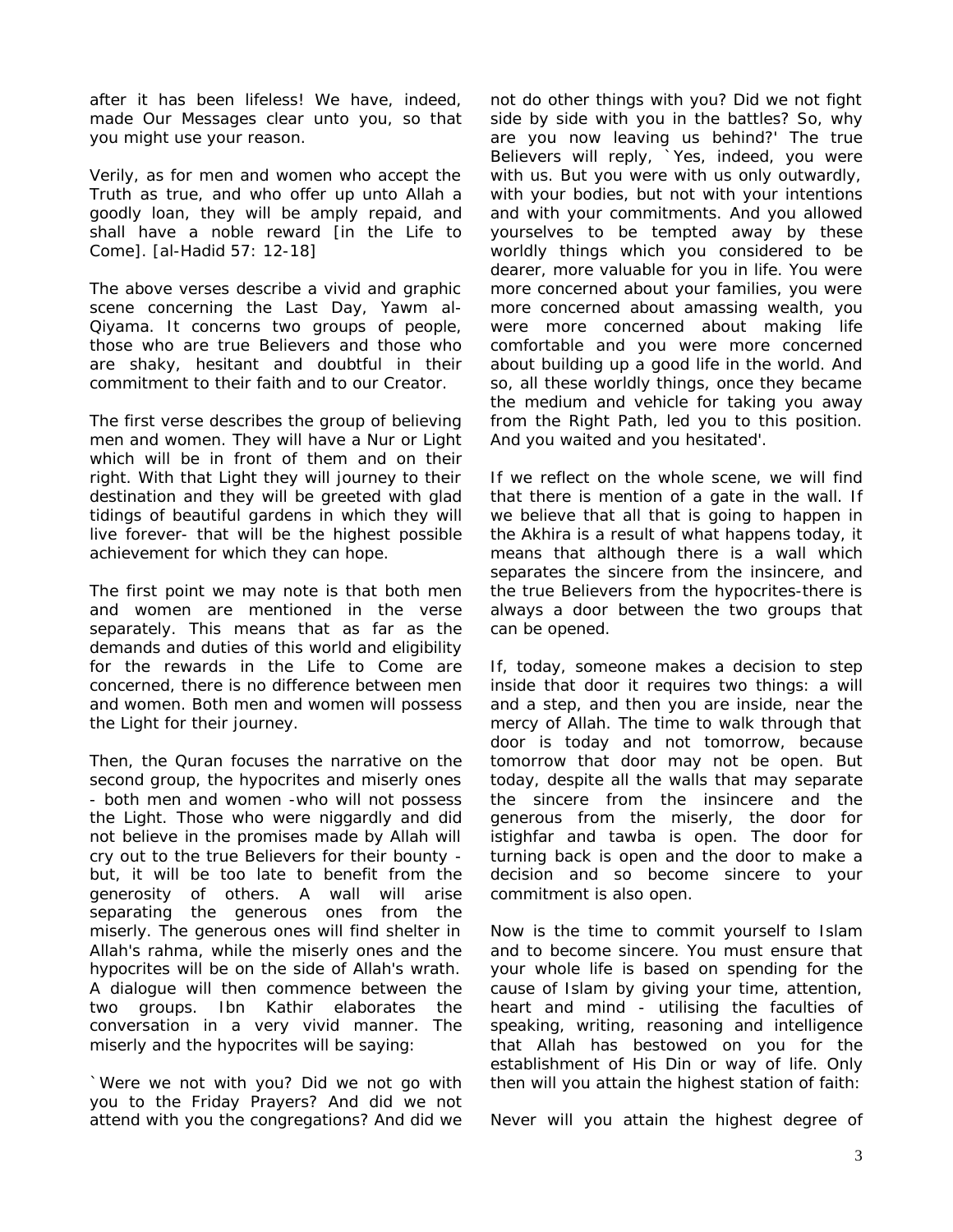virtue unless you spend [freely] in the cause of Allah out of that which you love; and whatever you spend Allah surely knows it well. [Ali Imran 3: 93.]

#### THE SMALL CHARITY

We should never consider any charity too small or not worth doing or giving. Even meeting your Muslim brother or sister with a smiling face or giving a good word of encouragement and praise are acts of sadaqa. Adi bin Hatim has related that the Prophet Muhammad said:

Every one of you will certainly meet Allah. On the day that he meets Him, there will be no curtain between them, nor any interpreter. He shall then say, `Did I not send you a Messenger who was conveying the Message to you?' He will reply, `Certainly'. He shall then say, `Did I not give you property and show favour on you?' He will reply, "Certainly'. Then he will look to his right and see only Jahannam and he will look to his left and see only Jahannam [Then the Prophet said] Guard against the fire, even though it be with half a date. And, if anyone does not have even that much, he should do so with a good word. (Bukhari.)

Some people have so narrow a view that they cannot bring themselves round to even utter a kind and pleasant word. The Messenger of Allah has said: `Do not belittle even the smallest act of kindness, even if it were no more than meeting your brother with a smiling and cheerful face.' (Muslim.)

It will not cost a penny to say a good word, but so miserly we have may become that we are not even prepared to utter a word of kindness, praise and encouragement. It will make a lot of difference to our spouses, siblings, and neighbours - be they Muslim or non-Muslim- if we were to be loving and kind in all our inter-personal relationships.

# MODES OF GIVING

Your din or way of life can be one of two types: one way of life is to look after your own self interests and the other way is to seek to improve the welfare of others, even at your own expense, in order to earn the pleasure of Allah. These are two diametrically opposed ways of thinking, behaving and living. Now the way to Allah is the way of giving. The Prophet made a comparison of the two different personalities as follows:

The case of a miser and a generous one is like that of two people who are clad in steel armour from their breasts up to their collar bones. When the generous one spends, his armour expands until it covers his fingers and his toes. When the miser makes up his mind to spend something every ring of the amour sinks into his flesh. He tries to loosen it but it is not loosened. (Bukhari, Muslim.)

Wealth and possessions are a baraka or blessing from Allah when used in a productive way to earn the pleasure of Allah. Otherwise, it can be our worst enemy, a curse. As soon as we realise that everything belongs to Allah and that the things that we are going to receive in the Akhira depend on how much we spend in the Dunya, it will become easier to give freely from our pockets. Giving and sacrificing will become a pleasure rather than a burden.

For most of our life, we work hard to earn money in order to build bank balances and to buy houses. These are all commendable acquisitions - in moderation. Remember that you may have a house with one hundred rooms, but you can sleep in only one room. You may have one hundred dresses in your wardrobe, but at any one time you can wear only a single dress. You may have one hundred dishes laid on the table, but you cannot eat more than will fill your one stomach. Even that may be difficult for you to digest. Always remember the hadith: `Self-sufficiency does not mean plenty of provisions; it means self sufficiency of the spirit.' (Bukhari.) All those extravagant things that deceive you are not worth pursuing or living for.

Say: if it be that your fathers, your sons, your brothers, your mates, or your kindred; the wealth that you have gained; the commerce in which you fear a decline; or the dwellings in which you delight are dearer to you than Allah, or his Messenger, or the striving in His Cause then wait until Allah brings about His Decision: and Allah guides not the rebellious. [at Tawba 9: 24.]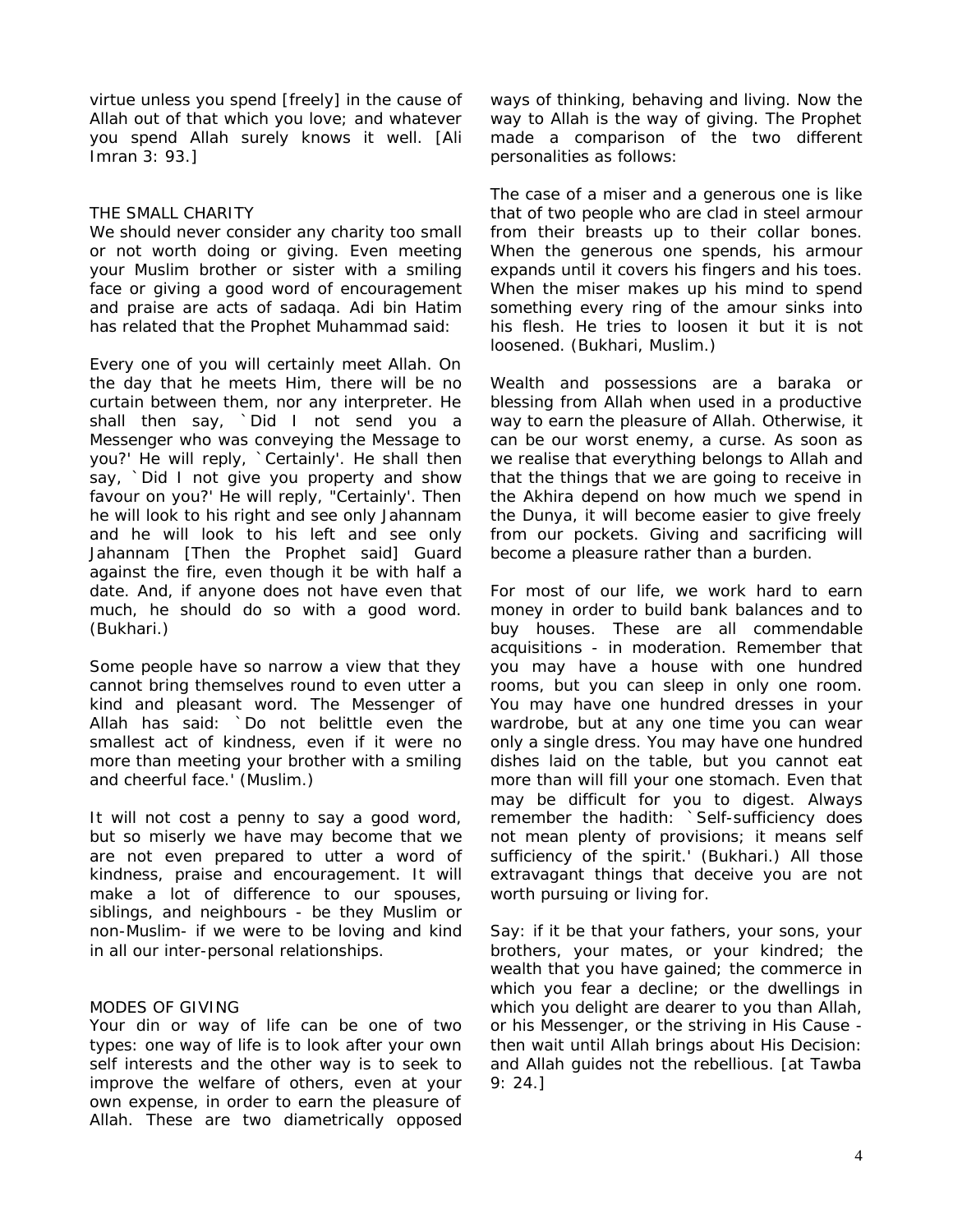#### LOVE OF THIS WORLD

I am not saying that you should not enjoy the `good things of this world'. Rather, we must work hard for them because nothing good comes without genuine effort. Abu Bakr as-Siddiq said: `Your religion is your future and your money is your livelihood: there is no good in a man with no money in his name.' We should therefore live this life fully. We should be interested in it. As Allah encourages us:

Seek, by means of what Allah has granted you, the life to come. and forget not your share of the present world; and do good as Allah has done good to you; and seek not to spread corruption on earth. [al-Qasas 28: 77.]

In addition, the Prophet informed us that wealth can also serve to increase our taqwa: `What a good helper is wealth in maintaining God-consciousness.' (Kanz al-Ummal.) He also said: `Anyone who acquires it [wealth] lawfully and spends it lawfully, for him it is the best helper.' (Muslim.)

Thus, all the good things in life must be pursued, but not the love of this world. There is no true enjoyment of the good of this world if we do not adequately prepare our home in the Next world. Umar ibn Abd al-Aziz used to repeat the following verse unceasingly: 'There is no good in the life of a man for whom Allah has appointed no share in the everlasting abode.'

The love that we should desire is the love of the Akhira: For this to be achieved, the love of Allah and His Messenger must be dearer to you than all else [al-Baqara 2: 165]. This will earn you the pleasures of this world and of the next. When the Prophet was requested by one Companion to tell him of some deeds which will make him earn the love of Allah, as well as that of other people, he replied, `Do not covet this world, and Allah will love you; do not covet what people possess, and people will love you'. (Bukhari.)

It is not the amount of money that you possess which matters in the eyes of Allah. Rather, He wants you to rid yourself of the love for that money. If a person has one pound only, but his heart is in that one pound, then he is a man of this world. On the contrary, if he has 100,000 pounds and his heart is not in those pounds and he is prepared to part with it whenever it is required, then he is not a man of this world; he is a highly spiritual man. Similarly, if you earn £10 and give £5 in charity, this is much more precious in the eyes of Allah than someone who earns £100,000 and gives £1,000. The first person has given half of his wealth while the second has given one-hundredth of what he has earned.

In the time of the Prophet, those who possessed firm conviction in Allah's promises would bring everything they had in their homes and put it at the feet of the Prophet. It is of the Sahaba and their selfless sacrifices that the Quran says: They give preference over their own selves, even when they themselves are destitute. [al-Hashr 59: 9.]

If you truly seek the pleasures and rewards of the Hereafter, spend, infaq fi sabilillah! This is one of the most effective ways of ridding ourselves of the love for the Dunya and acquiring a love for the Hereafter. It is indeed an important instrument of tazkiya as the Quran declares:

And the likeness of those who spend their substance, seeking to please Allah and to strengthen their souls, is as a garden high and fertile: heavy rainfalls on it, but makes it yield a double increase in harvest. [al-Baqara 2: 265.]

While spending in the way of Allah, you must give as much as you can give, but do so with moderation. The Quran exhorts us to be like those who are neither extravagant nor niggardly in spending but keep a balance between the two. [al-Furqan 25: 67.]

There are also two important things you must take care to avoid when giving to those in need. One is that of kibr or pride and the other is riya or show. Giving with pride in your heart and actions will only consume your good deeds while spending to seek the attention of others will corrupt your pure intentions and make your actions worthless in the eyes of Allah.

The battle to part with what you possess is one that you will experience each day until your meeting with your Lord. It is an ongoing war between the temptations of this world and our conviction in the rewards of the Akhira.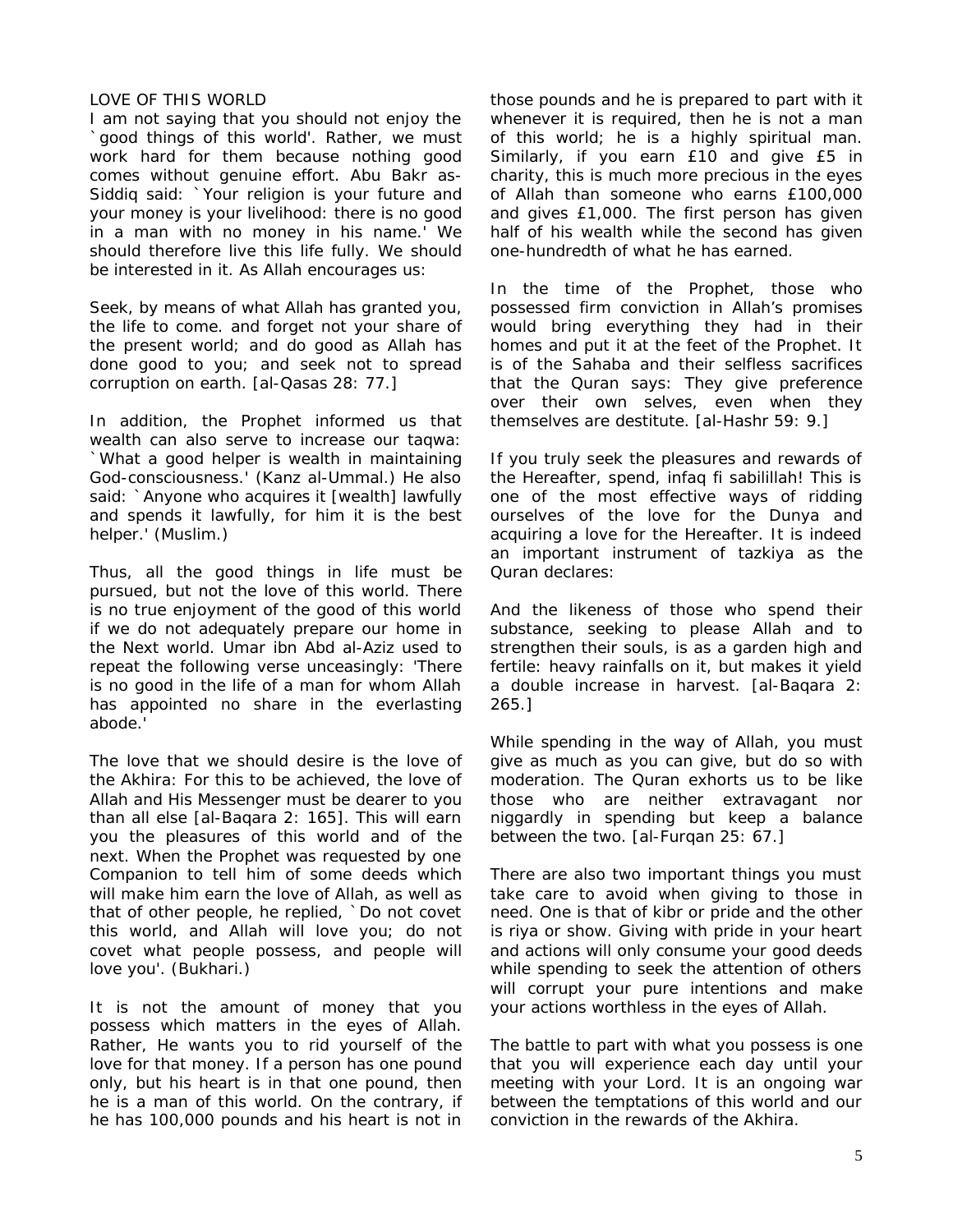This world is filled with beauty and attractions but the Akhira is filled with beauty unimaginable. The Quran has made a comparison between both worlds.

Alluring has been made for people the love of desires for women, and children, and heaped up treasures of gold and silver, and horses of high ranks, and cattle, and farms. But all that may be enjoyed only in the present life whereas, the best resort is with Allah. Say: Shall l tell you of better things than these [earthly joys]? For the God-conscious there are with their Lord, gardens through which waters flow, therein to abide for ever, and pure spouses, and Allah's good pleasure. [Ali Imran 3: 14-15.]

# FORGIVING OTHERS

Sadaqa also has no value without love and sympathy. The Quran states: Kind words and the covering of faults are better than charity followed by injury. [al-Baqara 2:263] Those who are generous forgive people for their mistakes. The Prophet reminded us: 'If one gives charity it does not diminish his wealth; if one forgives others, Allah bestows more honour on him; and if one humbles himself for Allah's sake, He exalts him higher.' (Muslim.) The Quran also mentions both giving and forgiving together: And compete with one another for your Lord's forgiveness and a Paradise as vast as the heavens and earth prepared for the God-fearing, who give generously whether in times of plenty or in times of hardship, and hold in check their anger, and pardon their fellow human beings; Allah loves such doers of good. [Ali Imran 3:133-134]

Spending in the way of Allah is closely related to controlling anger and forgiving people. All come from a big heart. The Prophet said: `Two of the qualities which Allah loves are gentleness and endurance.' (Bukhari.) When your heart becomes big enough to forgive the faults of others, Allah has promised for you the reward of Janna.

The wronged one who endures with fortitude and forgiveness indeed achieves a matter of high resolve. [ash-Shura 42:43]

#### **SUMMARY**

Whatever you can give, spend. Spend on your family and those in need. but be even more generous in spending for the cause of Islam. Remember that the time to commit yourself to Islam is now. Utilise all the resources at your disposal: time, attention, heart and mind, faculties of speaking, writing, reasoning and intelligence that Allah has bestowed on you for the establishment of His Din. Do not let the love of this world beguile you. Be forgiving and accommodating to your fellow human beings if you want to earn the forgiveness and mercy of Allah.

May Allah enable us to detach ourselves not from this world, but from the love of this world. May He help us to spend of that which He has bestowed on us for out own benefit.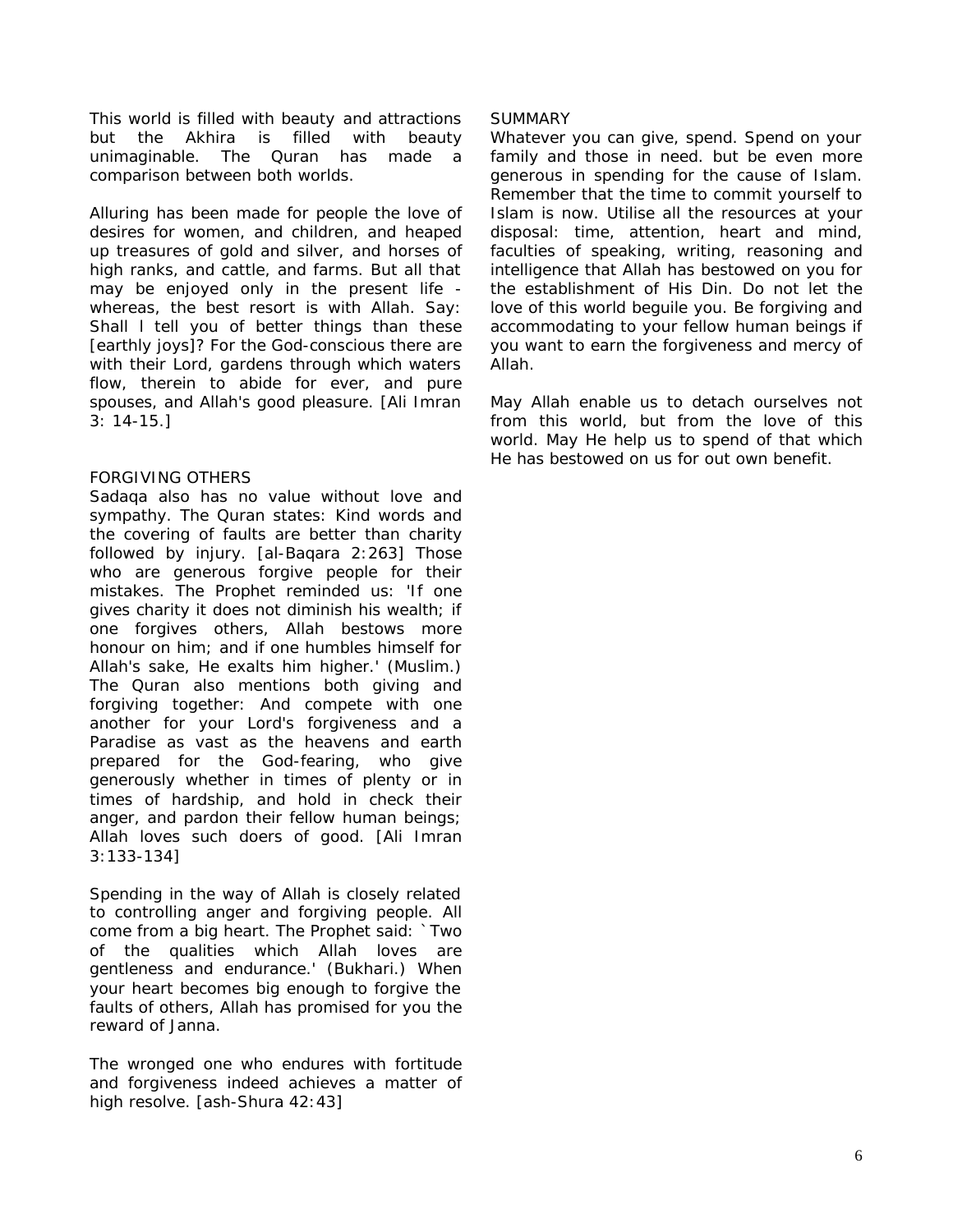ALLAH has laid down certain rights and duties between people and between all of His living creation. Parents and children, wife and husband, brother and sister, neighbours, Muslim and non- Muslim, employer and employee, even animals are all included in this wide range of rights and obligations. In this interdependent world, every person is responsible for those under his care. The Prophet Muhammad said:

Every one of you is a shepherd and every one of you is responsible for his flock. A ruler is shepherd over his people and he is accountable for their welfare. A man is shepherd over his family and he is accountable for their welfare. A woman is shepherdess over her husband's household and children and she is accountable for their welfare. A man's servant is shepherd over his master's property and he is accountable for it. Be careful! All of you are shepherds and all of you shall be accountable for your flocks. (Bukhari, Muslim.)

The Quran also informs us that we must be compassionate with each other and generous in our giving:

Worship and serve Allah alone and make no gods beside Him; and do good to your parents, relatives, the orphans, the needy, the neighbour who is a relative, the neighbour who is a stranger, and the companion by your side, and the wayfarer, and those you rightfully possess; for Allah does not love the proud and boastful, those who are niggerdly and urge others to be niggardly. [an-Nisa 4:36-37]

The injunctions of the Sharia or Islamic moral and legal code relating to rights and duties are usually divided into two categories: the rights of Allah together with our duties towards Him and the rights of Allah's servants together with their duties towards mankind. This classification is meant to simplify our understanding of our obligations but the Prophet Muhammad, peace be upon him, taught us that Allah would Himself be claimant on behalf of those whose rights have not been honoured on the Day of Judgment. A hadith qudsi states:

The Messenger of Allah said: Allah will say, `Son of Adam, I fell ill but you did not visit Me.' He will say, 'O Lord, and how could I have visited you! You are the Lord of the worlds!' He will say, 'Did you not know that My servant soand-so had fallen ill and you did not visit him? Did you not know that if you had visited him you would have found Me with him?'

`Son of Adam, I asked you for food but you did not feed Me'. He will say, 'O Lord, how could I have fed You! You are the Lord of the worlds!' He will say, 'Did you not know that My servant so-and-so had asked you for food and you did not feed him? Did you not know that if you had fed him you would surely have found Me with him?'

`Son of Adam, I asked you to give Me drink but you did not give Me'. He will say, `O Lord, how could I have given You drink! You are the Lord of the worlds!' He will say, `My servant so-and-so had asked you to give him drink and you did not give him. Had you fed him you would surely have found Me with him.' (Muslim.)

So, Allah regards the rights and duties that He has defined between His creation as His rights and duties. The Messenger of Allah has said: `All creatures are Allah's family; and Allah loves most those who treat his family well and kindly.' (Bayhaqi)

# THE REGISTERS OF DEEDS

In a hadith narrated by Sayyida Aisha, the Prophet said that all the deeds that we perform are written down in three registers:

- One register contains the deeds of those who have associated partners with Allah. Allah will not forgive those who commit ,shirk or polytheism. He forgives all sins except shirk.

- The second register contains those deeds that Allah will not forgive, unless they have been compensated for. These are the ones between fellow human beings.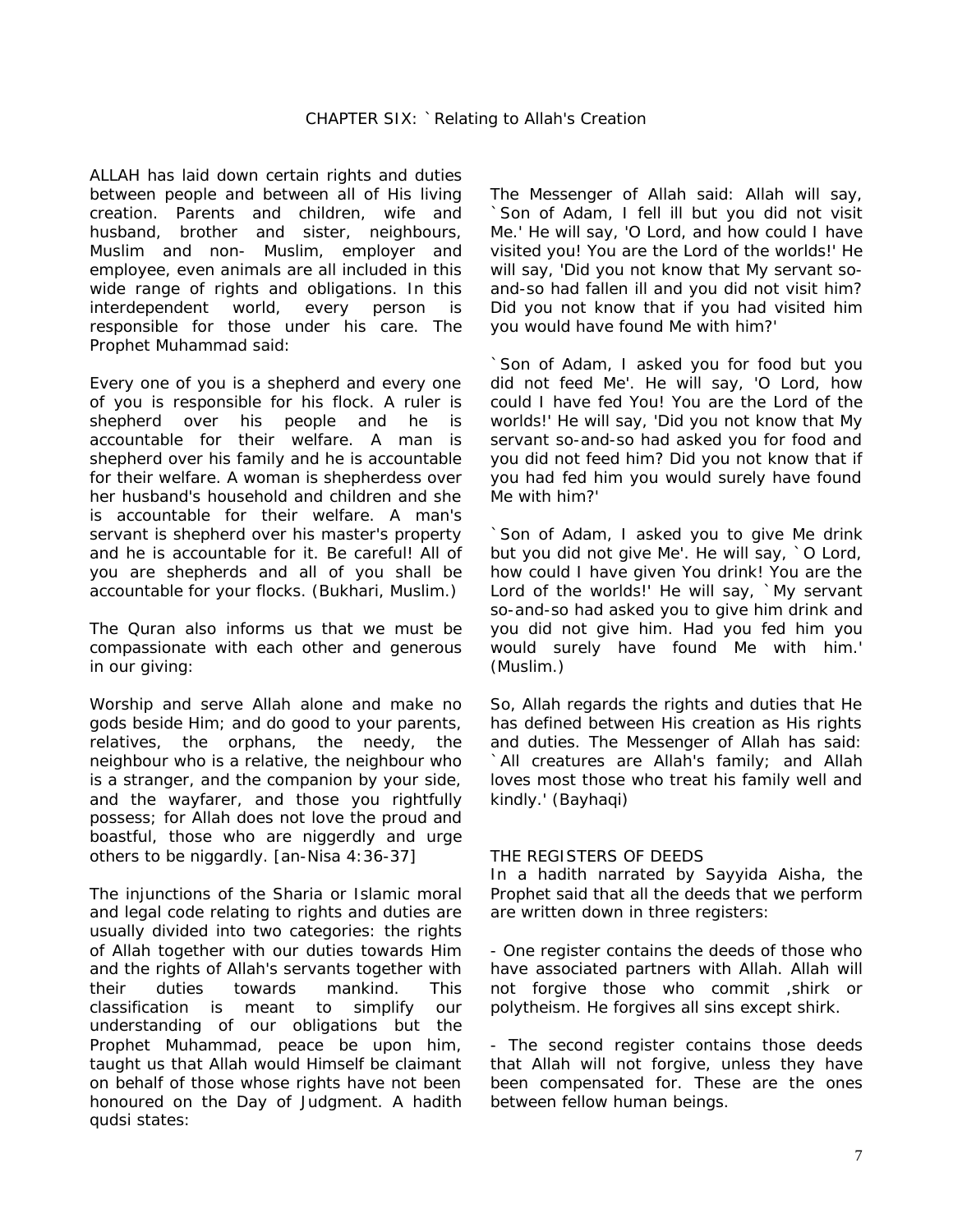- The third register contains the deeds about our personal duties to Allah. They are the deeds between man and his Creator like Salat and Sawm Allah determines whether they are forgiven or not.

The second register of deeds is especially important for us to consider because there is no Divine pardon in cases where personal rights have been violated. Forgiveness can only come from the person concerned - either directly or when Allah makes it possible for that person to grant a pardon. The Prophet Muhammad said in this regard:

Whoever is guilty of doing some wrong against a fellow human being, whether in regard to his honour or anything else, he should obtain his forgiveness before the Day of judgment, when there will be no money to pay for it. If he has any good deeds to his credit, they will be taken away from him to the extent of his wrongdoing. And if he has no good deeds, the sins of the wronged-one will be taken and put on him. (Bukhari.)

# OBLIGATIONS T0 YOUR FAMILY

Your first obligation after satisfying your personal needs is to your family: O you who believe! Save yourself and your family , from a fire whose fuel is men and stones. [at-Tahrim 66: 6]

Fulfillment of your responsibilities towards your family is certainly an onerous task which requires a considerable amount of effort and time on your part. This task can be made easier, more rewarding and indeed more satisfying if you are careful in following the guidelines set out by the Prophet in the selection of your marriage partners.

When choosing your prospective spouse, ensure that you check your niyya or intention. Remind yourself that in seeking to get married you are fulfilling an obligation [an-Nur 24: 32- 33], and in so doing you are also following a very strong tradition of the Prophet. Imam Bukhari narrated that the Prophet strongly advised all young people who possess the means to get married, to do so. Marriage will in turn assist you in safeguarding your chastity and hopefully, increase your iman and commitment to Islam. The Prophet further

commented on the benefits of a blessed marriage as follows: `Whoever is granted a righteous wife by Allah, Allah has helped him in half of his faith. So let him fear Allah in the remaining half.' (Tabarani.) This exhortation, of course, applies equally to both men and women.

Your choice of spouse should be based foremost on the merit of taqwa. Take time to make the best choice, for this too, is an investment in your future and that of your `future' children, insha'Allah Accordingly, the Messenger of God said:

Do not marry women for their beauty, maybe their beauty will lead them to destruction; and do not marry them for their wealth, maybe their wealth will cause them to become haughty. But marry them for their taqwa (piety). A wide-nose, clumsy slave woman who possesses faith is better [than the above categories]. (Ibn Majah.)

Look for a partner who will bring comfort to your eyes, one who has a pure heart and one who will encourage you and participate in your dawa work [ar-Rum 30: 21]. In this way, not only will you benefit from the baraqa or blessing of Allah in your dawa efforts, but your home will also be filled with the Nur of Allah and become a source of inspiration for your efforts [al-Araf 7: 189]. For this reason, we are told in the Quran that the Ibadur Rahman or true Servants of the Most Gracious, make the dua:

Our Lord, grant us in our spouses and children comfort to our eyes. And make us exemplary to the God-fearing. [at-Furqan 25: 74.]

Having chosen the most suitable spouse, remember that your responsibility to yourself and to your family has not ended. Rather, your obligations in this regard have just started. You must follow the Prophet and be the best uswa or example to your family. Sayyida Aisha, the Prophet's wife, narrated that he said: `The best of you is he who is best to his family, and I am the best among you towards my family'. (Tirmidhi.)

Within the family, both husband and wife have different but equal roles to play. Both parties must complement each other in the fulfillment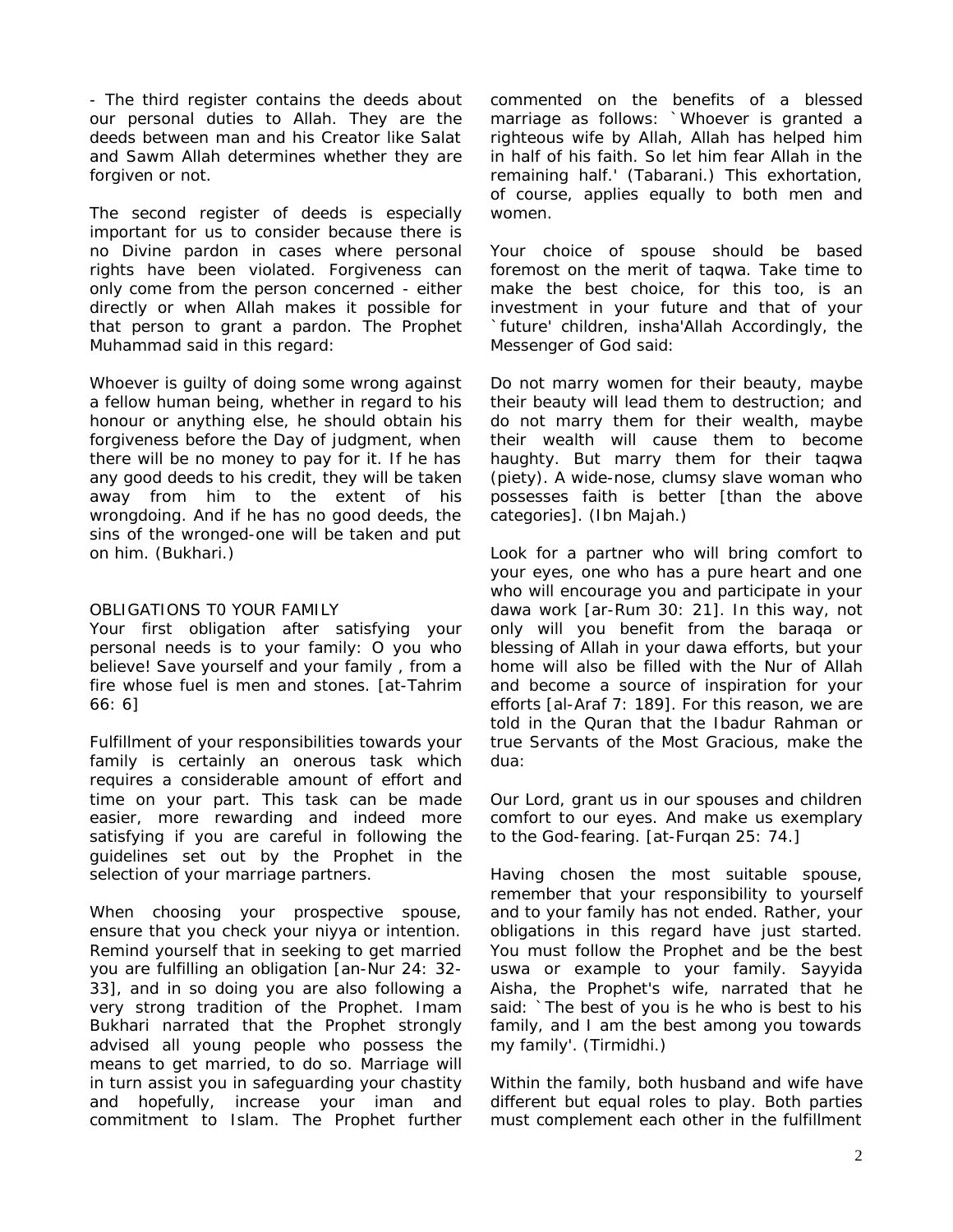of their responsibilities: They are garments for you while you are garments for them [al-Baqara 2:187].

To further deepen the love and to improve communication between members of your family - spouse, children, parents - you should aim to establish the following three activities in your home.

- Firstly, perform some of your daily Salat collectively with your family. The Prophet said that, `when you have finished your [Fard] Prayer in the masjid, you should offer the rest of your Prayer at home for Allah will bless your home because of your Prayer.' (Muslim.)

- Secondly, establish an usra or family circle to study the Quran with your family. The Quran alludes to reading of the Quran in families and in homes in the following verse: And remember that which is recited in your houses of the Revelations of God and the Wisdom. [al-Ahzab 33: 34] You should aim to hold these sessions at least twice weekly, if not more regularly. Remember that the first recipients of the Message of the Quran were the members of the Prophet's household. They were the ones he paid most attention to in the early phase of his mission in Makka. So, you also must ensure that you spend adequate `quality' time in educating and training your family.

- Thirdly, develop the habit of having meals with your family. This will also provide a golden opportunity to interact with everyone, discuss family matters and reflect upon issues of the day.

Finally, to ensure that your home is a place of comfort and relaxation, you need to manage the stress in your life by adopting a balanced approach to living. Some degree of stress is inevitable and good. It keeps you aware and responsive. However, too much stress can damage your health, your relationships, and your ability to work for the sake of Allah. If you are taking your daily work stress to your home, then you may be disrupting one of the most important sources of your well being. You must continually evaluate yourself by sitting with your family and discussing your performance. Discuss the responses to the following points with your family:

- The time I spend at work or in studying does not prevent me from having good communication with my family

- My family is aware of what I want to achieve in my job, my studies and my life.

- Most of my time at home is not spent in working or studying at the expense of interacting with my family.

- I adequately participate in family matters so that in future I will not be guilty of neglecting my family.

- My time is balanced among my family, masjid, personal obligations and among non-Muslims.

- My morality is the same at home as it is at school, work, the masjid and among non-Muslims.

- My family means more to me than worldly possessions and accomplishments.

- I keep an open mind when I consider how my decisions will affect my family.

- I am involved with all my family members and I try to share in their areas of interest.

- It is easy for me to relax when I leave my work or my studies. I appreciate the beauty that Allah has placed around me. [ Islamic Horizons, Indianapolis, February 1985, P. 12]

# OBLIGATIONS TO YOUR CHILDREN

As a parent, you must treat your children with love and kindness. The Prophet Muhammad said, `He does not belong to us, Muslims, who is not kind to our young and does not respect our old'. (Tirmidhi.) Indeed, if people were to observe this single hadith in their inter personal relations, many of the evils and discords that plague society would be removed.

Each child has the right to a good name, good character, good training, a quality education, and to be married to a suitable and compatible spouse. The Prophet further emphasised, `No father can give a better gift to his children than providing them with a good education'.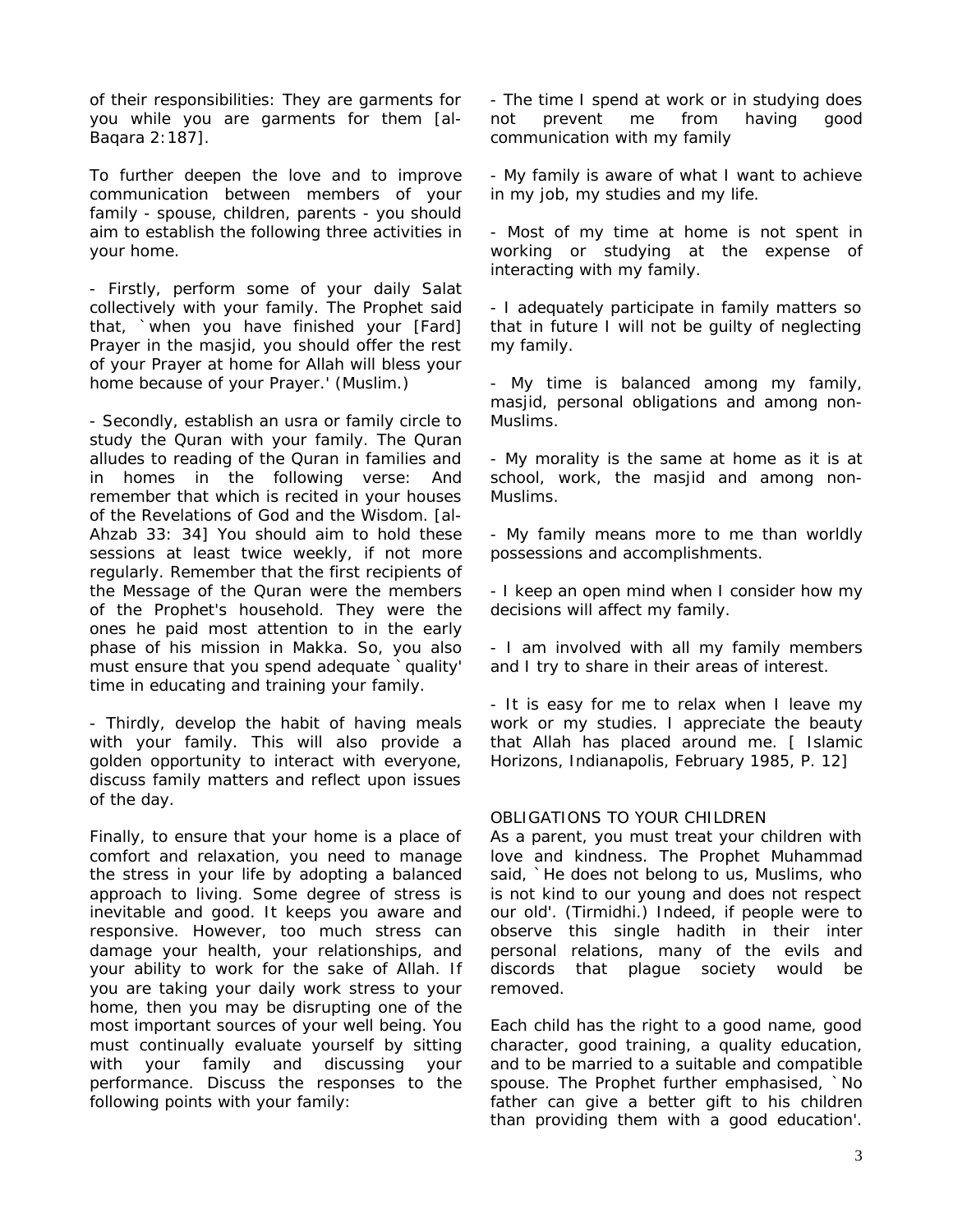# (Bayhaqi.)

Within the family, both mother and father have important roles to play in the growth and development of their children. But, mothers have an even more important role because they are the real teachers. The love and attention they can provide, the father cannot match. The father, of course, has to contribute as much as he can in spending quality time with his children and being the best role model for them. But, the real training will come primarily from the mother's affection, compassion, example and teaching.

We must also treat all of our children with the full care and attention that they deserve, be they male or female. However, in contemporary times, and a similar situation existed in the time of the Prophet, parents seem to give preferential treatment to their sons. This is why the Prophet has told us that we have a special obligation to our female off spring. Ibn Abbas, may Allah be pleased with him, narrated that he said:

Anyone who looks after and brings up three daughters, or sisters, educates them well, treats them with compassion, until Allah makes them self-sufficient, Allah guarantees him Paradise.' A man asked. `Suppose there are only two?' He said, Yes, two as well.' People said, And if there be only one?' He said, `Yes, even if there is only one. (Sharh al-Sunna.)

This is how he emphasised the rights and obligations towards our children with special regard towards our daughters. This is something we must consider carefully.

# OBLIGATIONS TO YOUR PARENTS

After your obligations to Allah, your parents have the greatest right over you. You should treat them with love, kindness and respect. Your Lord has decreed that you shall serve none but Him, and do good to your parents. Should one or both of them reach old age with you, never say 'Ugh' to them, nor scold either of them; but speak to them kindly and respectfully. [al-Isra 17: 23]

After every Prayer you should make dua for their well being. The Quran says, spread over them the wings of humility and mercy and say, My Lord, have merry upon them, as they raised me up when I was little. [al-Isra 17:24]

Even if your parents are non-Muslims and they insist on you participating in that which is unlawful, you still have an obligation to treat them with goodness and kindness. Remember that their cultural background may not make them easily receptive to your new faith. So, the best way you can present Islam to them is to become a loving, obedient and caring child. Your uswa or example to your parents should also reflect the message of the Quran and the conduct of the Prophet Muhammad. The Quran explains the attitude we must adopt as follows:

And We enjoined upon man goodness towards hiss parents: his mother bore him by bearing strain upon strain, and his weaning takes two years. Hence, be thankful to Me and to your parents. With Me is the end of all journeys. Yet, should they endeavour to force you to make gods beside Allah, of whom you have no knowledge then do not obey them. But, even then keep them company in this world's life with customary good behaviour, but follow the faith of those who turn towards Me. [Luqman 31: 14-15.]

Hadith literature is also filled with many accounts and guidelines concerning the manner in which we should treat our parents even if they are non-Muslims. In one account, Asma, may Allah be pleased with her, recorded the advice of the Prophet when she turned to him, being unsure about the manner in which she should treat her mother who was still a non-Muslim:

The mother of Asma, the daughter of Abu Balr, was still a polytheist when she came to visit Asma during the time of the Muslims' peace treaty with the Quraysh. Asma asked the Prophet, `O Messenger of Allah, my mother has come to see me. Should I receive her and treat her with all the affection that is her due?' He said, `Yes, treat her with full affection.' (Bukhari. Muslim.)

# OBLIGATIONS TO YOUR FELLOW MUSLIMS

Ukhuwwa, brotherhood in Islam, is primarily an ideological bond that binds Muslims to each other. [al-Hujurat 49: 10.] The Prophet said: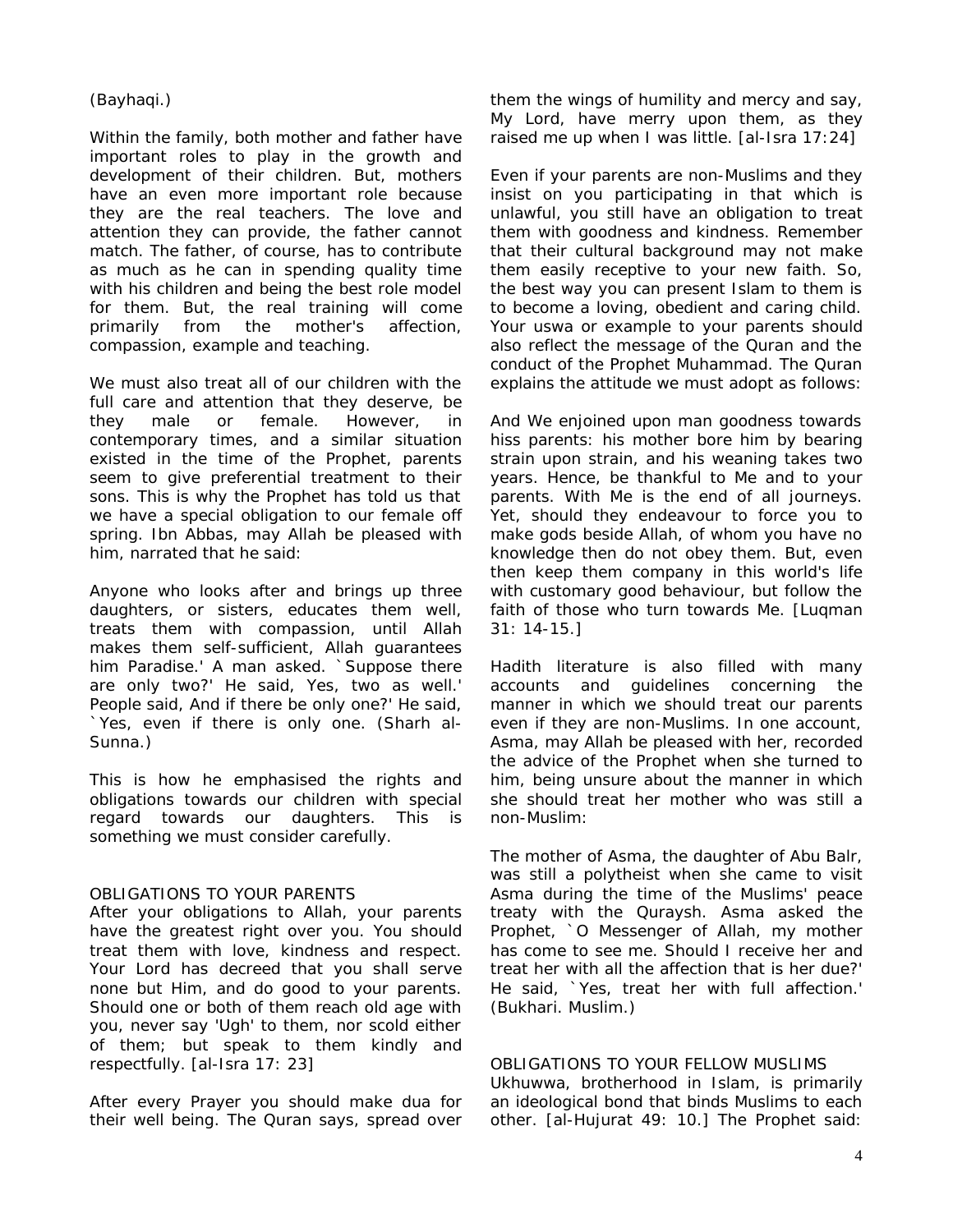`The strongest link of faith is to love someone in order to gain the pleasure of Allah and to hate someone for the sake of Allah'. (Ahmad). This relationship with your brother or sister should be based on the following:

- Sincere Advice: You should give nasiha or sincere advice and counsel and you should also wish your brother well. A hadith states that `[The essence of] Din or religion is nasiha.' (Muslim.) True iman cannot be attained `until you love for your brother what you love for yourself.' (Bukhari, Muslim.) The Prophet also said: `The Believer is a mirror to a Believer, and the Believer is a brother to a Believer. He removes his injuries from him and protects him in his absence.' (Tirmidhi.)

- Self-sacrifice: You should give preference to your brother's welfare over your personal needs. The Quran records the attitude of true Believers: But [they] give preference over themselves, even though poverty was their [own lot]. [al-Hashr 59: 9.]

- Justice: The Quran declares: Allah commands adl or justice and ihsan or doing that which is best. [an-Nahl 16: 90.] You must fulfill all your obligations - moral, economic. social, and political - to all Muslims with firm and resolute justice.

- Doing that which is best: If adl is considered the foundation of your relationship, then, ihsan is its perfection. Ihsan demands that you do even more good to your brother. Additionally, if your brother does some wrong you must respond to the brother and his actions in a positive manner. The Quran advises: The good deed and the evil deed cannot be equal. Repel [the evil] with that, which is better. Then he, between whom and you there was enmity, [will become] as though he was a close friend. [al-Fussilat 41: 34]

- Mercy: In the Quran, Allah has used the term rahma or mercy to depict the relationship between Muslims: Muhammad is the Messenger of Allah; and those who are with him are strong against unbelievers, [but] full of compassion [ruhama] among themselves. [al-Fath 48: 29]. The Prophet also taught us: `He who shows mercy, Allah will shower His mercy upon him. Be merciful to the people of this world so that the One above will show mercy on you.' (Abu Dawud.) He also said: `The Believers in their mutual love, compassion and sympathy are like one body: when one of its parts suffers from some illness, the rest of the body shares its suffering with sleeplessness and fever'. (Bukhari, Muslim.)

 : In the Quran, Allah has used the term rahma or mercy to depict the relationship between Muslims: Muhammad is the Messenger of Allah; and those who are with him are strong against unbelievers, [but] full of compassion [ruhama] among themselves. [al-Fath 48: 29]. The Prophet also taught us: `He who shows mercy, Allah will shower His mercy upon him. Be merciful to the people of this world so that the One above will show mercy on you.' (Abu Dawud.) He also said: `The Believers in their mutual love, compassion and sympathy are like one body: when one of its parts suffers from some illness, the rest of the body shares its suffering with sleeplessness and fever'. (Bukhari, Muslim.)

- Forgiveness: Your heart should be filled with forgiveness for `anger destroys iman like poisonous medicine turns honey into waste' (Bayhaqi) The Quran also states: So, pass over [their faults] and ask for [Allah's] forgiveness for them. [Ali Imran 3: 159.]

 : Your heart should be filled with forgiveness for `anger destroys iman like poisonous medicine turns honey into waste' (Bayhaqi) The Quran also states: So, pass over [their faults] and ask for [Allah's] forgiveness for them. [Ali Imran 3: 159.]

Patience and perseverance: You must demonstrate sabr or patience and perseverance with your brother. Strive to forgive your brother wholeheartedly despite having the ability and the means to take revenge. The Quran states: But indeed if any show patience and forgive, that would be an affair of great resolution. [ash-Shura 42: 43.] : You must demonstrate sabr or patience and perseverance with your brother. Strive to forgive your brother wholeheartedly despite having the ability and the means to take revenge. The Quran states: But indeed if any show patience and forgive, that would be an affair of great resolution. [ash-Shura 42: 43.]

- Reliance and appreciation: Your brother must be able to count on you in times of need. You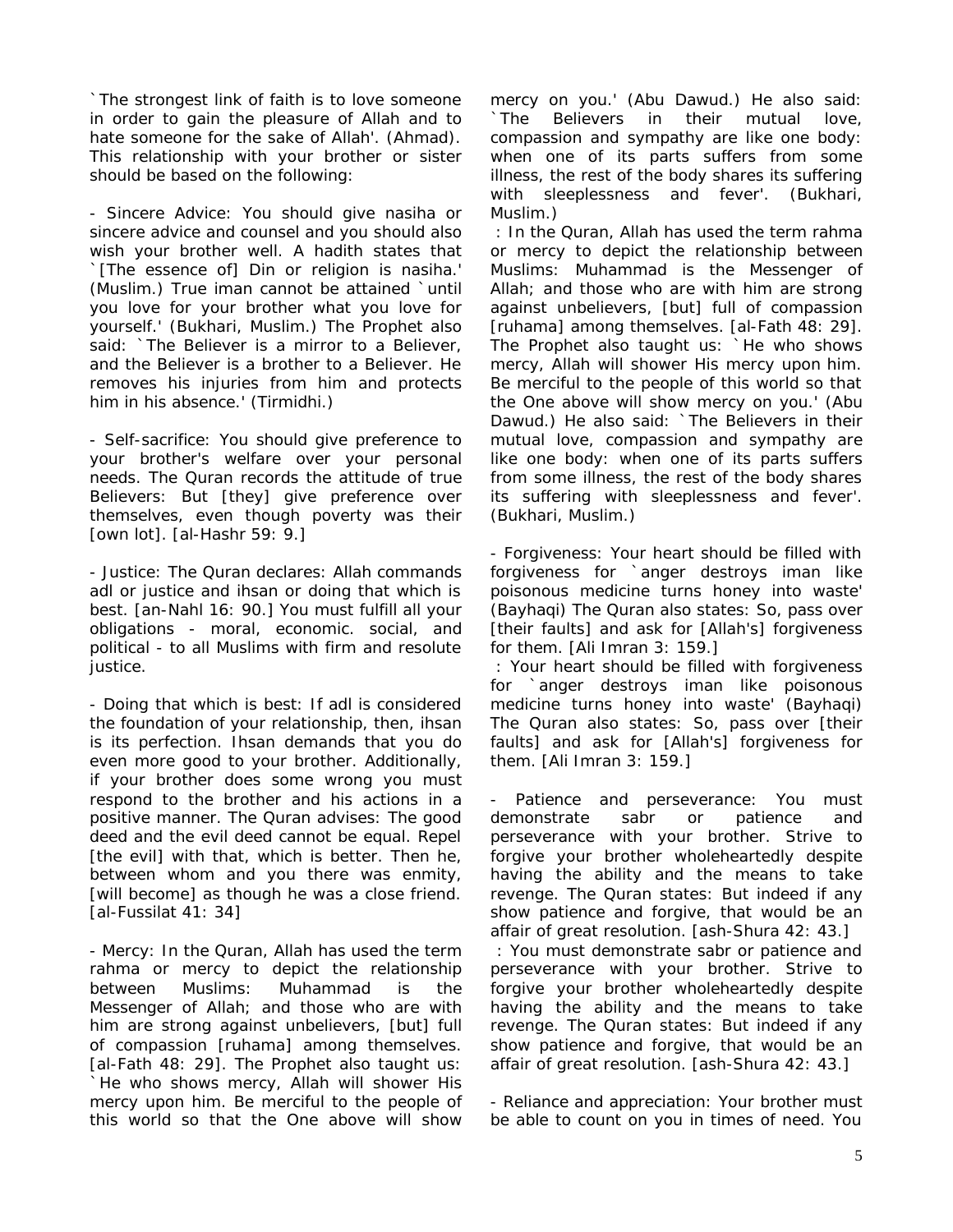should share in the pain of his adversity and the pleasure of his prosperity.: Your brother must be able to count on you in times of need. You should share in the pain of his adversity and the pleasure of his prosperity.

There are also certain things that you should consider in order to preserve the relationship with your brother and to prevent its disintegration. These include:

- Respect for his rights. [al-Baqara 2:229]

- Respect for the value of his life. [an-Nisa 4: 93]

- Being careful with your language ensuring that you do not use abusive language or words that will offend him. [al-Hujurat 49: 11]

- Ensuring that you never backbite or slander him. [al-Hujurat 49:12.]

- Ensuring that you never embarrass him, belittle him, cast suspicion on him, ridicule him or go in search simply to expose his faults. [al-Hujurat 49:11.]

- Ensuring that you do not hurt or harm him in any way; and finally never become jealous of him. [al-Falaq 113: 5.]

You can also make the relationship with your brother stronger by:

Maintaining his honour and prestige. Participating in his pain and sorrow.

- Offering criticism and sincere advice to him; meeting him regularly.

- Visiting him when he is ill and making dua for his speedy recovery.

- Meeting him with love and a cheerful disposition; greeting him with words of peace.

- Embracing and shaking his hand on meeting him.

- Calling him by the best of names.

- Inquiring about his personal matters and expressing your concern and offering your assistance.

- Offering him gifts to express your love and closeness.

- Expressing your gratitude to him regularly.

- Sharing a meal with him whenever possible.

- Making dua for him regularly.

- Responding to him with love and affection.

- Always striving to settle your disputes with him in an amicable manner; being willing to forgive him.

Finally, always keep before you the verse of the Quran:

The Believers, men and women, are protectors of one another: they enjoin what is just and forbid what is evil: they observe regular Prayers, practice regular charity and obey Allah and His Messenger. On them will Allah pour His Mercy: for Allah is Exalted in power, Wise. [at-Tawba 9: 71.]

OBLIGATIONS OF EMPLOYERS AND EMPLOYEES

As an employer, you have an obligation to care for your staff; provide the most suitable working environment; and ensure that they are fully compensated punctually, for all their services rendered: 'Give the labourer his wages before his sweat dries'. (Ibn Majah.) The Prophet also said that one of the persons he shall be against on the Day of judgment is the man who does not pay the right wages to his employees after their labours.

As an employee, you must perform your job with diligence and proficiency. `Verily, Allah loves that when anyone of you does a job he should perfect it' (al-Bayhaqi.) The Quran also declares: Work because Allah, the Prophet and the Believers will witness your work [at-Tawba 9: 105.] Know that the best food is that which comes from your own efforts: `No one eats better food than what he earns by the labour of his own hands'. (Bukhari.)

#### OBLIGATIONS TO YOUR NEIGHBOURS

Neighbours have rights, be they Muslims or non-Muslims. The Prophet of Allah said: `He is not a true Believer who eats his fill while his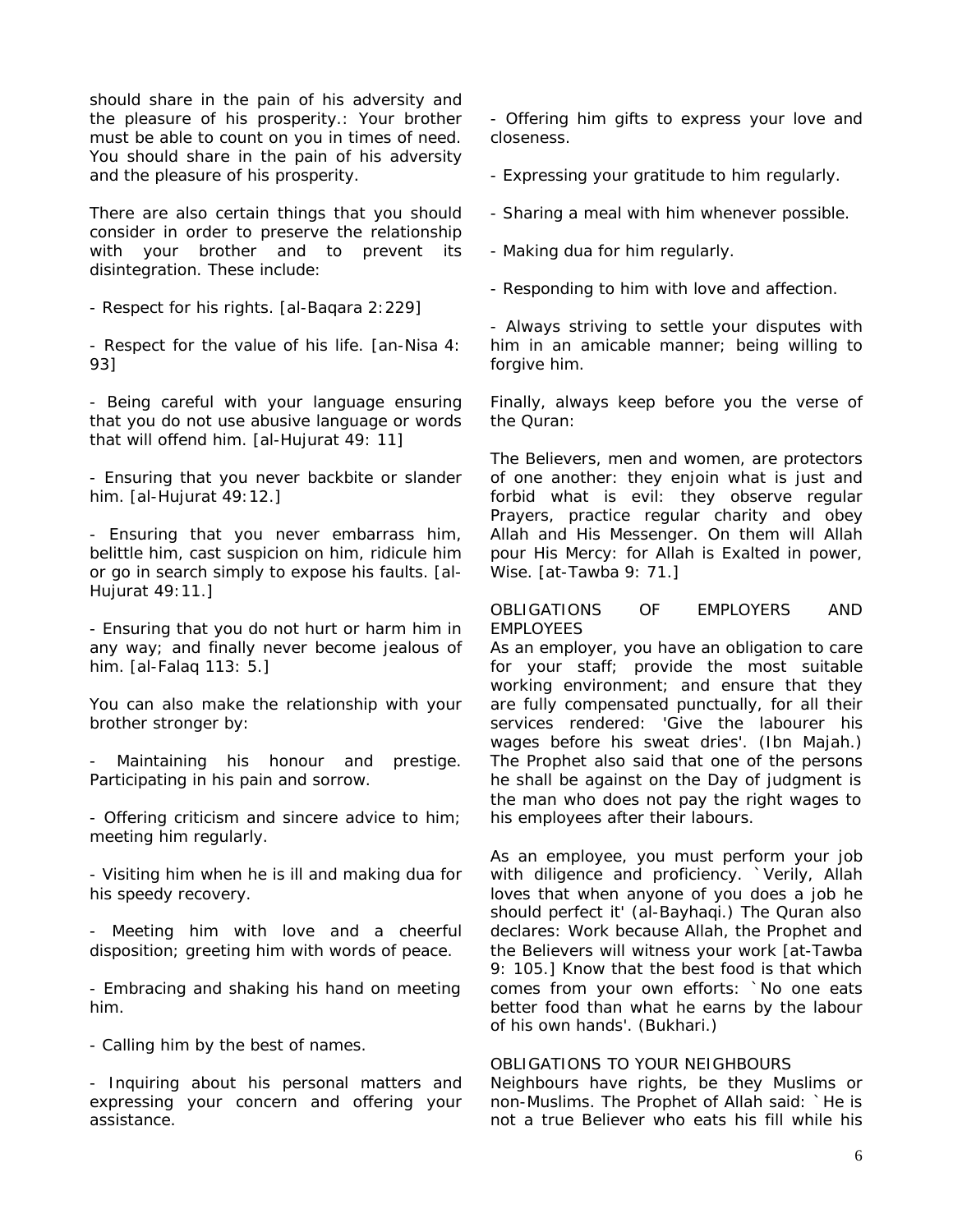neighbour is hungry'. (Bayhaqi.)

Thus, the quality of your Din and fate in the Akhira will also be determined by how well you fulfill your obligations towards your neighbours. In a hadith narrated by Abu Hurayrah, may Allah be pleased with him, a man said:

`O Messenger of Allah, such and such woman has a reputation for engaging very much in Prayers, Fasting and Almsgiving, but she hurts her neighbours with her tongue quite often.' He said, `She will go to Hell.' Then he said, `O Messenger of Allah, such and such woman engages in only a little Prayer, Fasting and Almsgiving and gives just a few pieces of cheese in charity, but she does not hurt her neighbours with her tongue'. He said, `she will go to Paradise.' (Ahmad, Bayhaqi.)

The Quran defines the neighbour in a very wide sense. [an-Nisa 4: 36-37.] One class of neighbours is our relatives. Another class are those who are not our relatives and the third class of neighbours are those who sit with us, even for a few minutes. This third class of neighbours is a very wide group and includes those who sit by your side. If you are travelling in a taxi, bus, train or aeroplane the person who is sitting by your side is your neighbour. If you are in the office, your co-worker is your neighbour. If you are at school, your classmate is your neighbour. The Prophet gave a comprehensive account of our duties towards our neighbours when requested to do so by one of his Companions:

If he asks for a loan, you should give him a loan; if he wants your help, you should help him; if he be sick, you should go to see him; if he be needy you should try to fulfill his need; if he gets good news, you should congratulate him; if ,any calamity befalls him, it is your duty to console him; if he dies, you should attend his funeral; you should not raise your walls to such a height that they obstruct the ventilation of your neighbour's house, even if he is willing; do not tantalise your neighbour with the smell of your delicious food unless you send a portion of it to him; if you bring fruit into your house then send some to your neighbour; otherwise, keep it hidden from your neighbour, and you should also be careful that your children do not take some out, else the children of your neighbour may feel disappointed. (Tabarani.)

Among the rights of your neighbour is that his life, property and honour must be protected. Violation of any of them is haram or unlawful. His life is inviolable. To kill someone - be he Muslim or non-Mushin - is such a great crime that if someone commits first degree murder Allah says that person will live in Jahannam forever and ever. Of course, if the death was accidental, one can pay compensation to the victim's family.

Remember that the life of a non-Muslim is as important as that of a Muslim. The Prophet Muhammad said that `One who kills a non-Muslim whose protection is pledged will never smell the fragrance of Janna, even though it reaches as far as 40 years distance'. (Bukhari, Muslim.)

So the life of the non-Muslim is also inviolable, as is his property and his honour. All must be respected and safeguarded. This is especially important for us to consider because we live in a multi-cultural and multi-religious society and, unfortunately, there are many misconceptions prevailing among Muslims about the extent of their obligations towards non-Muslims. The Prophet himself used to pay special attention to the needs of non-Muslims even when there was poverty, hardship and difficulties in the Muslim community.

# THE RIGHTS OF ANIMALS

Animals have rights, for all of Allah's creatures comprise His `family'. Sahl ibn Amr narrated that once the Messenger of Allah, passed by a camel who was so emaciated that his belly seemed to have disappeared. He said, `Fear Allah regarding the animals who cannot speak. Ride on them while they are healthy, and eat of them when they are healthy'. (Abu Dawud.)

A famous hadith says that `a woman was punished and thrown into Hell-fire on account of her cat. She kept it tied up till it died of hunger: she neither gave it something to eat nor drink, nor let it go so that it could eat things on earth'. (Bukhari, Muslim.) The Prophet also said:

'Forgiveness was granted to a prostitute! She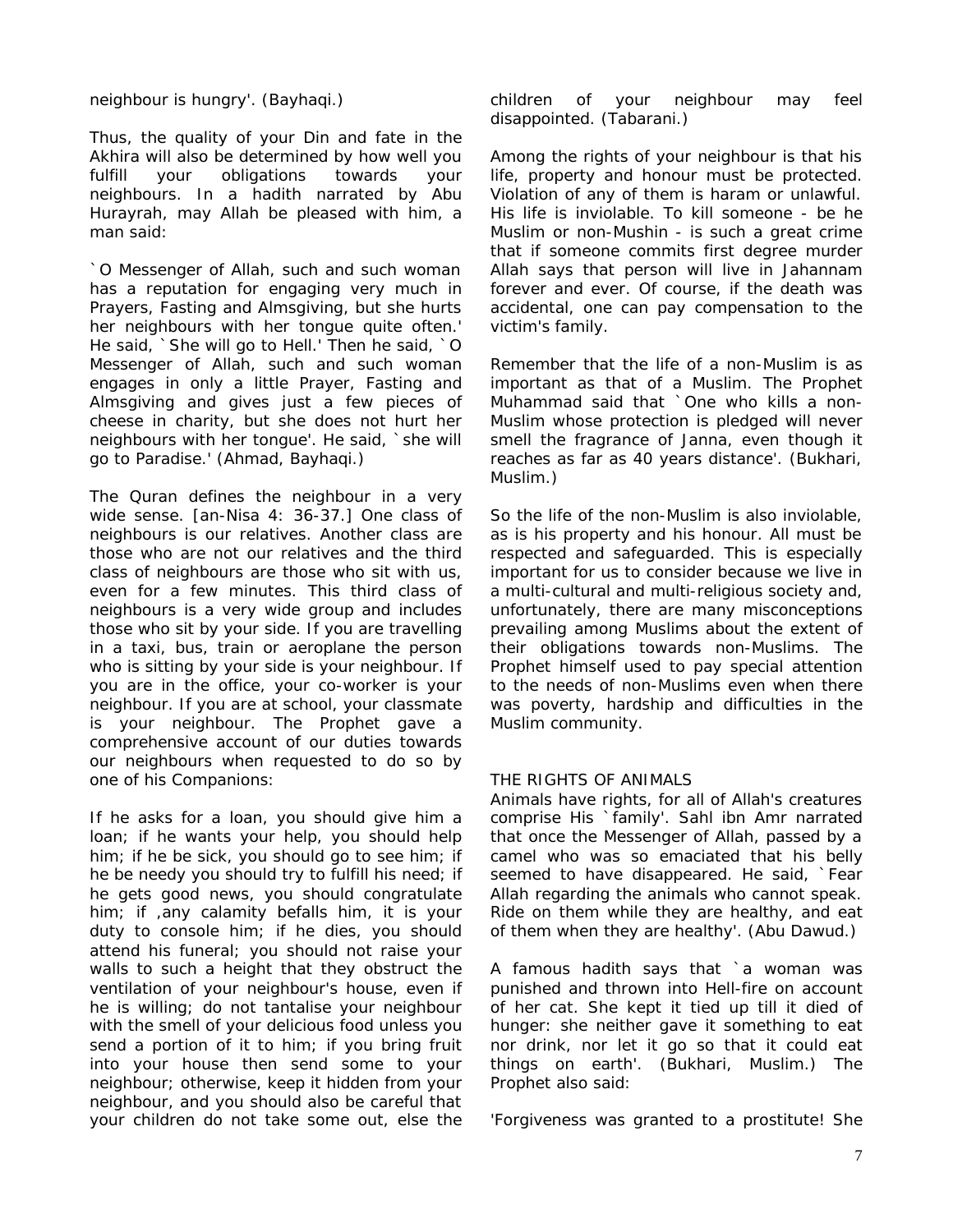came upon a dog at the mouth of a well, which was panting and was about to die of thirst. She took off her leather sock, tied it with her headscarf and drew some water from the well for the dog. It was for this act of kindness that she was forgiven her sins.' When asked, 'Are we rewarded even for good we do to animals?' he replied, 'Reward is given for good done to any living creature.' (Bukhari, Muslim.)

If Allah commands us not to treat animals in this way, you can well imagine the extent of our obligations exhibited by someone, the dearer that person is to Allah.

#### **SUMMARY**

All creatures are Allah's family; and Allah loves most those who treat His family well and kindly. Our responsibility to others is especially important for us to consider for there is no Divine pardon in cases where personal rights have been violated.

Your primary obligation after satisfying your personal needs is towards your family. Indeed, after Allah, your parents have the greatest right over you. Fulfill your obligations towards your spouse and treat your children with love and kindness.

When it comes to the obligations to your fellow Muslims, know that the strongest link of faith is to love someone in order to gain the pleasure of Allah.

As an employer, know that you have an important responsibility towards your employees. Similarly, as an employee, you must perform your work with proficiency.

Your fate in the Akhira will also be determined by how well you fulfill your obligations to your neighbours be they Muslims or non -Muslims. The Prophet used to pay particular attention to the needs of non -Muslims even when there were difficulties in the Muslim community.

Animals have rights for all of Allah's creatures comprise His `family': `Fear Allah regarding the animals who cannot speak. Ride on them while they are healthy, and eat of them when they are healthy.'

May Allah enable us all to fulfill our obligations to the members of His family.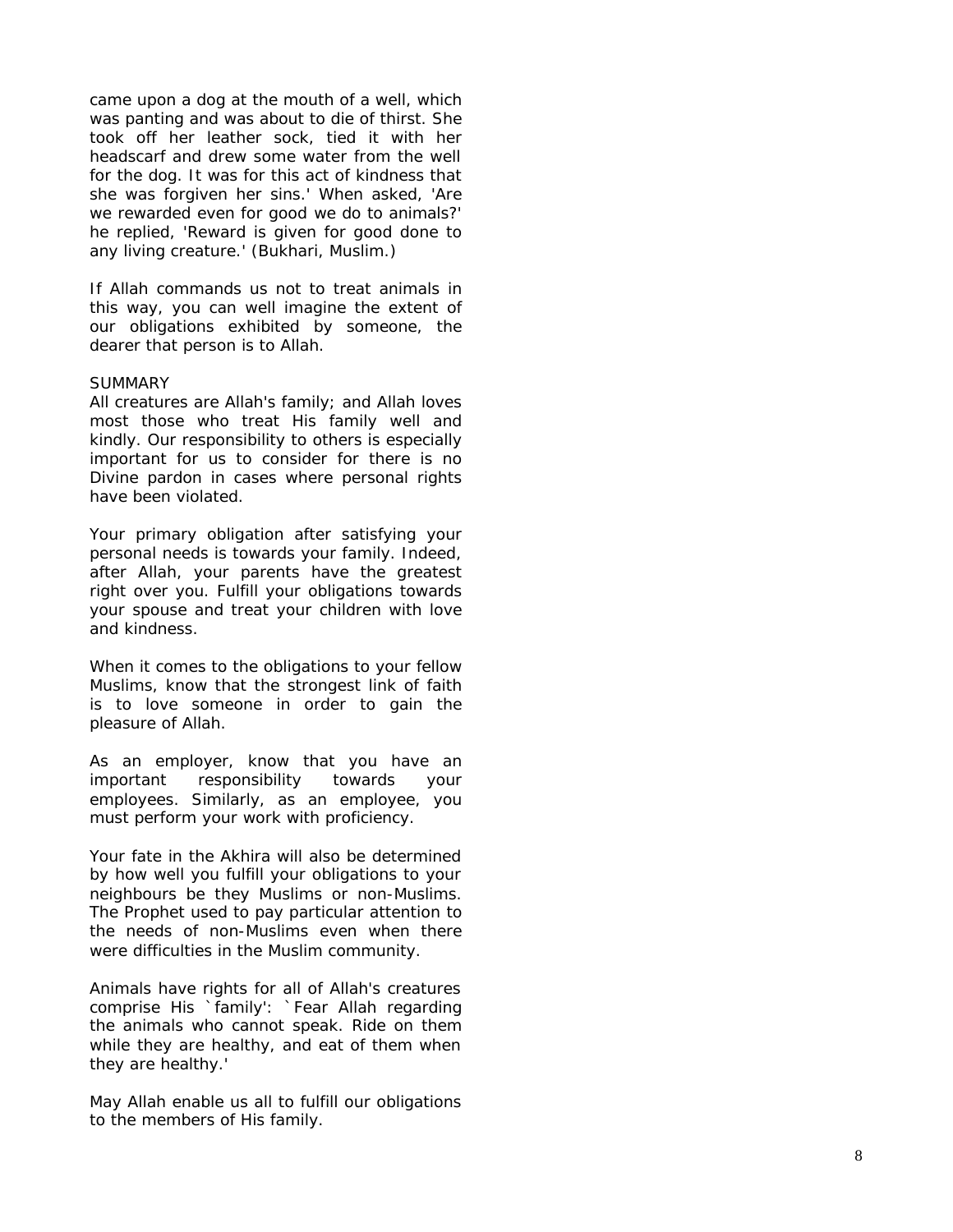#### CHAPTER SEVEN: Meeting Allah

THE most important questions in life are those that deal with the meaning and purpose of man's existence. The Quran explains that the human being has been placed on this earth to utilise his enormous potential to conduct himself in a manner which will fulfill his purpose in life.

It is He who has created death and life that He may test which of you is best in deed. [al-Mulk 67: 2.]

The Quran further explains that man's role on earth is to live as his Creator desires him to live: in surrender and worship to Him alone. This is not because Allah in any way needs his worship, but because man needs to worship only his Creator and none else so that his own nature is not perverted and corrupted, and so that he does not live in opposition to his intrinsic character. Only by so living will his earthly life be set on the right path and prosper, bringing him peace and happiness.

I have not created jinn and men except to serve Me. I desire of them no provision; neither do I desire that they should feed Me. Surely God is the All-provider; the Possessor of Strength, the Eternal. [adh-Dhuriyat 51: 56- 58.]

Man, with no 'mentionable' history before birth, has been given the faculties of hearing and seeing, [ad-Dahr 76: 2] two eyes and a tongue, and a pair of lips, [al-Balad 90: 8-9] as well as the capacity to reason and discern between right and wrong in using his freedom of will.

Given freedom of will, judgment is inevitable. The human being must give an account of his conduct and must face the consequences of how he lives his life. Obviously, to be judged fairly, this judgment must be made only after his earthly life has come to an end, and only by the One who gave this life, who knows everything, and who is All-powerful and Alljust. Only then can he be judged fairly, and duly rewarded and punished, for everythingfrom his innermost thoughts to the consequences of his conduct that extend far

and wide, and beyond his life for generations to come.

What, did you think that We created you in mere idle play, and that you would not be returned to Us? But, high exalted is God, the King; the True! There is no god but He, the Lord of the Noble Throne. [al-Muminun 23: 115-116]

A person's ultimate destiny, therefore, lies in the Life to Come, in the Akhira Everyone will be judged there by due process of justice, fairly and equitably, mercifully and kindly. No one will be wronged or dealt with unjustly even by an atom's weight.

Surely God shall not wrong so much as an atom's weight. [an-Nisa 4: 40.]

This as only what you had sent forth, you are being recompensed only for what you had done before. [al-Kahf 18: 49]

Thus, everything in our lives is being recorded. Even the smallest of incidents will be replayed before our eyes on the Day of Judgment. That Judgment will be final and one from which there will be no escape. Paradise will be the reward for excellence in doing good, while Hell-fire will be the penalty for those who were ungrateful and indulged in evil:

The parable of the Paradise promised to those who are conscious of God [is that of a Garden] through which running waters flow: [but, unlike an earthly garden,] its fruits will be everlasting, and [so will be] its shade. Such will be the destiny of those who remain conscious of God -just as the destiny of those who deny the truth will be the fire. [ar-Rad 13: 35]

The delights and pleasures of the Hereafter, as well as, the penalty for those who condemn themselves to darkness and the wrath of Allah are described in such great detail in the Quran that almost one quarter of it is related to the Akhira. This is what the Prophet came to convey and this is what instills meaning and purpose to our lives.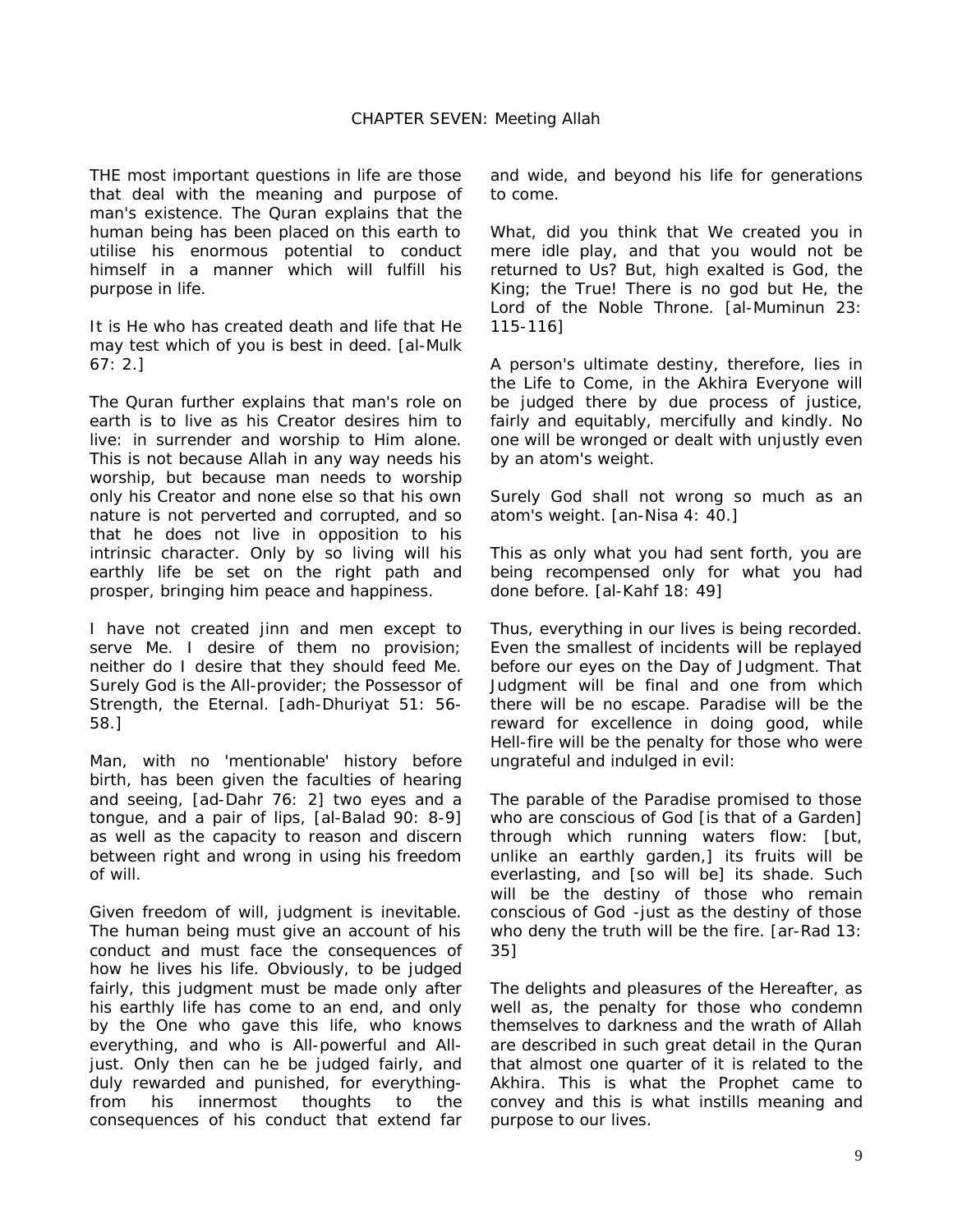# THE OBJECTIVE OF LIFE

When the lifestyle of one who is working solely for the material gains of this world is compared with that of a person who is striving for the everlasting rewards of the Hereafter, there is seemingly very little difference. In both cases, each person is seen to be striving to maintain a quality life. The Quran, however, states that the two parties are far from equal: Is then the one who believes equal to the man who is a transgressor and wicked? Not equal are they. [as-Sajda 32: 18.]

It is clear that the non-believer, limited to himself and feeding upon his own desires cannot, compare with the true Believer. The non-believer may find that all his worldly desires are fulfilled, but his accomplishments will only bring temporary satisfaction;

To him who desires only this fleeting life, We grant him only here and only as much as We please, only to whomever We will: but in the end We consign him to Hell. [al-Isra 17: 18.]

The true Believer on the other hand, may achieve worldly gains but he realises that true contentment will only come when the ultimate reward of Paradise and the pleasure of his Lord is achieved.

Verily, that which is with Allah is best for you, if you, but knew all that which is with you is bound to end, whereas all that which is with Allah is everlasting. [an-Nahl 16:95-96.]

This understanding of life and its true objective is the secret of the believer's strength and support. This makes him the most powerful and resourceful person to walk upon the earth, The Quran continues in Sura al-Isra:

But, as for those who desire the life to come, and strive for it as it ought to be striven for, and are true Believers- they are the ones whose strivings find acceptance and reward. [al-Isra 17: 19.]

Start, then, to prepare for the Akhira today! Why waste your time and energy on what will perish when you can use the same to earn the delights and pleasures of the life to come? Everything you have must be put forward as an investment for that life, but you must keep in mind that the investment is not the objective. All that Allah has bestowed on you body, mind, faculties and property -are valuables for investment, but the real objective is to earn the pleasure of Allah and the rewards of Janna.

Remember that your personal destiny and, therefore, the end of all your life's pursuits, lie in the Akhira, but the road to that destiny lies in Dunya, in this world. Indeed the achievements made during the time of the Prophet were the results of full participation in this world - neither withdrawing nor retiring from it - for the sake of the Life to Come. The Prophet and his Companions planned for this world as though they were going to stay here forever but equally they sought the rewards of the Hereafter as though death was close at hand. It is this delicate balance that you must strive to achieve in your approach to life. The Prophet Muhammad said:

This Din or way of life is easy. But if anyone overdoes it, it gets the better of him. So keep to the right course, approximate to perfection, rejoice, and ask for help in the mornings, the evenings, and some of the later part of the night. (Bukhari.)

# THE REALITY OF THE HEREAFTER

For those who sat and listened to the Prophet, the Hereafter became almost a living reality to the extent that they could almost visualise it with their own eyes. On some occasions, during the Prophet's descriptions of the Akhira, they observed him going forward as if to grasp something while on other occasions he would withdraw as if to save himself. When questioned about those unusual movements the Prophet explained that as he spoke, he saw the fruits of janna in front of him. He reached out wanting to seize some so that he could show them. He said that, had he done so, it would have provided enough food for the entire world in all times to come. Similarly, when he withdrew, he saw the Hell-fire in front of him and wanted to save himself from it. It was this and other similar experiences witnessed by the Sahaba which were responsible for reforming their lives so completely that all their morals, manners, activities, goals in life - indeed, their entire purpose of existence - was determined by their awareness of their meeting with Allah. It is this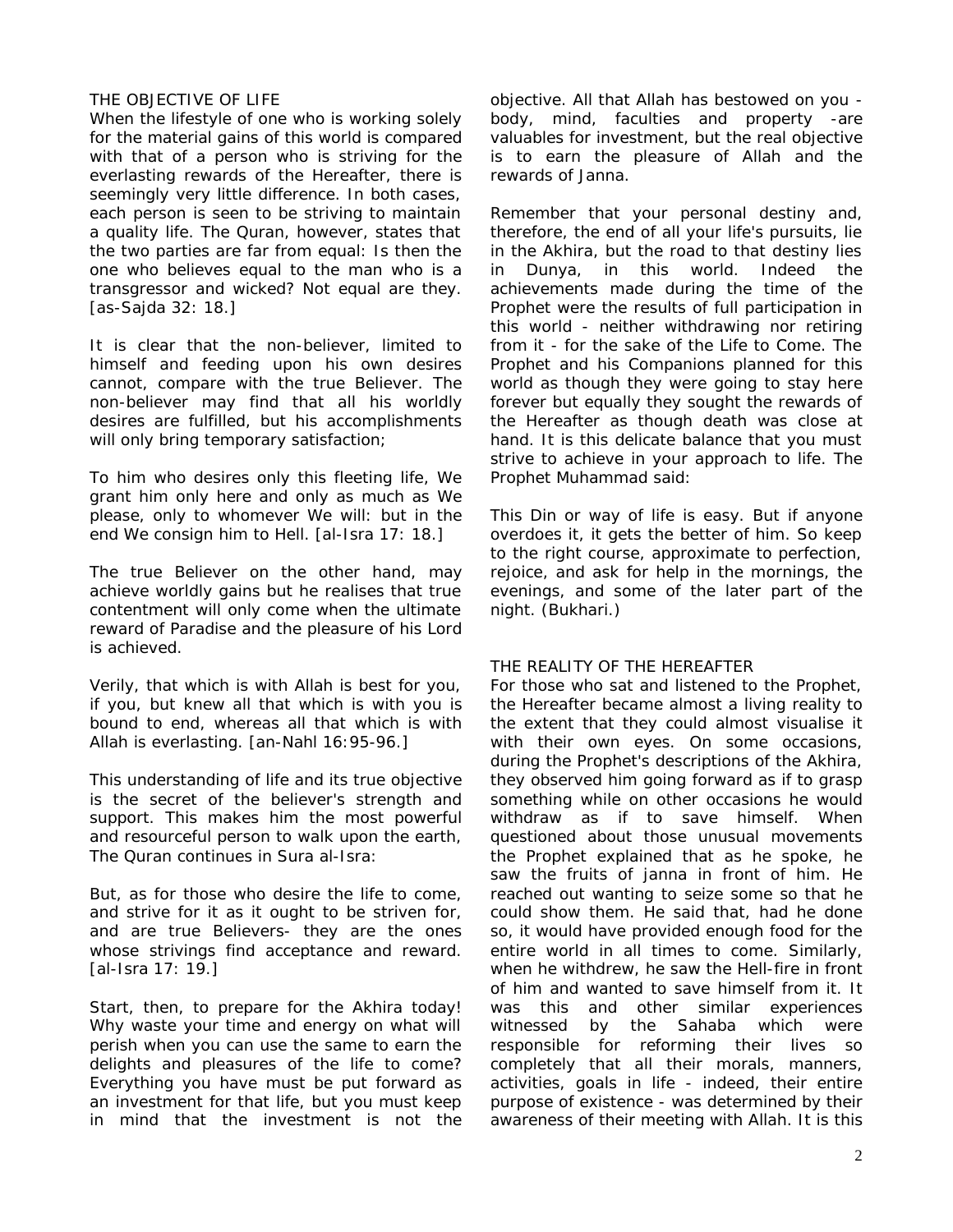reality and conviction in our ultimate fate repeatedly emphasised in the Quran and in the life example of the Prophet - that we must continuously refer to for inspiration in conducting life's activities.

# THE CERTAINTY OF DEATH

Allah has created everything with a fixed life span. The Quran states: It is not given to any soul to die save by Gods permission, and at an appointed time. [Ali Imran 3: 145.] Indeed there is no certainty in life except death. Every soul will taste death. [Ali Imran 3:185.] Not only is death itself inescapable, but the place and the very day and hour of death have been forever fixed: No person knows what he will earn tomorrow and no person knows in what land he will die. [Luqman 31: 34.] When the time arrives they cannot tarry a single moment nor can they go ahead. [an-Nahl 16: 61.]

In death, we are compelled to return to God. In life, however, we can choose to draw closer to God voluntarily by living our lives according to His will. In this way, we have the opportunity to meet Allah and gain His pleasure even before we leave this world.

Those who fail to use the bounties of Allah to earn His pleasure during this life, will forever regret their mistakes for the cessation of life brings the cessation of opportunities for redemption and salvation, as the Quran warns:

When death comes to one of them, he says, My Lord, let me return, let me return to life, so that I may act righteously in whatever I have left behind"Nay, it is but a meaningless word he utters; for behind them now is the barrier of death until the day they shall be raised up. Then, when the Trumpet will be blown, no lies of kinship will remain between them that day, neither would anyone be able to take care of another. Then, they whose weight of good deeds is heavy in the balance will attain salvation. But, they whose weight is light in the balance, will have squandered their own lives. In Hell will they abide forever. [al-Muminun 23: 99-103.]

# MAN'S FORGETFULNESS

Though death is certain, we tend to forget from time to time our meeting with our Lord.

This forgetfulness, although part of human nature can make us stray from our true mission in life: If anyone withdraws himself from Allah's remembrance, Most Gracious, We appoint for him an evil one to be his intimate companion. [az-Zukhruf 43: 36] Forgetfulness, however, can be overcome by remembering Allah in all of life's activities, as the Quran again declares: Those who fear Allah, when a thought of evil from Shaytan assaults them, bring Allah to remembrance -whereupon, lo! They see aright. [al-Araf 7: 201.] Additionally, we are urged in the Quran to make the following supplication:

Our Lord take us not to task if we forget or make mistakes. Our Lord lay not upon us a burden like that which you laid on those before us.

Our Lord, make us not bear burdens which we have no strength to bear. Pardon us, and forgive us, and have mercy on us. You are our Lord Supreme: Help us against people who deny the truth. [al-Baqara 2: 286.]

Know that to fear death from which there is no escape is foolish. Having no fear of what is going to happen after death, though it is within our power to change it in our favour, is reckless. Allah reminds us in the Quran, Do not throw yourself into destruction with your own hands. [al-Baqara 2: 195.] For, no effort to please Allah will be left unrewarded, while every effort made to seek the pleasures of this world will come to naught. Moreover, the Prophet reminded us that nothing will go with us to our graves except our

deeds and that constant reminder of death will assist in keeping our indulgence in Dunya in perspective: `Remember often the terminator of pleasures [i.e. death]'. (Tirmidhi.) He also advised that we should take time to attend janaza or funeral prayers, as well as visit the graves of those who have made the transition into the Next-life, for these too will serve as reminders of our eventual fate: `He who expects to meet God should visit the graves for they remind us of the Hereafter'. (Muslim.)

The Prophet also wanted us that if we seek only the fulfillment of our selfish worldly desires, our lives may well become filled with frustration: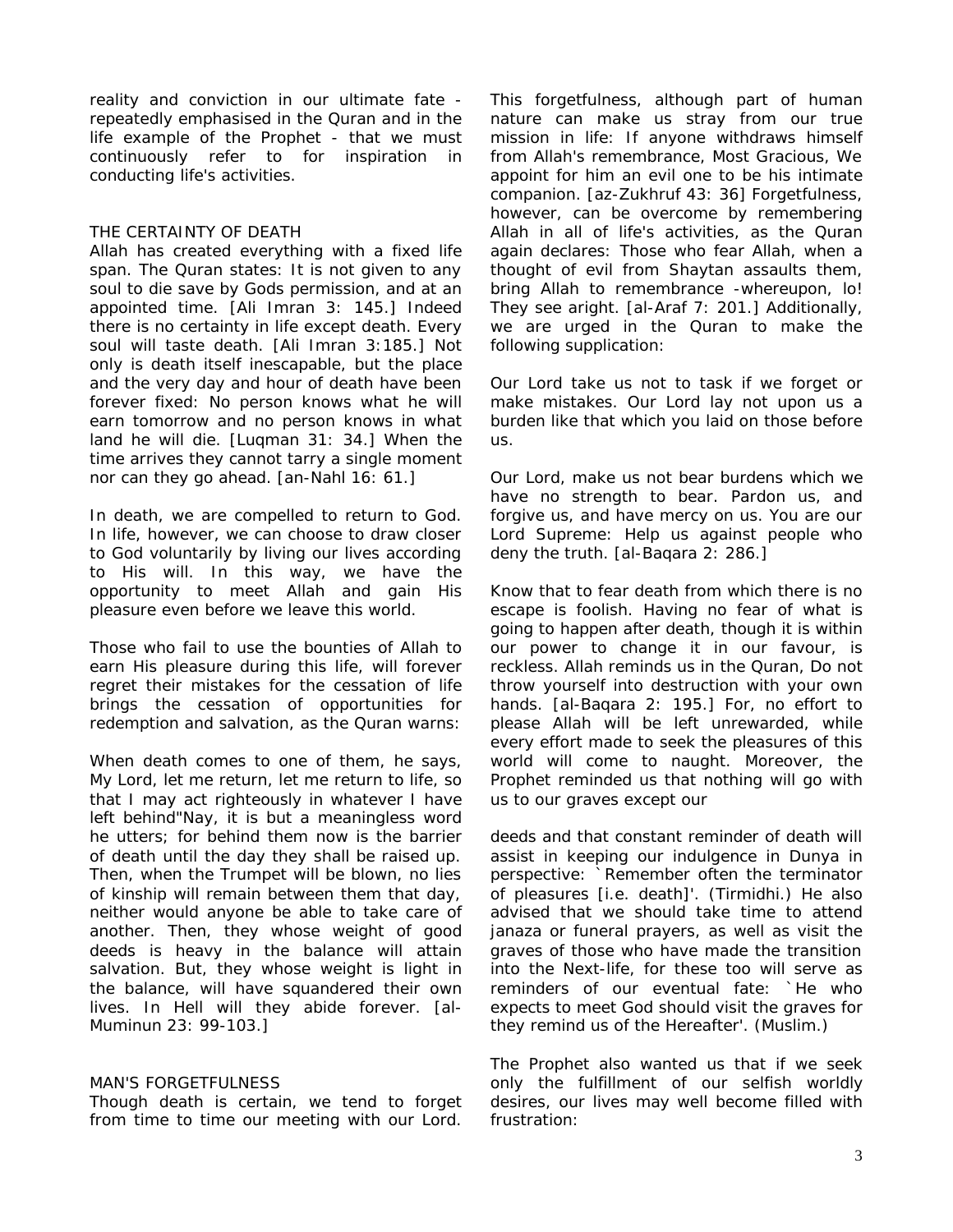Whoever allows the world to become his biggest concern has nothing to do with Allah, and Allah will instill four qualities into his heart: anxiety which will never leave him, business which he will never be free from; poverty which he will never rid himself of, and hope which he will never fulfill. (Tabarani.)

Additionally, one of the worst punishments the Quran describes is reserved for those who remain forgetful of Allah. On the Day of Judgment Allah will not speak to them. He will not even look in their direction. In this world they will claim to belong to Allah but they are heedless of His commands. On the Day that matters most, there will be a wall between them and Allah. His mercy and His compassion will be overflowing, but not for them.

Behold those who barter away their bond with Allah and their pledges for a trifling gain - they shall not partake in the blessings of the life to come; and Allah will neither speak unto them nor will He cleanse them of their sins; and grievous suffering awaits them. [Ali Imran 3: 77.]

# SEEKING ALLAH'S MERCY

The abundance of Allah's rahma or mercy will not come without pure actions. Pure actions, however, when performed, will make you deserving of Allah's mercy. This, in turn, will enable you to earn the delights of janna and His pleasure. The Quran proclaims: Call on Him with fear and longing. Surely, Allah's mercy is ever near to the doers of good. [al-Araf 7:56.] The Messenger of God also said:

`No one will be saved [from the Hell fire and admitted into Paradise] by his deeds alone.' When asked, `Not even you, O Messenger of God!', he said, 'Yes, not even me, unless Allah covers me with His mercy. So, do good deeds properly, sincerely and moderately in the morning, in the afternoon and during part of the night. Always remember moderation and always abide by moderation. Thus, you will reach your destination.' (Bukhari, Muslim.)

Be reassured that Allah is not a vengeful God, ready to punish, but rather, one who is full of mercy and compassion. He, Himself has declared: My mercy encompasses all things.

[al-Araf 7: 156.] Likewise, consider, the manner in which our actions are recorded in His scale of justice, as explained by the Prophet:

Allah records the good deeds and the bad deeds thus: If anyone intends to do a good deed but does not actually do it, Allah writes it down with Him as a full good deed. If he intends it, and does it too, Allah writes it down with Him as ten to seven hundred times that good deed, or many times over. If anyone intends to do a bad deed but does not actually do it, Allah writes it down with Him as a full good deed. When he intends a bad deed and does it as well, only then Allah writes it down as one bad deed. (Bukhari, Muslim.)

Thus, as long as our actions are worthy and deserving of Allah's mercy, His mercy will not be denied to us. The Prophet has again explained:

There are one hundred parts of mercy. Allah has given only one part which is distributed among the jinn, humankind, animals and insects. It is because of this that they are kind to one another, show mercy to one another; it is because of it that a wild animal is kind to its young. But, Allah has kept ninety-nine parts of mercy with Him, which He will show to His servants on the Day of Resurrection. (Bukhari, Muslim.)

# SEEKING ALLAH'S FORGIVENESS

The decision to live our lives for the sake of Allah is no guarantee that we will not forget Allah and commit mistakes for `all children of Adam are sinners, but best among sharers are those who constantly repent'. (Tirmidhi.) Imam Bukhari recorded that even the Prophet, though he was sinless, `sought Allah's forgiveness 70 times a day'. We should therefore, constantly seek the forgiveness of Allah for every single sin, small or great. Allah says:

Ask forgiveness from your Lord, then turn towards Him in repentance; He will loosen the sky over you in abundance, and He will add strength unto your strength. [Hud 11: 52.]

Seeking continuous forgiveness of Allah will assist in ensuring that our hearts and souls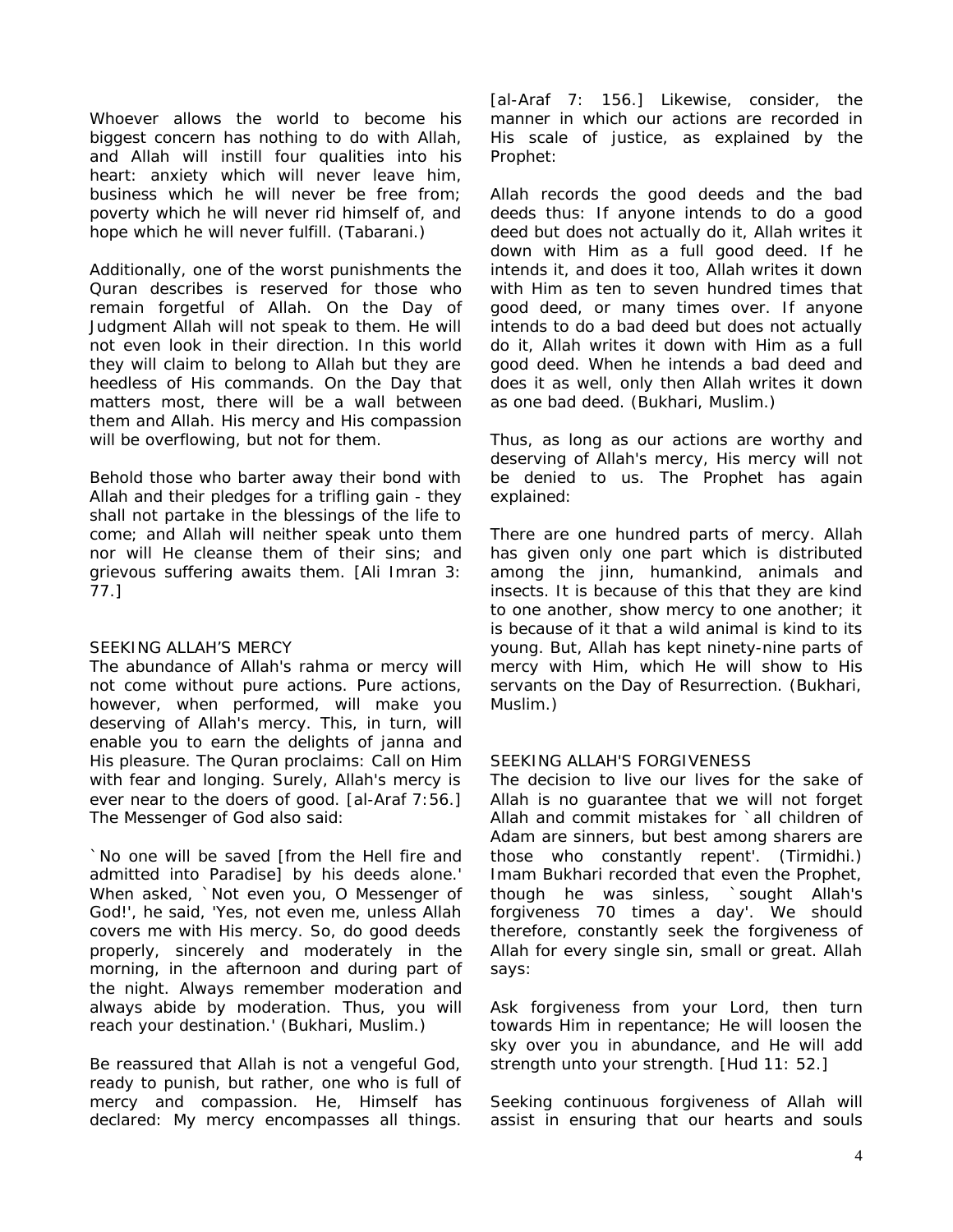remain pure and wholesome. The Prophet said in this regard:

When a Believer sins, a black spot appears on his heart. But if he repents and seeks Allah's forgiveness, his heart becomes cleansed and polished. However if he continues to commit more and more sins [without seeking forgiveness, the spot continues to spread and ultimately covers all of his heart. This is the rust which Allah mentions [in the Quran]: What deeds they earn rust upon their hearts. [al-Mutaffifin 83: 14.] (Ahmad, Tirmidhi.)

Whatever the magnitude of our misdeeds, Allah is always ready to respond with an even greater amount of pardon. Therefore, never despair of the mercy of Allah, in seeking His forgiveness, even for those sins committed repeatedly: O My servants who have transgressed against themselves, despair not of Allah's mercy; for Allah forgives all sins, surely He is the all-forgiving, the Mercy-giving. [az-Zumar 39: 53.] Thus, as long as there is hope there remains opportunity for redemption and salvation. Be aware, though, that the best form of repentance involves a firm resolve to reform and do better. The Messenger of Allah said:

Remain conscious of Allah and Fear Him wherever you are, and follow a bad deed with a good deed which will wipe it out, and behave well towards people. (Tirmidhi.)

#### SELF-EVALUATION

The Prophet emphasised the necessary of lhtisab or self evaluation at every opportunity: `Everyone starts his day and is a vendor of his soul, either freeing it or bringing about its ruin'. (Muslim.) Umar ibn al Khattab, may Allah be pleased with him, also said in this respect:

Judge yourself before you are judged, evaluate yourself before you are evaluated and be ready for the greatest investigation.

At every Prayer time, especially in the early hours of the morning, when you are alone and can feel your own heart beating -seek forgiveness from Allah. The time of Salat al-Fajr, before the start of each day, is an ideal occasion to take account of yourself and plan for the day ahead.

Imam Tirmidhi related that the Prophet said, on the Day of judgment no child of Adam will move from the presence of God, unless he has answered the following five questions:

- In what pursuits and work did he spend his time?

- For what ends did he use his mental and physical energies?

- By what means did he earn his wealth?

- How did he spend his wealth?

- How far did he act according to what he knew was right?

These five points can serve as a useful selfanalysis programme. They can assist in checking our moral motivations, Godconsciousness and determination to work for the cause of Allah. This self-analysis programme, when implemented on a regular basis, will serve as an important measure of your readiness to meet with Allah.

#### CONQUERING FEAR OF DEATH

The Day of judgment, though it is to be feared, must also inspire in us a desire and eagerness to meet Allah. Sayyida Aisha reported that the Prophet said:

`Whoever loves to meet Allah, Allah loves to meet with him; and whoever dislikes the meeting with Allah, Allah also dislikes the meeting with him.'

I asked: `O Prophet of God, is it because of the dislike of death, for all of us dislike death?'

He said: `It is not so, but rather it is that when the Believer is given news of Allah's mercy. His approval and His Paradise, he likes to meet Allah and Allah likes to meet him; but when the unbeliever is given news of Allah's punishment and His displeasure, He dislikes to meet Allah and Allah dislikes to meet him.' (Muslim.)

Our eagerness and desire to meet Allah should therefore, be echoed in all our Prayers. The Prophet Muhammad used to supplicate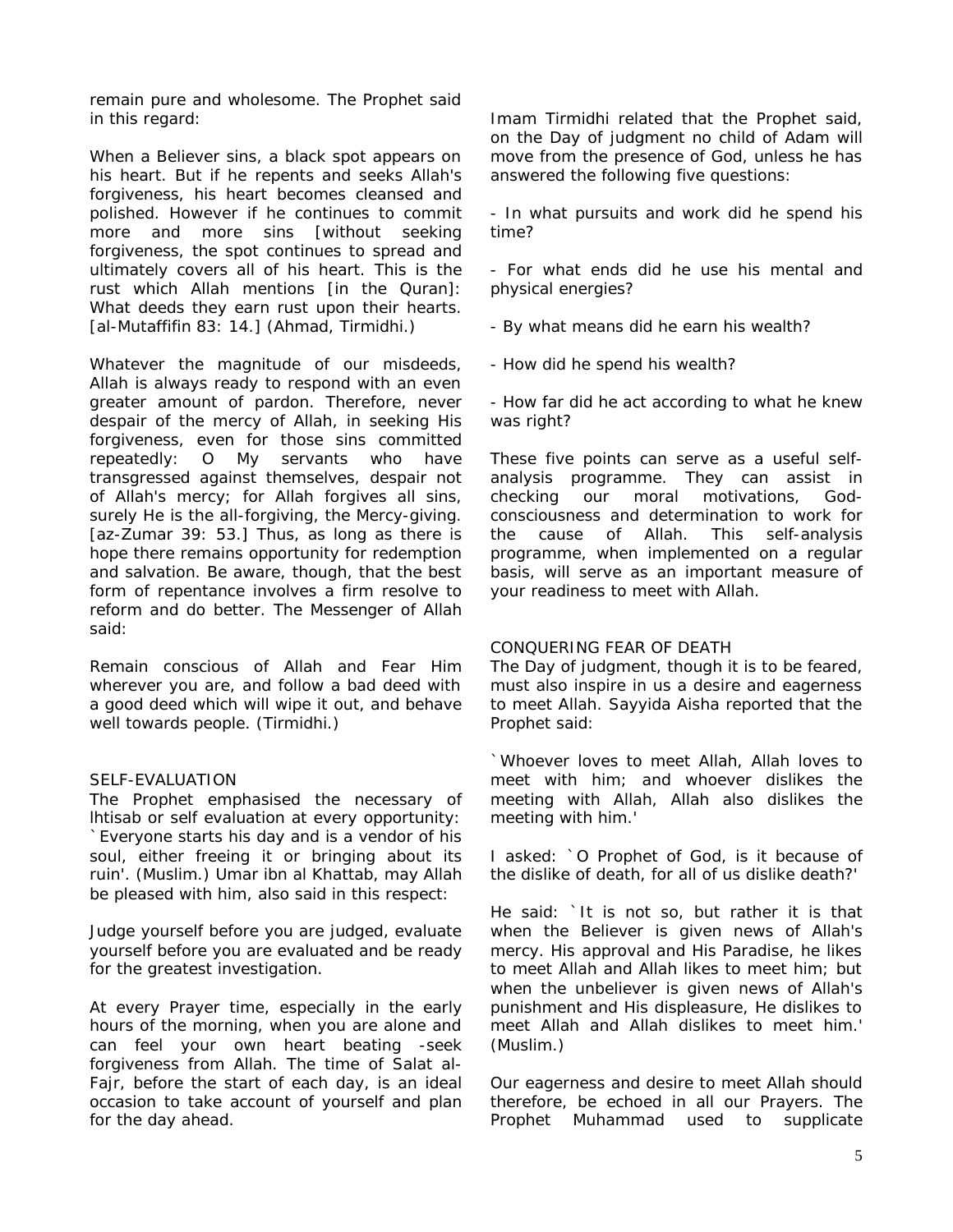#### repeatedly:

O Allah, I ask you for a soothing life after death, and I ask you for the pleasure of looking upon Your Face and for the yearning to meet You, free from suffering distress or from trial that leads one astray. O Allah, adorn us with the ornament of faith and make us guides and rightly guided. (an -Nasai.)

This desire to meet Allah will calm our fear of death, which is only a natural instinct. Even the Prophet Musa, on whom be peace, out of fear ran away when he saw his staff turning into a serpent. [Ta Ha 20: 17 -24.] Fear, though, can be conquered with dhikr, doing good and keeping ever before us, our meeting with the Lord and Master of the Day of Judgment.

Whoever hopes to meet his Lord He should do good deeds and associate none other in the service of his Lord [al -Kahf 18: 110.]

#### **SUMMARY**

Preparation to meet Allah must be the purpose and ultimate goal of our existence. It is the most critical decision and resolution we must make today. This will set the course and direction of our entire lives - to live according to the Quran, as shown by that most noble of exemplars, Muhammad, upon whom be peace.

The knowledge that Allah is pleased with us will be the climax of our mission in life. This will be attained when we find Him responding, God willing, to each of us in our hour of greatest need with the reassuring and welcoming words:

O soul at peace, return unto your Lord, well pleased, well pleasing! Enter among My servants! Enter My Paradise! [al -Fajr 89: 27 - 30.]